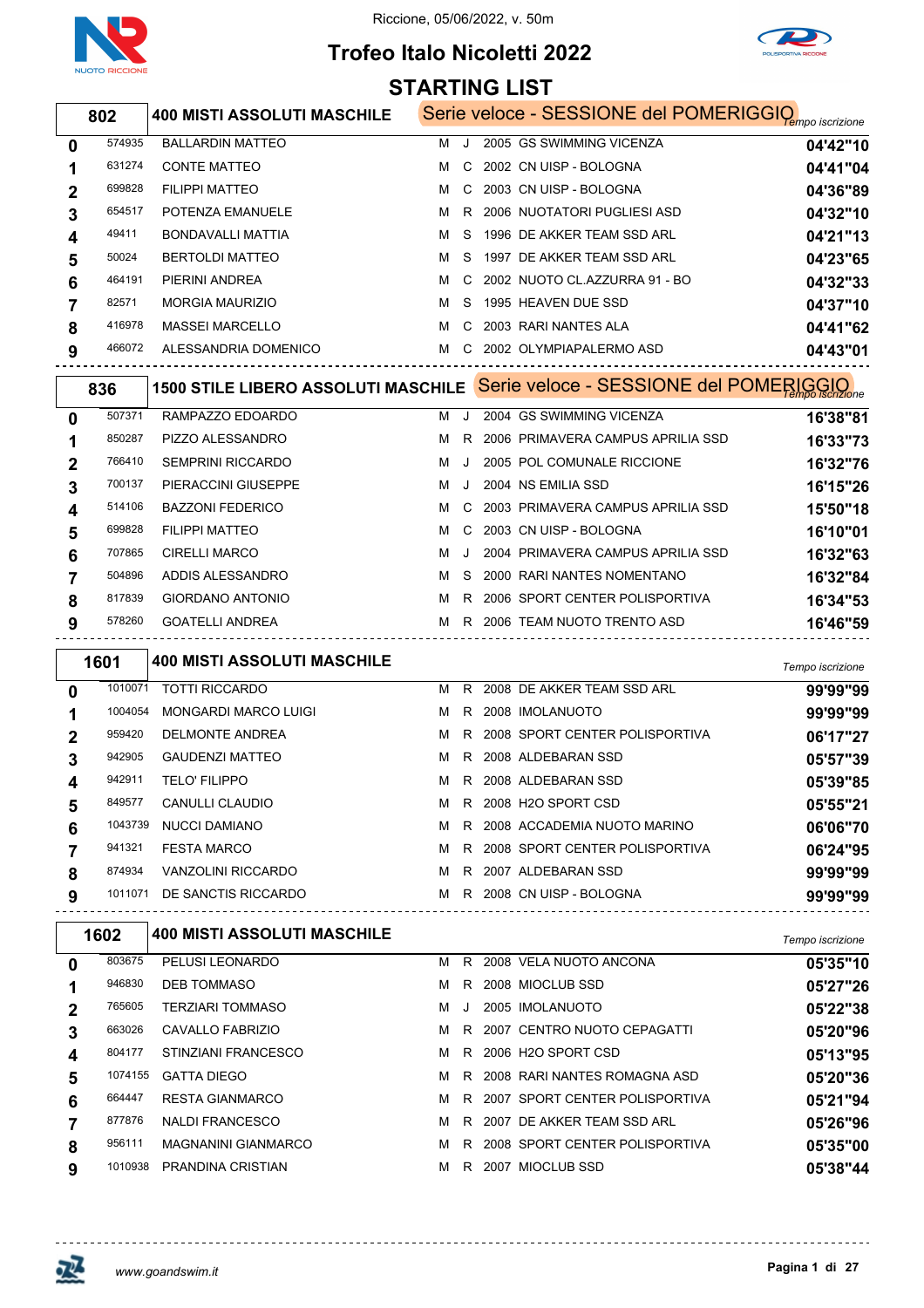

# **Trofeo Italo Nicoletti 2022 STARTING LIST**



*Tempo iscrizione* **400 MISTI ASSOLUTI MASCHILE**

| 0            | 944832 | <b>FERRONI MARCO</b>         | м | R  |          | 2008 NS EMILIA SSD          | 05'10"66 |
|--------------|--------|------------------------------|---|----|----------|-----------------------------|----------|
| 1            | 947115 | RAMAZZIOTTI NICHOLAS         | м | R. |          | 2007 CN UISP - BOLOGNA      | 05'09"52 |
| $\mathbf{2}$ | 868495 | CANTALUPO GIUSEPPE           | м | R  |          | 2008 EMMEDUE SSD            | 05'07"30 |
| 3            | 791122 | <b>GOVERNATORINI TIZIANO</b> | м | R. |          | 2006 LIBERTAS R.N.PERUGIA   | 05'01"68 |
| 4            | 472865 | DEL BARONE ALESSANDRO        | м | J. | 2004 SDS |                             | 04'58"30 |
| 5            | 732105 | FRANCAZIO EDOARDO            | м | J  |          | 2005 CENTRO NUOTO CEPAGATTI | 04'58"33 |
| 6            | 775654 | <b>BEVILACQUA PATRICK</b>    | м |    |          | R 2007 SSV BOZEN            | 05'02"99 |
|              | 946763 | <b>VERRILLI ALEX</b>         | м | R  |          | 2007 IMOLANUOTO             | 05'08"27 |
| 8            | 879748 | PARLANGELI ANDREA            | м | R. |          | 2007 SAVENA NUOTO TEAM      | 05'10"20 |
| 9            | 690905 | KINZNER JAKOB                | м | J  |          | 2004 BRESSANONE NUOTO       | 05'11"42 |
|              |        |                              |   |    |          |                             |          |

|                | 1604   | <b>400 MISTI ASSOLUTI MASCHILE</b> |   |         |                                | Tempo iscrizione |
|----------------|--------|------------------------------------|---|---------|--------------------------------|------------------|
| 0              | 744912 | <b>FINOTTO ANDREA</b>              | м | $\cdot$ | 2005 SSD STILELIBERO - PREGANZ | 04'57"75         |
| 1              | 645671 | PALLADINO VINCENZO                 | м | C.      | 2003 H2O SPORT CSD             | 04'54"57         |
| $\overline{2}$ | 582747 | <b>COLONNA MIRKO</b>               | м | R.      | 2006 NUOTATORI PUGLIESI ASD    | 04'52"22         |
| 3              | 768446 | SITA' RICCARDO                     | м | $\cdot$ | 2004 DE AKKER TEAM SSD ARL     | 04'50"64         |
| 4              | 685898 | <b>TELO' GIACOMO</b>               | м | C.      | 2003 ALDEBARAN SSD             | 04'50"20         |
| 5              | 689351 | SABATTANI ALEX                     | м | $\cdot$ | 2004 IMOLANUOTO                | 04'50"40         |
| 6              | 697022 | DE LEO ANDREA                      | м | $\cdot$ | 2004 HEAVEN DUE SSD            | 04'52"04         |
|                | 825547 | <b>MONARI RICCARDO</b>             | м | $\cdot$ | 2005 DE AKKER TEAM SSD ARL     | 04'52"23         |
| 8              | 766410 | <b>SEMPRINI RICCARDO</b>           | м | $\cdot$ | 2005 POL COMUNALE RICCIONE     | 04'57"61         |
| 9              | 776473 | SCAMPICCHIO LUCA ANTONIO           | м | R.      | 2007 SSV BOZEN                 | 04'58"13         |
|                |        |                                    |   |         |                                |                  |

|   | 1605   | <b>400 MISTI ASSOLUTI MASCHILE</b> |   |         |                                   | Tempo iscrizione |
|---|--------|------------------------------------|---|---------|-----------------------------------|------------------|
| 0 | 704484 | <b>BACHER JAN</b>                  | м | J.      | 2004 BRESSANONE NUOTO             | 04'48"74         |
|   | 514108 | <b>CLAZZER VALERIO</b>             | м | $\cdot$ | 2005 PRIMAVERA CAMPUS APRILIA SSD | 04'46"23         |
| 2 | 952843 | ROMAGNOLI MANUELE                  | м | R.      | 2007 CN UISP - BOLOGNA            | 04'44"44         |
| 3 | 601905 | SOFIA FRANCESCO KAROL              | м | S.      | 2001 OLYMPIAPALERMO ASD           | 04'44"23         |
| 4 | 615974 | <b>FARINA NICOLAS</b>              | м | C.      | 2003 SWEET TEAM MODENA ASD        | 04'43"34         |
| 5 | 653681 | <b>SILVERI SIMONE</b>              | м | $\cdot$ | 2005 TEAM VENETO ASD              | 04'43"53         |
| 6 | 819088 | LAZZATI MARCO                      | м | R.      | 2006 ROBUR ET FIDES - VARESE      | 04'44"41         |
|   | 652849 | STEFANI' EMANUELE                  | м | R.      | 2007 NUOTATORI PUGLIESI ASD       | 04'45"12         |
| 8 | 584447 | <b>FERRANTE DAVIDE</b>             | м | $\cdot$ | 2005 PRIMAVERA CAMPUS APRILIA SSD | 04'46"57         |
| 9 | 876884 | PELLICONI DARIO                    | м | R.      | 2006 IMOLANUOTO                   | 04'49"87         |

| 1606 |         | <b>200 STILE LIBERO ASSOLUTI MASCHILE</b> | Tempo iscrizione |    |                                   |          |
|------|---------|-------------------------------------------|------------------|----|-----------------------------------|----------|
|      | 956134  | MONTEVECCHI RICCARDO                      | м                | R  | CN UISP - BOLOGNA<br>2007         | 99'99"99 |
|      | 775548  | <b>CONTI MATTEO</b>                       | м                | R  | 2008 PRIMAVERA CAMPUS APRILIA SSD | 03'06"15 |
| 3    | 877004  | <b>HUEBER ELIA</b>                        | м                | R  | 2007 POL COMUNALE RICCIONE        | 02'47"70 |
| 4    | 1043696 | <b>MANNI FILIPPO</b>                      | м                | R  | 2008 ACCADEMIA NUOTO MARINO       | 02'42"65 |
|      | 842776  | <b>BATTISTONI DIEGO</b>                   | м                | R. | 2008 VELA NUOTO ANCONA            | 02'46"55 |
| 6    | 1044407 | D'URSI FRANCESCO ALBERTO                  | м                | R. | 2008 ACCADEMIA NUOTO MARINO       | 02'48"75 |
|      | 776908  | <b>MANCONI SIMONE</b>                     | м                | R  | 2007 THEBRIS NUOTO - P FELCINO    | 03'09"82 |
| 8    | 1174824 | POTALIVO GIANLUCA                         | м                |    | 2004 SDS                          | 99'99"99 |



JR.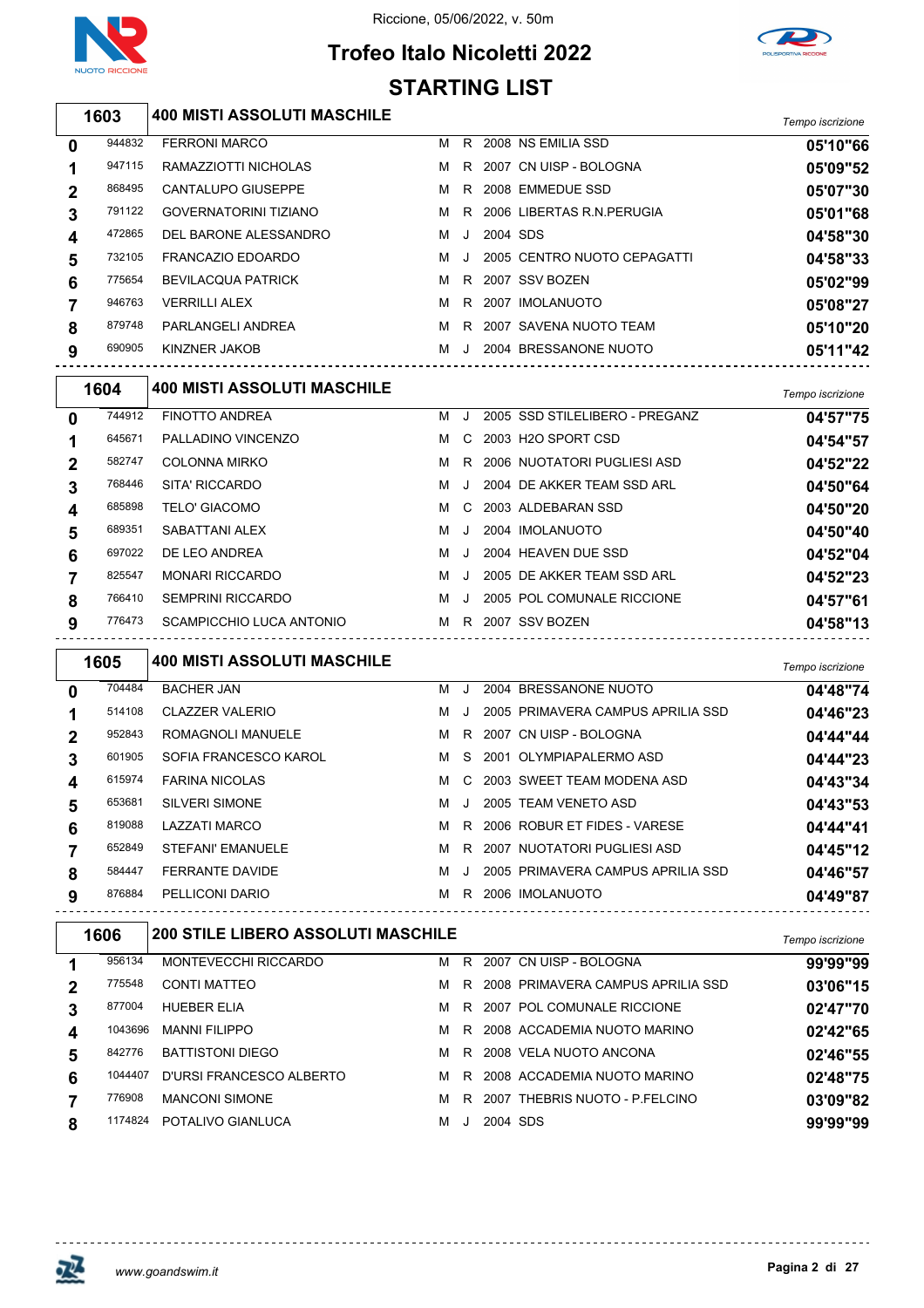

## **Trofeo Italo Nicoletti 2022 STARTING LIST**



#### *Tempo iscrizione* **200 STILE LIBERO ASSOLUTI MASCHILE**

| 0           | 884805  | <b>VALENTINI GIACOMO</b> | м | R.      | 2007 MIOCLUB SSD                 | 02'39"70 |
|-------------|---------|--------------------------|---|---------|----------------------------------|----------|
|             | 941321  | <b>FESTA MARCO</b>       | м | R.      | 2008 SPORT CENTER POLISPORTIVA   | 02'37"62 |
| $\mathbf 2$ | 925176  | NATALICCHI TOMMASO MARIA | м | R       | 2007 THEBRIS NUOTO - P.FELCINO   | 02'35"13 |
| 3           | 881343  | CAPECCI TOMMASO          | м | R.      | 2008 VELA NUOTO ANCONA           | 02'34"13 |
| 4           | 502106  | DE ANGELIS LORENZO       | M |         | R 2007 SPORT VILLAGE SSD         | 02'33"26 |
| 5           | 1138846 | APOLLONIO MATTIA         | M |         | R 2006 BLUGALLERY TEAM ASD       | 02'34"02 |
| 6           | 662303  | <b>CENSI RICCARDO</b>    | M |         | R 2007 PINGUINO NUOTO - AVEZZANO | 02'34"90 |
|             | 909058  | <b>LISCIO TOMMASO</b>    | м |         | R 2008 LIBERTAS R.N. PERUGIA     | 02'36"21 |
| 8           | 959420  | <b>DELMONTE ANDREA</b>   | м | R       | 2008 SPORT CENTER POLISPORTIVA   | 02'39"10 |
| 9           | 1043702 | <b>MANNI TOMMASO</b>     | м | $\cdot$ | 2005 ACCADEMIA NUOTO MARINO      | 02'41"28 |
|             |         |                          |   |         |                                  |          |

| 1608         |         | <b>200 STILE LIBERO ASSOLUTI MASCHILE</b> |   |    |  |                                     |          |  |  |  |
|--------------|---------|-------------------------------------------|---|----|--|-------------------------------------|----------|--|--|--|
| $\mathbf{0}$ | 955301  | MISEROCCHI LORENZO KWESI                  | M | R  |  | 2008 AOSTA NUOTO                    | 02'32"76 |  |  |  |
| 1            | 834376  | <b>RUGGIERO ALESSIO</b>                   | M |    |  | R 2007 PRIMAVERA CAMPUS APRILIA SSD | 02'32"05 |  |  |  |
| $\mathbf{2}$ | 946758  | CORPOSANTO GIORGIO                        | м | R. |  | 2007 IMOLANUOTO                     | 02'31"30 |  |  |  |
| 3            | 730448  | DE FOGLIO RUBEN                           | M |    |  | R 2008 PINGUINO NUOTO - AVEZZANO    | 02'30"45 |  |  |  |
| 4            | 849355  | <b>CENTILLO JACOPO</b>                    | м |    |  | R 2007 H2O SPORT CSD                | 02'29"45 |  |  |  |
| 5            | 1178306 | PESCANTE RICCARDO                         | м |    |  | R 2006 ACCADEMIA NUOTO MARINO       | 02'29"65 |  |  |  |
| 6            | 950237  | <b>BUSETTI MARCO</b>                      | м |    |  | R 2008 SSV BOZEN                    | 02'30"63 |  |  |  |
|              | 927132  | PALVARINI ALESSANDRO                      | M |    |  | R 2007 TECRI NUOTO - CORNAREDO      | 02'31"90 |  |  |  |
| 8            | 952894  | <b>KRESHPA BEXHET</b>                     | м | R. |  | 2008 CNAT 99 AMICI DEL NUOTO        | 02'32"61 |  |  |  |
| 9            | 888336  | CESARI CESARETTI LORENZO                  | M |    |  | R 2007 LIBERTAS R.N. PERUGIA        | 02'33"06 |  |  |  |
|              |         |                                           |   |    |  |                                     |          |  |  |  |

|              | 1609   | <b>200 STILE LIBERO ASSOLUTI MASCHILE</b> |   |    |                            | Tempo iscrizione |
|--------------|--------|-------------------------------------------|---|----|----------------------------|------------------|
| $\mathbf{0}$ | 528587 | <b>BATTAGLIA ENRICO</b>                   | м | R. | 2008 SPORT VILLAGE SSD     | 02'27"90         |
|              | 942910 | PRETOLANI JORDI                           | м | R. | 2008 ALDEBARAN SSD         | 02'27"11         |
| 2            | 642574 | <b>OLZI MATTIA</b>                        | м |    | R 2008 CANOTTIERI BALDESIO | 02'26"19         |
| 3            | 835521 | PALMIERI MATTEO FRANCESCO                 | M | R. | 2008 VELA NUOTO ANCONA     | 02'25"97         |
| 4            | 818201 | <b>ZACCARELLI YARI</b>                    | м | R. | 2008 VELA NUOTO ANCONA     | 02'24"17         |
| 5            | 885055 | SAVOIU LUCA ANDREA                        | м | R. | 2008 VELA NUOTO ANCONA     | 02'25"30         |
| 6            | 710488 | <b>PUTTINI GABRIELE</b>                   | м | R. | 2007 NUOTO PIOMBINO        | 02'26"15         |
|              | 946783 | STINZIANI FRANCESCO PIO                   | м | R. | 2007 HIDRO SPORT SSD ARL   | 02'26"59         |
| 8            | 877005 | SASSATELLI DAVIDE                         | м | R. | 2007 IMOLANUOTO            | 02'27"73         |
| 9            | 884153 | <b>MOSCA FEDERICO</b>                     | м | R  | 2006 MIOCLUB SSD           | 02'29"10         |

| 1610    |                               |         |         |                                           | Tempo iscrizione                                                                                                                                                                                                                                                                                                        |
|---------|-------------------------------|---------|---------|-------------------------------------------|-------------------------------------------------------------------------------------------------------------------------------------------------------------------------------------------------------------------------------------------------------------------------------------------------------------------------|
| 972141  | <b>BOULLIF MOHAMED ISMAIL</b> | м       | R       |                                           | 02'23"97                                                                                                                                                                                                                                                                                                                |
| 1011181 | <b>BARTOLINI JURI</b>         | м       | R.      |                                           | 02'23"65                                                                                                                                                                                                                                                                                                                |
|         | CACCIA FABRIZIO               | м       | R.      |                                           | 02'23"16                                                                                                                                                                                                                                                                                                                |
| 944728  | RAVAGLI LUCA                  | м       | R.      |                                           | 02'22"94                                                                                                                                                                                                                                                                                                                |
| 900473  | DEI ROCINI PAOLO              | м       | R.      |                                           | 02'22"83                                                                                                                                                                                                                                                                                                                |
| 878149  | <b>BAGNASCO GIULIO</b>        | м       | R.      |                                           | 02'22"93                                                                                                                                                                                                                                                                                                                |
| 520189  | <b>GIAMBERARDINI VALERIO</b>  | м       | $\cdot$ |                                           | 02'22"97                                                                                                                                                                                                                                                                                                                |
| 627054  | <b>CLEMENTI FRANCESCO</b>     | м       | R.      |                                           | 02'23"41                                                                                                                                                                                                                                                                                                                |
| 846667  | <b>GRAMMA SERGIO</b>          | м       | R       |                                           | 02'23"95                                                                                                                                                                                                                                                                                                                |
| 1120457 | <b>GAZZOLA ANDREA</b>         | м       | R       |                                           | 02'23"99                                                                                                                                                                                                                                                                                                                |
|         |                               | 1120436 |         | <b>200 STILE LIBERO ASSOLUTI MASCHILE</b> | 2008 THEBRIS NUOTO - P FELCINO<br>2008 RARI NANTES ROMAGNA ASD<br>2007 TECRI NUOTO - CORNAREDO<br>2008 PRESIDENT BOLOGNA<br>2007 CENTRO NUOTO CEPAGATTI<br>2007 TECRI NUOTO - CORNAREDO<br>2005 ASD DIMENSIONE NUOTO L'AQUILA<br>2006 NUOTO PIOMBINO<br>CNAT 99 AMICI DEL NUOTO<br>2007<br>2008 TECRI NUOTO - CORNAREDO |

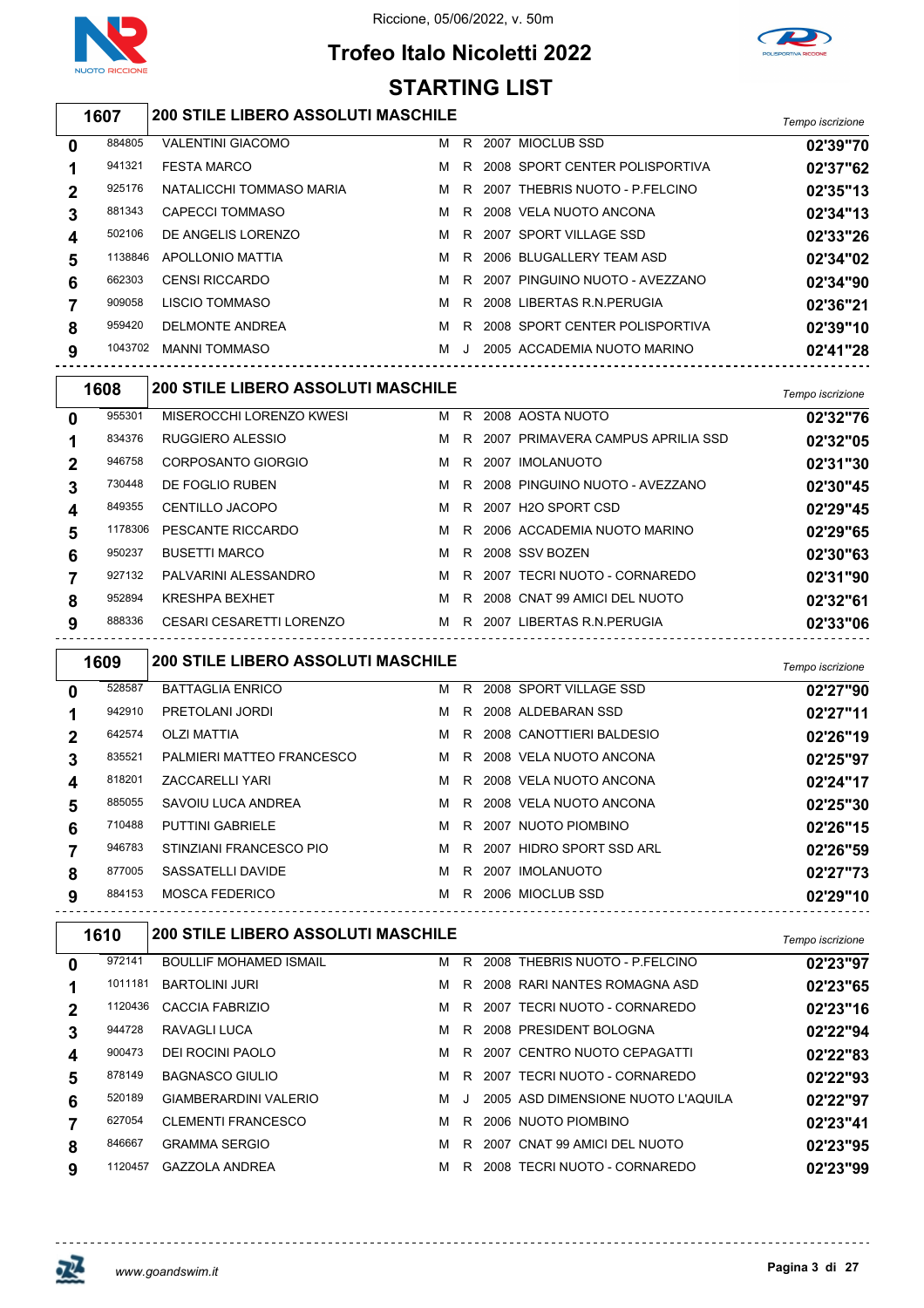

# **Trofeo Italo Nicoletti 2022 STARTING LIST**



#### *Tempo iscrizione* **200 STILE LIBERO ASSOLUTI MASCHILE**

| 0 | 1086928 | <b>FUSCALDO ANDREA</b>          | м |         | R 2007 ACCADEMIA NUOTO MARINO  | 02'21"76 |
|---|---------|---------------------------------|---|---------|--------------------------------|----------|
|   | 1071027 | PICCHIARELLI DAVIDE             | м | R.      | 2008 TECRI NUOTO - CORNAREDO   | 02'21"41 |
|   | 799654  | <b>SANTORO LINO</b>             | м | R.      | 2008 HIDRO SPORT SSD ARL       | 02'21"18 |
| 3 | 652849  | STEFANI' EMANUELE               | м |         | R 2007 NUOTATORI PUGLIESI ASD  | 02'20"35 |
|   | 659801  | <b>IANIERI LUCA</b>             | м |         | R 2006 CENTRO NUOTO CEPAGATTI  | 02'20"05 |
| 5 | 889317  | <b>GALLIANI CAVENAGO PIETRO</b> | м | R.      | 2007 TECRI NUOTO - CORNAREDO   | 02'20"10 |
| 6 | 956111  | <b>MAGNANINI GIANMARCO</b>      | м | R       | 2008 SPORT CENTER POLISPORTIVA | 02'20"98 |
|   | 710480  | <b>CARLI MANUEL</b>             | м |         | R 2006 NUOTO PIOMBINO          | 02'21"29 |
| 8 | 740778  | DI VICO LORENZO                 | м | $\cdot$ | 2005 HIDRO SPORT SSD ARL       | 02'21"70 |
| 9 | 888393  | PAIOLI MATTEO                   | м | R.      | 2007 SWEET TEAM MODENA ASD     | 02'21"83 |
|   |         |                                 |   |         |                                |          |

|              | 1612    | <b>200 STILE LIBERO ASSOLUTI MASCHILE</b> | Tempo iscrizione |        |                                |          |
|--------------|---------|-------------------------------------------|------------------|--------|--------------------------------|----------|
| $\mathbf{0}$ | 785768  | CATALDI JACOPO                            | M                | R.     | 2008 99 SPORT ASD - L'AQUILA   | 02'19"96 |
|              | 946521  | MOSCATELLI CHRISTIAN                      | M                | $\Box$ | 2005 HEAVEN DUE SSD            | 02'19"85 |
| $\mathbf 2$  | 876879  | NOFERINI MATTEO                           | м                |        | 2005 IMOLANUOTO                | 02'19"79 |
| 3            | 884067  | RUBINACCIO CARMINE BENEDETTO              | M                |        | R 2007 MIOCLUB SSD             | 02'19"51 |
| 4            | 947164  | <b>FERRARI FRANCESCO</b>                  | м                |        | R 2007 IMOLANUOTO              | 02'19"32 |
| 5            | 946768  | <b>BOLOGNESI ANDREA</b>                   | M                |        | R 2007 IMOLANUOTO              | 02'19"49 |
| 6            | 887926  | PISATURO ANTONIO                          | м                | R.     | 2008 H2O SPORT CSD             | 02'19"54 |
|              | 856171  | <b>RUSSO EMANUELE</b>                     | м                |        | R 2008 OLIMPIONICA SSD         | 02'19"84 |
| 8            | 825157  | CARDINALI LEONARDO                        | м                |        | R 2006 CNAT 99 AMICI DEL NUOTO | 02'19"94 |
| 9            | 1009422 | URBINI ANDREA                             | м                | R.     | 2008 RARI NANTES ROMAGNA ASD   | 02'20"00 |

|             | 1613    | <b>200 STILE LIBERO ASSOLUTI MASCHILE</b> | Tempo iscrizione |    |                                  |          |
|-------------|---------|-------------------------------------------|------------------|----|----------------------------------|----------|
| 0           | 579167  | <b>CONGEDO DAVIDE</b>                     | м                | R  | 2006 LIBERTAS R.N. PERUGIA       | 02'19"29 |
|             | 945090  | LAMONACA FRANCESCO                        | м                |    | R 2008 RARI NANTES ROMAGNA ASD   | 02'19"08 |
| $\mathbf 2$ | 1004041 | <b>CRISTEA LORENZO</b>                    | м                | R. | 2008 IMOLANUOTO                  | 02'18"87 |
| 3           | 893570  | <b>LAMIO FEDERICO</b>                     | м                |    | R 2007 G.S. FORLI' NUOTO ASD     | 02'18"51 |
| 4           | 941293  | STEFANIZZI MATTEO                         | м                |    | R 2006 RARI NANTES ROMAGNA ASD   | 02'17"98 |
| 5           | 732096  | DALL'OLIO UMBERTO                         | м                |    | R 2008 CLUB AQUATICO PESCARA SSD | 02'18"31 |
| 6           | 887313  | <b>MARINELLI DIEGO</b>                    | м                | R. | 2007 CNAT 99 AMICI DEL NUOTO     | 02'18"81 |
|             | 797719  | <b>SACCO MATTIA</b>                       | м                | R  | 2007 CN UISP - BOLOGNA           | 02'19"07 |
| 8           | 955619  | ROMEGGIO ALESSIO                          | м                | R. | 2007 DE AKKER TEAM SSD ARL       | 02'19"18 |
| 9           | 1014555 | <b>GIULIANI SAMUELE</b>                   | м                | R. | 2008 VELA NUOTO ANCONA           | 02'19"32 |

|                | 1614   | <b>200 STILE LIBERO ASSOLUTI MASCHILE</b> |   |    |                                | Tempo iscrizione |
|----------------|--------|-------------------------------------------|---|----|--------------------------------|------------------|
| 0              | 912014 | <b>COLETTA TOMMASO</b>                    | м | R. | 2007 AOSTA NUOTO               | 02'17"88         |
|                | 669771 | LUCIANI EDOARDO                           | м |    | 2004 NUOTO CLUB GIULIANOVA ASD | 02'17"53         |
| $\overline{2}$ | 904859 | <b>ZELGER ALEX</b>                        | м |    | R 2007 SSV LEIFERS SCHWIMMEN   | 02'17"41         |
| 3              | 853113 | SAVOIA MATTIA                             | м |    | R 2007 AOSTA NUOTO             | 02'17"17         |
| 4              | 926124 | MUCCIOLA FEDERICO                         | м | R. | 2008 S.G.T. SPORT SSD          | 02'17"14         |
| 5              | 891403 | COCCHI DYLAN                              | м |    | 2004 SWEET TEAM MODENA ASD     | 02'17"16         |
| 6              | 828994 | <b>RENZI GIACOMO</b>                      | м |    | R 2008 BLUGALLERY TEAM ASD     | 02'17"38         |
|                | 877419 | RAGAINI FILIPPO                           | м | R. | 2006 SPORT VILLAGE SSD         | 02'17"42         |
| 8              | 624118 | <b>FACOTTO ANDREA</b>                     | м | R  | 2006 NUOTO PIOMBINO            | 02'17"85         |
| 9              | 836011 | <b>MANFREDINI MARCELLO</b>                | м | R  | 2008 CANOTTIERI BALDESIO       | 02'17"95         |
|                |        |                                           |   |    |                                |                  |

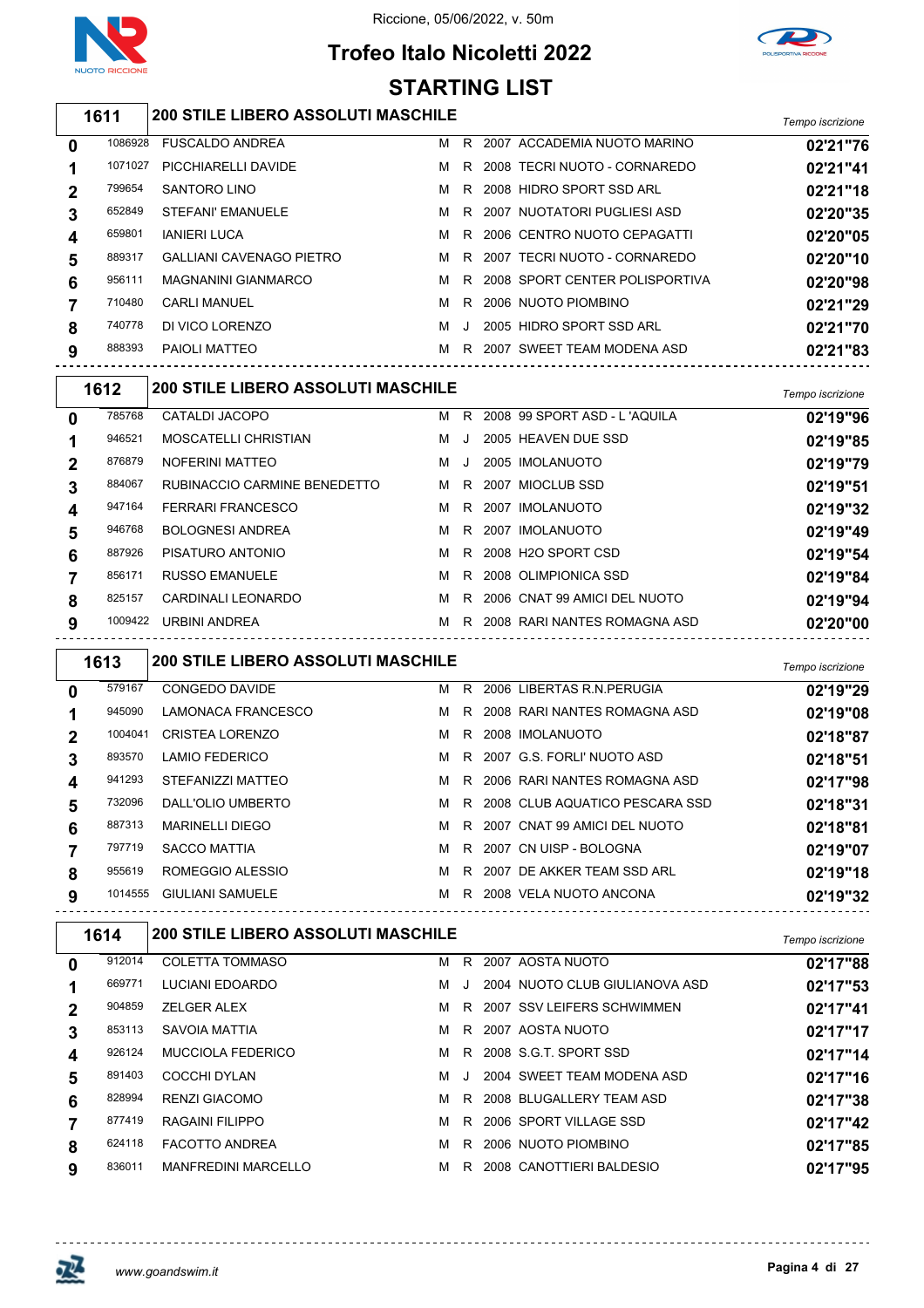

## **Trofeo Italo Nicoletti 2022 STARTING LIST**



### *Tempo iscrizione* **200 STILE LIBERO ASSOLUTI MASCHILE**

| 0 | 877880 | PRENGA VALTER              | м | R. | 2007 PRESIDENT BOLOGNA           | 02'17"01 |
|---|--------|----------------------------|---|----|----------------------------------|----------|
|   | 787003 | <b>MANCINI RICCARDO</b>    | м | J. | 2005 CNAT 99 AMICI DEL NUOTO     | 02'16"92 |
|   | 868882 | <b>ZIN FRANCESCO</b>       | м | R  | 2008 GS SWIMMING VICENZA         | 02'16"55 |
| 3 | 826560 | <b>RICCARDI DANIEL</b>     | м |    | R 2006 IMOLANUOTO                | 02'16"42 |
| 4 | 996310 | <b>TUFANO MICHELE</b>      | м |    | R 2008 CENTRO NUOTO CEPAGATTI    | 02'16"40 |
| 5 | 889073 | <b>TUDINO KRISTIAN</b>     | м |    | R 2007 IL GABBIANO SSD LADISPOLI | 02'16"41 |
| 6 | 606802 | <b>ERBEIA NICOLO'</b>      | м |    | R 2006 PHOENIX ASD               | 02'16"47 |
|   | 826980 | ANDRONICO VALERIO          | м |    | R 2007 HEAVEN DUE SSD            | 02'16"65 |
| 8 | 711781 | <b>VERDIGI TOMMASO</b>     | м | R. | 2007 NUOTO PIOMBINO              | 02'16"98 |
| 9 | 859643 | <b>GIANNELLI FRANCESCO</b> | м | R. | 2006 LIBERTAS R.N. PERUGIA       | 02'17"08 |
|   |        |                            |   |    |                                  |          |

|             | 1616    | <b>200 STILE LIBERO ASSOLUTI MASCHILE</b> |   |              |                                | Tempo iscrizione |
|-------------|---------|-------------------------------------------|---|--------------|--------------------------------|------------------|
| 0           | 686886  | <b>VALERI EDOARDO</b>                     | м | $\mathbf{I}$ | 2004 TECRI NUOTO - CORNAREDO   | 02'16"22         |
|             | 1101625 | AMADORI WILLIAM                           | м | R            | 2006 AMICI NUOTO ROMAGNA ASD   | 02'15"99         |
| $\mathbf 2$ | 820484  | <b>BELLETTATO EMANUELE</b>                | м | R            | 2006 SAVENA NUOTO TEAM         | 02'15"86         |
|             | 942644  | <b>GROSSI LORENZO</b>                     | M |              | R 2008 POL COMUNALE RICCIONE   | 02'15"82         |
| 4           | 735872  | LIBERTONE EDOARDO ANTONIO                 | M | R.           | 2008 EMMEDUE SSD               | 02'15"43         |
| 5           | 710822  | OTTAVIANI ANDREA                          | M |              | R 2008 99 SPORT ASD - L'AQUILA | 02'15"68         |
| 6           | 882124  | <b>GASBARRINO MICHELE PIO</b>             | м | R.           | 2008 HIDRO SPORT SSD ARL       | 02'15"86         |
|             | 818200  | <b>RICCIOTTI SAMUELE</b>                  | м | R.           | 2007 VELA NUOTO ANCONA         | 02'15"90         |
| 8           | 838326  | TORTORICI NICOLO' PIO                     | м | $\Box$       | 2005 OLYMPIAPALERMO ASD        | 02'16"16         |
| 9           | 712577  | <b>BRECCIA FEDERICO</b>                   | м | R            | 2006 VELA NUOTO ANCONA         | 02'16"39         |

|              | 1617    | <b>200 STILE LIBERO ASSOLUTI MASCHILE</b> |  |                                    | Tempo iscrizione |
|--------------|---------|-------------------------------------------|--|------------------------------------|------------------|
| $\mathbf{0}$ | 646181  | <b>MARCHESIN GABRIELE</b>                 |  | M R 2007 GS SWIMMING VICENZA       | 02'15"33         |
|              | 918602  | MOSANER SAMUEL KAILASH                    |  | M R 2008 NUOTATORI TRENTINI        | 02'15"23         |
| $\mathbf{2}$ | 856654  | D'AMICO LORENZO                           |  | M R 2008 S.G.T. SPORT SSD          | 02'14"96         |
| 3            | 955621  | ZACCHI LUCA                               |  | M R 2007 CN UISP - BOLOGNA         | 02'14"64         |
| 4            | 715013  | <b>SPERA LORENZO</b>                      |  | M R 2006 IL GABBIANO SSD LADISPOLI | 02'14"42         |
| 5            | 876707  | <b>PAGANELLI RICCARDO</b>                 |  | M R 2007 IMOLANUOTO                | 02'14"44         |
| 6            | 955618  | PIERINI PAOLO                             |  | M R 2007 CN UISP - BOLOGNA         | 02'14"83         |
|              | 817730  | <b>BIANCHI MATTHIAS</b>                   |  | M R 2006 SSV LEIFERS SCHWIMMEN     | 02'15"17         |
| 8            | 1140621 | NAPOLEONE NICOLO'                         |  | M R 2008 CLUB L'AQUILA NUOTO       | 02'15"27         |
| 9            | 732081  | AMINOLESLAMI SAM                          |  | M R 2007 S.G.T. SPORT SSD          | 02'15"34         |

|   | 1618   | <b>200 STILE LIBERO ASSOLUTI MASCHILE</b> |   |    |      |                                | Tempo iscrizione |
|---|--------|-------------------------------------------|---|----|------|--------------------------------|------------------|
| 0 | 782974 | FINOCCHIO MATTEO                          | м |    |      | R 2007 S.G.T. SPORT SSD        | 02'14"38         |
|   | 875202 | <b>TORELLI GIACOMO</b>                    | м | R. |      | 2007 SPORT CENTER POLISPORTIVA | 02'14"36         |
| 2 | 924870 | FARINA STEFANO ANDREA                     | м | R. |      | 2007 PINGUINO NUOTO - AVEZZANO | 02'14"06         |
| 3 | 530334 | CALVANO LORENZO                           | м |    |      | C 2003 CLUB L 'AQUILA NUOTO    | 02'13"94         |
| 4 | 868614 | <b>FABRIS MICHELE</b>                     | м | R. |      | 2008 GS SWIMMING VICENZA       | 02'13"75         |
| 5 | 947106 | LASAGNA ALESSIO                           | м | R. |      | 2006 CANOTTIERI BALDESIO       | 02'13"90         |
| 6 | 730032 | <b>THERY JEREMY</b>                       | м | R. |      | 2008 99 SPORT ASD - L'AQUILA   | 02'13"99         |
|   | 528529 | <b>SILVESTRINI LUCA</b>                   | м |    |      | 2004 VELA NUOTO ANCONA         | 02'14"06         |
| 8 | 801600 | <b>MASCILONGO ANTONY</b>                  | м | R. |      | 2007 H2O SPORT CSD             | 02'14"38         |
| 9 | 720898 | DI MUZIO FRANCESCO                        | м | R. | 2007 | CENTRO NUOTO CEPAGATTI         | 02'14"40         |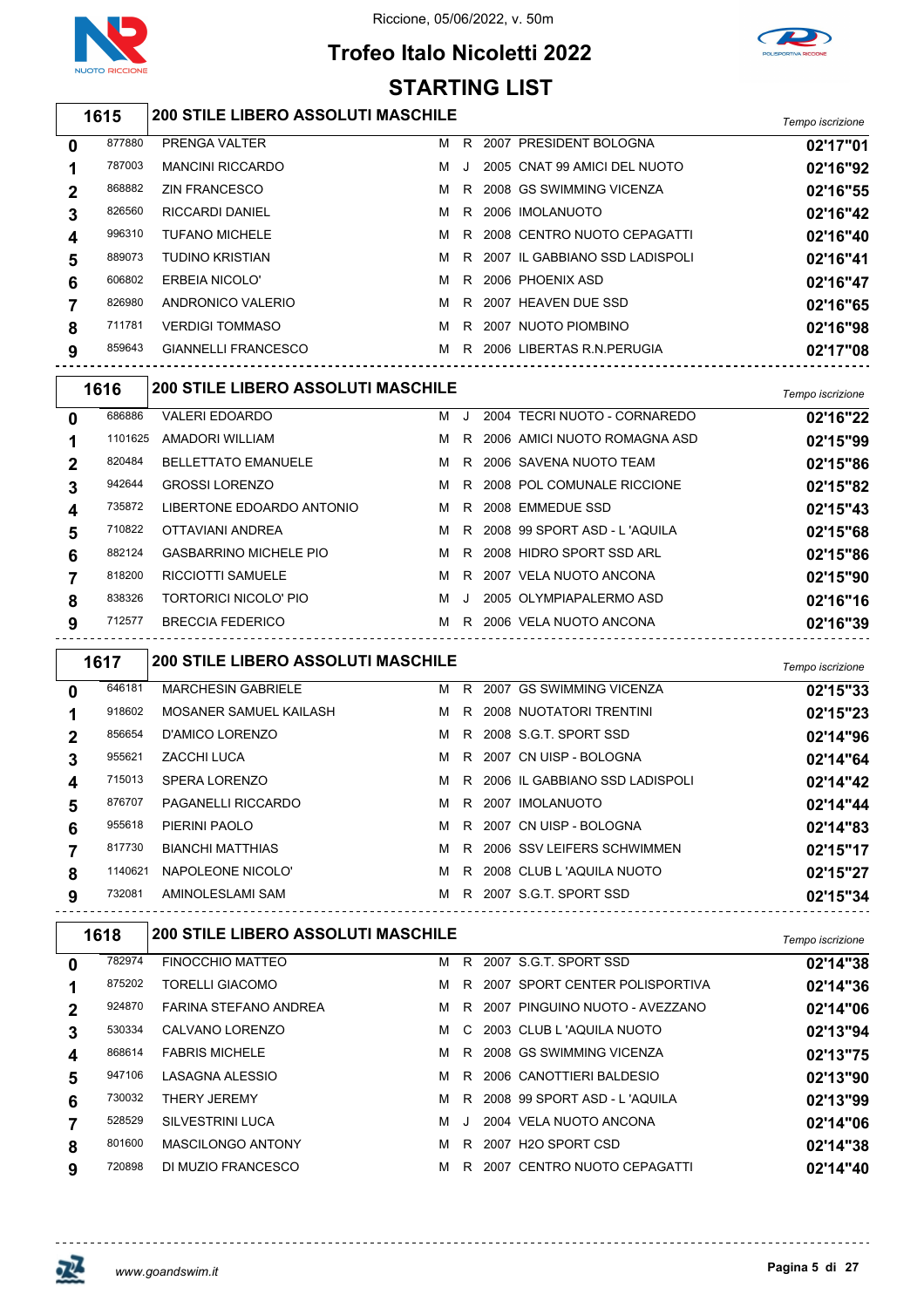

# **Trofeo Italo Nicoletti 2022 STARTING LIST**



### *Tempo iscrizione* **200 STILE LIBERO ASSOLUTI MASCHILE**

| 0              | 1113015 | <b>BIOLCHINI ALEXANDER</b>  | м | R  | 2006 DE AKKER TEAM SSD ARL          | 02'13"62 |
|----------------|---------|-----------------------------|---|----|-------------------------------------|----------|
|                | 834413  | PITONE JACOPO               | м | R. | 2008 SSV BOZEN                      | 02'13"52 |
| $\overline{2}$ | 956080  | <b>VERI' MATTEO</b>         | м |    | R 2007 CN UISP - BOLOGNA            | 02'13"29 |
| 3              | 815523  | ROLLI DARIO                 | м |    | R 2006 DE AKKER TEAM SSD ARL        | 02'13"07 |
| 4              | 776808  | <b>CANCELLOTTI GABRIELE</b> | M |    | R 2007 THEBRIS NUOTO - P.FELCINO    | 02'12"86 |
| 5              | 885037  | <b>OSMANI LORENZO</b>       | м |    | R 2006 VELA NUOTO ANCONA            | 02'13"04 |
| 6              | 888441  | NEGRI RICCARDO              | м | R  | 2007 SWEET TEAM MODENA ASD          | 02'13"15 |
|                | 837729  | SCIBETTA NICOLO'            | м |    | R 2008 PRIMAVERA CAMPUS APRILIA SSD | 02'13"36 |
| 8              | 732120  | SANVITALE TOMMASO           | м |    | R 2007 S.G.T. SPORT SSD             | 02'13"55 |
| 9              | 558191  | CECCARELLI JACOPO           | м | S. | 2000 THEBRIS NUOTO - P FELCINO      | 02'13"73 |
|                |         |                             |   |    |                                     |          |

|   | 1620    | <b>200 STILE LIBERO ASSOLUTI MASCHILE</b> |   |    |                                   | Tempo iscrizione |
|---|---------|-------------------------------------------|---|----|-----------------------------------|------------------|
| 0 | 1120439 | COTUGNO GIACOMO                           | м | R. | 2007 TECRI NUOTO - CORNAREDO      | 02'12"72         |
|   | 497591  | RAFFAELI TOMMASO                          | M | C. | 2003 VELA NUOTO ANCONA            | 02'12"70         |
| 2 | 628451  | <b>CLAZZER FABIANO</b>                    | м | R. | 2006 PRIMAVERA CAMPUS APRILIA SSD | 02'12"59         |
| 3 | 662864  | DEGL'INNOCENTI EDOARDO                    | м |    | R 2007 CENTRO NUOTO CEPAGATTI     | 02'12"52         |
| 4 | 710486  | <b>GALEAZZI NICCOLO'</b>                  | м | R. | 2006 NUOTO PIOMBINO               | 02'11"77         |
| 5 | 900802  | GIAMMARINO LORENZO                        | м |    | R 2006 CENTRO NUOTO CEPAGATTI     | 02'11"83         |
| 6 | 829222  | CORRADINI MATTEO FRANCESCO                | м | R. | 2008 CANOTTIERI BALDESIO          | 02'12"58         |
|   | 947068  | CUCCHI GUIDO                              | м | R. | 2008 CANOTTIERI BALDESIO          | 02'12"69         |
| 8 | 944744  | <b>FELISARI MANUEL</b>                    | м | R. | 2008 CANOTTIERI BALDESIO          | 02'12"71         |
| 9 | 580208  | TONDIN SEBASTIANO                         | м | R. | 2007 NUOTATORI TRENTINI           | 02'12"80         |
|   |         |                                           |   |    |                                   |                  |

|              | 1621   | <b>200 STILE LIBERO ASSOLUTI MASCHILE</b> |   |    |                               | Tempo iscrizione |
|--------------|--------|-------------------------------------------|---|----|-------------------------------|------------------|
| $\mathbf{0}$ | 627056 | SANTO DARIO                               | м |    | R 2006 NUOTO PIOMBINO         | 02'11"58         |
|              | 712916 | LANZI MAURIZIO                            | м |    | R 2007 S.G.T. SPORT SSD       | 02'11"51         |
| $\mathbf 2$  | 645082 | <b>CARTA TOMMASO</b>                      | м | R. | 2008 LIBERTAS R.N.PERUGIA     | 02'11"05         |
| 3            | 836928 | <b>IMZI ANOUAR</b>                        | м |    | R 2006 BUONCONSIGLIO NUOTO    | 02'10"86         |
| 4            | 799734 | <b>BERTOLDO ANTONIO</b>                   | M | R. | 2008 HIDRO SPORT SSD ARL      | 02'10"82         |
| 5            | 818997 | <b>GIOVANNINI MANUEL</b>                  | M |    | R 2006 SSV BOZEN              | 02'10"83         |
| 6            | 766517 | <b>GIANNELLI NICOLAS</b>                  | м | J  | 2005 NUOTO CL.AZZURRA 91 - BO | 02'10"87         |
|              | 890379 | SAVIGNI MATTEO                            | м |    | R 2006 DE AKKER TEAM SSD ARL  | 02'11"44         |
| 8            | 894377 | <b>SURIANO MARCO</b>                      | м | R. | 2007 NUOTATORI PUGLIESI ASD   | 02'11"56         |
| 9            | 848558 | RIGHETTI LORENZO                          | M |    | R 2008 S.G.T. SPORT SSD       | 02'11"64         |

| 1622        |        | <b>200 STILE LIBERO ASSOLUTI MASCHILE</b> | Tempo iscrizione |    |                                   |          |
|-------------|--------|-------------------------------------------|------------------|----|-----------------------------------|----------|
| 0           | 949547 | ALDRIGHETTI BIAGIO                        | м                | R  | 2008 NUOTATORI TRENTINI           | 02'10"47 |
|             | 685704 | <b>VALENTINI TOMMASO</b>                  | м                |    | 2004 SWEET TEAM MODENA ASD        | 02'10"36 |
| $\mathbf 2$ | 717630 | PIAZZA RICCARDO                           | м                |    | 2005 OLYMPIAPALERMO ASD           | 02'10"07 |
| 3           | 752677 | <b>BIAGETTI GIUSEPPE</b>                  | м                |    | 2005 POL COMUNALE RICCIONE        | 02'09"92 |
| 4           | 615240 | PAOLINO FRANCESCO                         | м                |    | 2005 PRIMAVERA CAMPUS APRILIA SSD | 02'09"42 |
| 5           | 595689 | SPERANZA GIACOMO                          | м                |    | 2005 CENTRO NUOTO CEPAGATTI       | 02'09"45 |
| 6           | 876329 | <b>BOSELLI ELIA</b>                       | м                | R. | 2007 MIOCLUB SSD                  | 02'10"04 |
|             | 946765 | <b>MELE RICCARDO</b>                      | м                | R  | 2007 IMOLANUOTO                   | 02'10"34 |
| 8           | 944834 | <b>BETTELLI LEONARDO</b>                  | м                | R. | 2007 SWEET TEAM MODENA ASD        | 02'10"39 |
| 9           | 649867 | MENCARELLI LORENZO                        | м                |    | 2005 THEBRIS NUOTO - P.FELCINO    | 02'10"78 |
|             |        |                                           |                  |    |                                   |          |

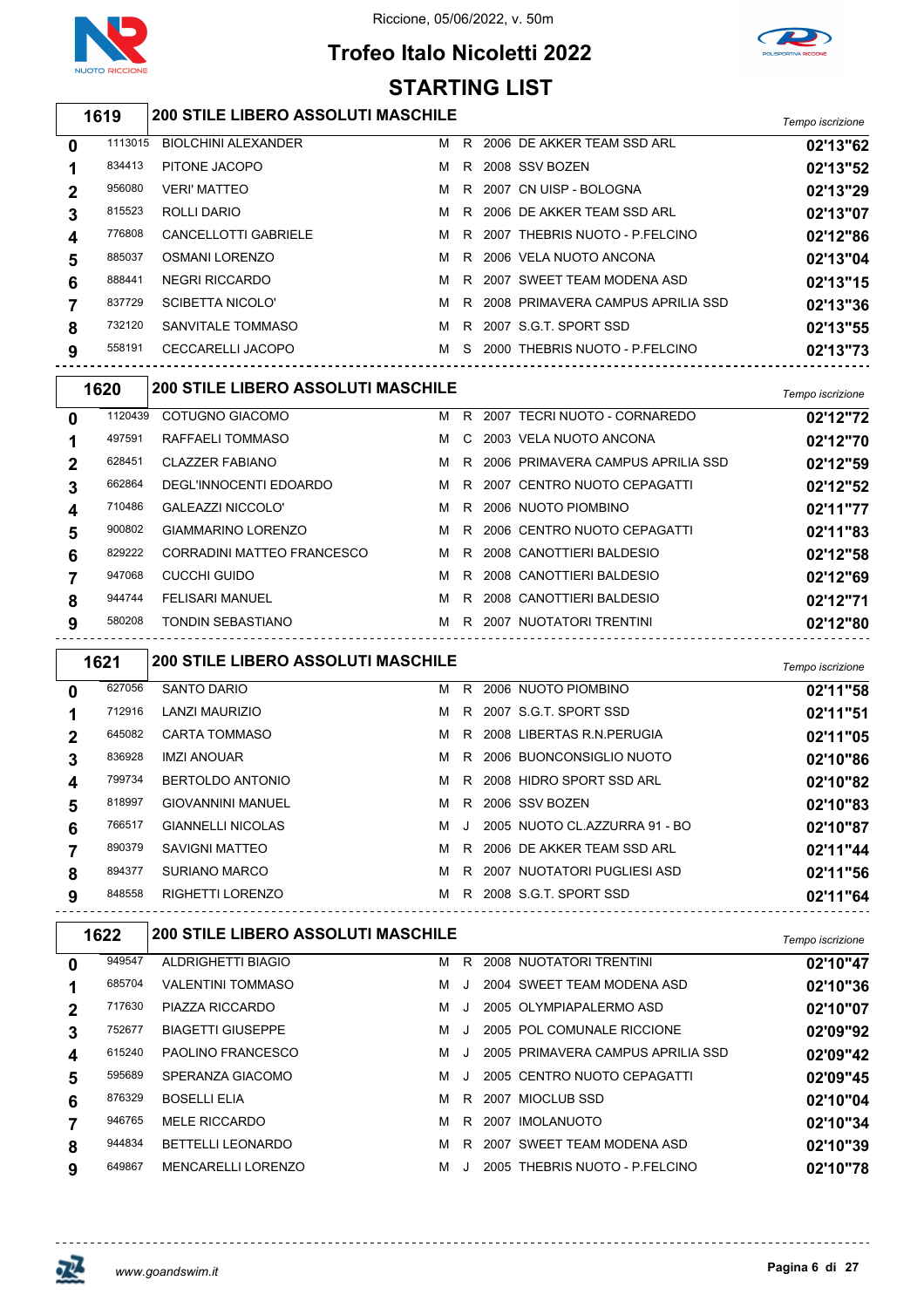

## **Trofeo Italo Nicoletti 2022 STARTING LIST**



### *Tempo iscrizione* **200 STILE LIBERO ASSOLUTI MASCHILE**

| 0 | 801599  | <b>BUCIARDINI CHRISTIAN</b> | м | R       | 2007 H <sub>2</sub> O SPORT CSD    | 02'09"30 |
|---|---------|-----------------------------|---|---------|------------------------------------|----------|
|   | 1046333 | <b>BASILE GABRIELE</b>      | м | $\cdot$ | 2004 CLUB L 'AQUILA NUOTO          | 02'09"12 |
| 2 | 890347  | <b>SPANO EMANUELE</b>       | м | R       | 2008 PRIMAVERA CAMPUS APRILIA SSD  | 02'08"97 |
| 3 | 673711  | VARRIANO JACOPO             | м | R       | 2006 EMMEDUE SSD                   | 02'08"80 |
| 4 | 734684  | CASAGRANDE FILIPPO          | м | $\cdot$ | 2005 THEBRIS NUOTO - P.FELCINO     | 02'08"69 |
| 5 | 805703  | <b>GIULIANI TOMMASO</b>     | м | $\cdot$ | 2005 ASD DIMENSIONE NUOTO L'AQUILA | 02'08"75 |
| 6 | 709645  | BOCCOLARI FRANCO            | м | $\cdot$ | 2004 BRESSANONE NUOTO              | 02'08"81 |
|   | 816177  | CRISTIANI GIULIO            | м | R       | 2006 TECRI NUOTO - CORNAREDO       | 02'08"99 |
| 8 | 988198  | D'ERAMO TOMMASO             | м | J       | 2004 CLUB L 'AQUILA NUOTO          | 02'09"28 |
| 9 | 788872  | <b>BOFFILO ALESSIO</b>      | м | $\cdot$ | 2004 SWEET TEAM MODENA ASD         | 02'09"36 |
|   |         |                             |   |         |                                    |          |

|              | 1624   | <b>200 STILE LIBERO ASSOLUTI MASCHILE</b> |   |              |                                  | Tempo iscrizione |
|--------------|--------|-------------------------------------------|---|--------------|----------------------------------|------------------|
| $\mathbf{0}$ | 835635 | <b>CASTRATARO MANUEL</b>                  | м | J.           | 2005 SWIM PROJECT VENAFRO ASD    | 02'08"44         |
|              | 822207 | <b>MAYR NICOLAS</b>                       | м | R.           | 2006 SSV BOZEN                   | 02'08"28         |
|              | 748792 | CASUBALDO FEDERICO                        | м |              | R 2007 THEBRIS NUOTO - P.FELCINO | 02'07"89         |
| 3            | 770956 | <b>COSTA FEDERICO</b>                     | м | $\mathbf{I}$ | 2004 CN UISP - BOLOGNA           | 02'07"80         |
| 4            | 574567 | RIVA MASSIMILIANO                         | м | J.           | 2005 GS SWIMMING VICENZA         | 02'07"55         |
| 5            | 773117 | PETACCIATO JACOPO                         | м | - 1          | 2005 HIDRO SPORT SSD ARL         | 02'07"72         |
| 6            | 782139 | <b>TROFINO GIACOMO</b>                    | м | R.           | 2006 H2O SPORT CSD               | 02'07"89         |
|              | 850162 | COLALILLO MARIO                           | м | - 1          | 2005 HIDRO SPORT SSD ARL         | 02'08"05         |
| 8            | 745271 | PIRCHER GABRIEL                           | м | J.           | 2005 SSV BOZEN                   | 02'08"38         |
| 9            | 758871 | <b>GODOLI GIANMARCO</b>                   | м | $\cdot$      | 2005 RINASCITA TEAM ROMAGNA      | 02'08"57         |

|             | 1625    | <b>200 STILE LIBERO ASSOLUTI MASCHILE</b> |   |    |      |                                | Tempo iscrizione |
|-------------|---------|-------------------------------------------|---|----|------|--------------------------------|------------------|
| 0           | 816857  | LA ROSA STEFANO                           | м | R. |      | 2006 PRESIDENT BOLOGNA         | 02'07"38         |
|             | 819903  | <b>CERRATO PIETRO</b>                     | м | R  |      | 2006 AOSTA NUOTO               | 02'07"26         |
| $\mathbf 2$ | 839150  | PICCININI FEDERICO                        | м | R. |      | 2007 PINGUINO NUOTO - AVEZZANO | 02'07"16         |
| 3           | 689340  | <b>FRAZZANO FEDERICO</b>                  | м |    |      | 2004 IMOLANUOTO                | 02'06"95         |
| 4           | 741974  | <b>IANNONE EMANUELE</b>                   | м |    |      | 2005 HIDRO SPORT SSD ARL       | 02'06"85         |
| 5           | 824271  | PINTO ALESSANDRO                          | м | R. |      | 2006 SPORT VILLAGE SSD         | 02'06"93         |
| 6           | 853876  | DELL'ORCO VALERIO                         | м | R. |      | 2006 HEAVEN DUE SSD            | 02'06"98         |
|             | 730379  | <b>MOROSINI MATTIA</b>                    | м |    |      | 2005 VELA NUOTO ANCONA         | 02'07"25         |
| 8           | 1120441 | COTUGNO TOMMASO                           | м | R. | 2007 | TECRI NUOTO - CORNAREDO        | 02'07"30         |
| 9           | 818927  | <b>SALVATI DENNIS</b>                     | м | R. |      | 2006 JUVENTUS NUOTO - ROMA     | 02'07"46         |

|        |                       |         |         |                                           |    | Tempo iscrizione                                                                                                                                                                                                                                               |
|--------|-----------------------|---------|---------|-------------------------------------------|----|----------------------------------------------------------------------------------------------------------------------------------------------------------------------------------------------------------------------------------------------------------------|
| 919594 | ADAMI MARTINO         | м       | R.      |                                           |    | 02'06"59                                                                                                                                                                                                                                                       |
| 590692 | LAUDADIO MATTEO       | м       | $\cdot$ |                                           |    | 02'06"40                                                                                                                                                                                                                                                       |
| 816646 | PIZZETTI SAMUELE      | м       |         |                                           |    | 02'06"21                                                                                                                                                                                                                                                       |
| 673951 | DE GREGORIO GABRIELE  | м       | R.      |                                           |    | 02'06"01                                                                                                                                                                                                                                                       |
| 790109 | SGARBOSSA PIERGIORGIO | м       | R.      |                                           |    | 02'05"95                                                                                                                                                                                                                                                       |
| 850275 | RINALDO DAVIDE        | м       | R       |                                           |    | 02'06"00                                                                                                                                                                                                                                                       |
| 775371 | <b>BERTO TOMMASO</b>  | м       |         |                                           |    | 02'06"21                                                                                                                                                                                                                                                       |
| 691557 | BRIDA TOMMASO LORENZO | м       | R.      |                                           |    | 02'06"22                                                                                                                                                                                                                                                       |
|        | MONGARDI MARCO LUIGI  | м       | R       |                                           |    | 02'06"54                                                                                                                                                                                                                                                       |
| 572567 | DE CAROLIS FRANCESCO  | м       | $\cdot$ |                                           |    | 02'06"85                                                                                                                                                                                                                                                       |
|        | 1626                  | 1004054 |         | <b>200 STILE LIBERO ASSOLUTI MASCHILE</b> | R. | 2007 BUONCONSIGLIO NUOTO<br>2004 SDS<br>2006 SKY LINE NUOTO - C PUSTER<br>2006 H2O SPORT CSD<br>2008 CENTRO NUOTO ROSA 'SSD<br>2007 NUOTATORI PUGLIESI ASD<br>2005 VELA NUOTO ANCONA<br>2006 SSV BOZEN<br>2008 IMOLANUOTO<br>2005 PRIMAVERA CAMPUS APRILIA SSD |

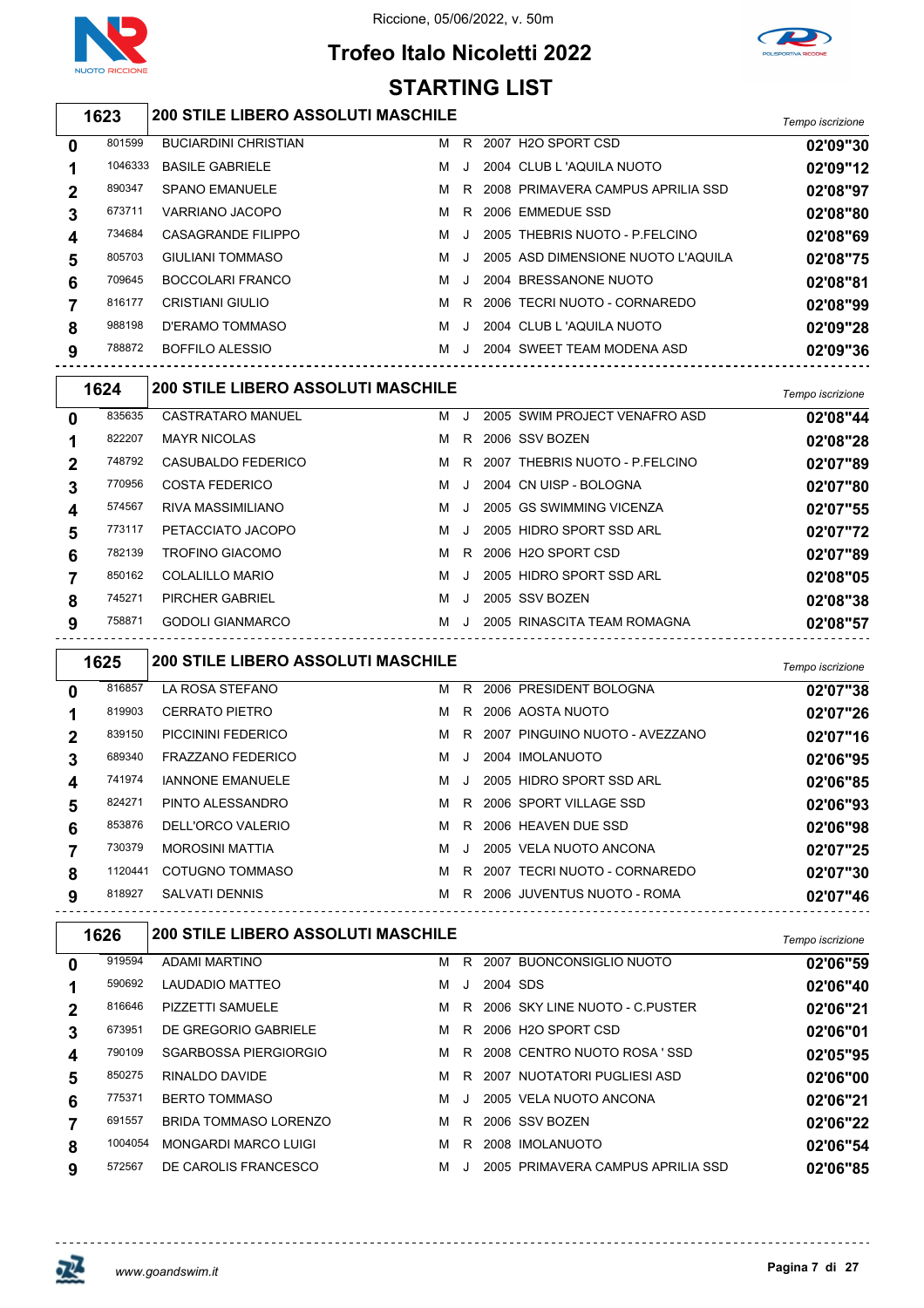

## **Trofeo Italo Nicoletti 2022 STARTING LIST**



#### *Tempo iscrizione* **200 STILE LIBERO ASSOLUTI MASCHILE**

| 0 | 927133  | <b>SISTI GABRIELE</b>       | м | R       | 2007 TECRI NUOTO - CORNAREDO        | 02'05"58 |
|---|---------|-----------------------------|---|---------|-------------------------------------|----------|
|   | 578260  | <b>GOATELLI ANDREA</b>      | м |         | R 2006 TEAM NUOTO TRENTO ASD        | 02'05"32 |
| 2 | 666170  | <b>MICHELI NICOLA</b>       | м |         | R 2008 NUOTATORI TRENTINI           | 02'05"16 |
| 3 | 1007478 | <b>GHIRO EDOARDO</b>        | м |         | R 2007 PRIMAVERA CAMPUS APRILIA SSD | 02'05"00 |
| 4 | 686976  | <b>MATTEAZZI GIAN MARCO</b> | м |         | C 2003 GS SWIMMING VICENZA          | 02'04"97 |
| 5 | 524708  | COLI LORENZO                | м | $\cdot$ | 2004 SPORT VILLAGE SSD              | 02'04"98 |
| 6 | 652843  | BAGLIVO ANTHONY JOHN        | м | $\cdot$ | 2005 NUOTATORI PUGLIESI ASD         | 02'05"11 |
|   | 874926  | PALADINI ALESSANDRO         | м |         | R 2007 ALDEBARAN SSD                | 02'05"29 |
| 8 | 887292  | CAVARGINI GIACOMO           | м |         | R 2007 CNAT 99 AMICI DEL NUOTO      | 02'05"54 |
| 9 | 718944  | OBINU VINCENZO PAOLO        | м |         | R 2007 NUOTATORI TRENTINI           | 02'05"91 |
|   |         |                             |   |         |                                     |          |

|             | 1628    | <b>200 STILE LIBERO ASSOLUTI MASCHILE</b> |   |           |                                   | Tempo iscrizione |
|-------------|---------|-------------------------------------------|---|-----------|-----------------------------------|------------------|
| 0           | 947104  | <b>TURCATO FILIPPO</b>                    | м | R.        | 2008 CENTRO NUOTO ROSA 'SSD       | 02'04"81         |
|             | 828555  | <b>LATESSA ANTHONY</b>                    | м | J.        | 2005 EMMEDUE SSD                  | 02'04"71         |
| $\mathbf 2$ | 715027  | DI PIETRO ALESSANDRO                      | м |           | R 2006 OLIMPIONICA SSD            | 02'04"60         |
| 3           | 1014082 | <b>CROCI FEDERICO</b>                     | м | R.        | 2008 CN UISP - BOLOGNA            | 02'04"40         |
| 4           | 713901  | SORACE MARCO JUNIO MASSIMO                | м | $\cdot$ . | 2005 OLYMPIAPALERMO ASD           | 02'04"25         |
| 5           | 910787  | <b>GIANGUALANO ELIA</b>                   | м | R.        | 2006 TECRI NUOTO - CORNAREDO      | 02'04"32         |
| 6           | 877050  | CALIGIANA MATTEO VALENTINO                | м | $\cdot$   | 2005 LIBERTAS R.N. PERUGIA        | 02'04"45         |
|             | 463793  | CAZZETTA WALTER                           | м | C.        | 2003 CENTRO NUOTO CEPAGATTI       | 02'04"61         |
| 8           | 684685  | MONTALBANO ALESSANDRO                     | м | $\cdot$   | 2005 PRIMAVERA CAMPUS APRILIA SSD | 02'04"79         |
| 9           | 673208  | <b>ORIENTE GIOVANNI</b>                   | м |           | 2004 HIDRO SPORT SSD ARL          | 02'04"97         |

|              | 1629    | <b>200 STILE LIBERO ASSOLUTI MASCHILE</b> |   |           |                                   | Tempo iscrizione |
|--------------|---------|-------------------------------------------|---|-----------|-----------------------------------|------------------|
| $\mathbf{0}$ | 718927  | <b>GABRIELE ANDREA</b>                    |   |           | M R 2006 H2O SPORT CSD            | 02'04"17         |
|              | 696333  | SANTUCCI FEDERICO                         | м | C.        | 2003 JUVENTUS NUOTO - ROMA        | 02'04"05         |
| $\mathbf 2$  | 820316  | <b>SBROZZI FILIPPO</b>                    | м | R         | 2006 POL COMUNALE RICCIONE        | 02'03"98         |
| 3            | 825531  | <b>TAMARRI SIMONE</b>                     | м | J.        | 2005 CN UISP - BOLOGNA            | 02'03"68         |
| 4            | 1010073 | <b>BIASINI FRANCESCO</b>                  | м | R.        | 2006 NUOTANDO ASD                 | 02'03"41         |
| 5            | 850287  | PIZZO ALESSANDRO                          | м | R         | 2006 PRIMAVERA CAMPUS APRILIA SSD | 02'03"68         |
| 6            | 505405  | <b>FERLITO ANDREA</b>                     | м | S.        | 2001 CANOTTIERI TEVERE REMO       | 02'03"94         |
|              | 1051517 | <b>BASSI MATTIA</b>                       | м | R.        | 2006 SPORT CENTER POLISPORTIVA    | 02'03"99         |
| 8            | 684672  | SQUILLACE FRANCESCO PIO                   | м | $\cdot$ . | 2004 PRIMAVERA CAMPUS APRILIA SSD | 02'04"10         |
| 9            | 835482  | CAPPIELLO PATRICK                         | м | R.        | 2006 RARI NANTES ROMAGNA ASD      | 02'04"22         |

| 1630   |                           |   |         |                                           | Tempo iscrizione                                                                                                                                                                                                                                                                |
|--------|---------------------------|---|---------|-------------------------------------------|---------------------------------------------------------------------------------------------------------------------------------------------------------------------------------------------------------------------------------------------------------------------------------|
| 818417 | <b>ROTELLI LUCA</b>       | м | R.      |                                           | 02'03"32                                                                                                                                                                                                                                                                        |
| 396653 | <b>GARUTI EMANUELE</b>    | м | S.      |                                           | 02'03"19                                                                                                                                                                                                                                                                        |
| 623409 | <b>MNATACANIAN THOMAS</b> | м | R.      |                                           | 02'02"98                                                                                                                                                                                                                                                                        |
| 827370 | PIVETTI LEONARDO          | м | $\cdot$ |                                           | 02'02"77                                                                                                                                                                                                                                                                        |
| 828914 | RAVAIOLI RICCARDO         | м | R.      |                                           | 02'02"57                                                                                                                                                                                                                                                                        |
| 835562 | DE FABRITIIS EDOARDO      | м | R.      |                                           | 02'02"60                                                                                                                                                                                                                                                                        |
| 639434 | RINALDI GIULIO            | м | R.      |                                           | 02'02"81                                                                                                                                                                                                                                                                        |
| 700419 | PALMISANO CHRISTIAN       | м |         |                                           | 02'03"05                                                                                                                                                                                                                                                                        |
| 901661 | <b>CUCCHI FRANCESCO</b>   | м |         |                                           | 02'03"32                                                                                                                                                                                                                                                                        |
| 718920 | D'ADAMO SIMONE            | м | R.      |                                           | 02'03"40                                                                                                                                                                                                                                                                        |
|        |                           |   |         | <b>200 STILE LIBERO ASSOLUTI MASCHILE</b> | 2006 SPORT CENTER POLISPORTIVA<br>1999 EQUIPE SPORTIVA SRL SSD<br>2006 CANOTTIERI BALDESIO<br>2005 CN UISP - BOLOGNA<br>2006 RARI NANTES ROMAGNA ASD<br>2006 CENTRO NUOTO CEPAGATTI<br>2006 CANOTTIERI BALDESIO<br>2005 MEDITERRANEO SPORT SSD<br>2004 NUOTANDO ASD<br>2006 SDS |

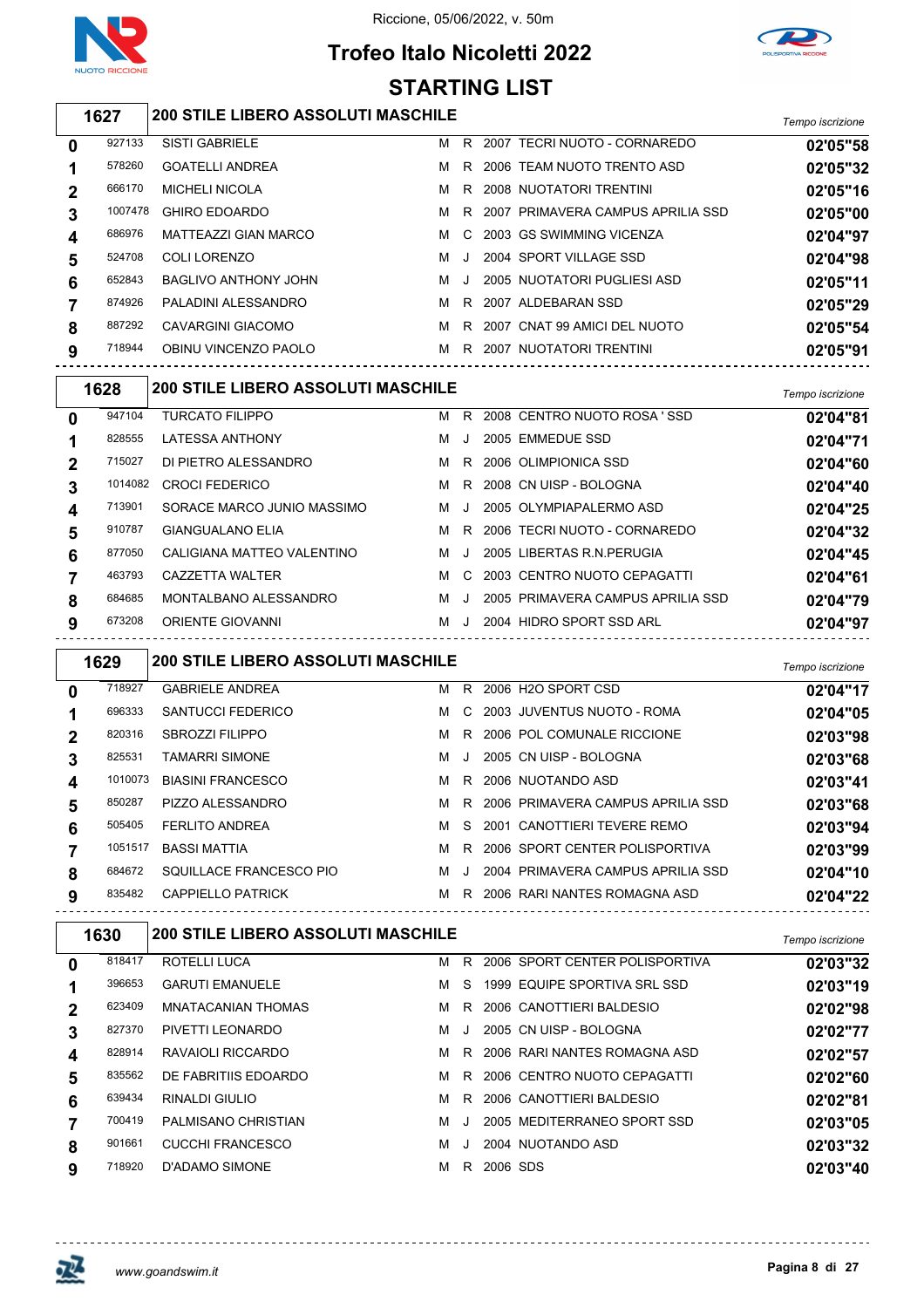

# **Trofeo Italo Nicoletti 2022 STARTING LIST**



#### *Tempo iscrizione* **200 STILE LIBERO ASSOLUTI MASCHILE**

| $\mathbf 0$             | 585387 | <b>MASONI MATTEO MARIA</b> | м | J       | 2004 SDS |                                  | 02'02"32 |
|-------------------------|--------|----------------------------|---|---------|----------|----------------------------------|----------|
|                         | 696539 | <b>ZIN GIACOMO</b>         | м | $\cdot$ |          | 2005 GS SWIMMING VICENZA         | 02'02"20 |
| $\mathbf 2$             | 448323 | SASSOLI LEONARDO           | м |         |          | S 2000 IMOLANUOTO                | 02'01"90 |
| 3                       | 662349 | <b>FLORIO EMANUELE</b>     | м | J       |          | 2005 H2O SPORT CSD               | 02'01"80 |
| $\overline{\mathbf{4}}$ | 827741 | <b>NUCCI EDOARDO</b>       | м | . . I   |          | 2005 DE AKKER TEAM SSD ARL       | 02'01"74 |
| 5                       | 816787 | LEPRAI MICHELE             | м |         |          | R 2006 NS EMILIA SSD             | 02'01"76 |
| 6                       | 528436 | DE DEO MATTEO              | м | $\cdot$ | 2004 SDS |                                  | 02'01"80 |
|                         | 597589 | CASTELLANI NICOLA          | м |         |          | R 2006 CLUB AQUATICO PESCARA SSD | 02'02"06 |
| 8                       | 819384 | <b>CARLINI FILIPPO</b>     | м |         |          | R 2006 POL COMUNALE RICCIONE     | 02'02"21 |
| 9                       | 724293 | <b>GUTANU DINU</b>         | м | $\cdot$ |          | 2005 CNAT 99 AMICI DEL NUOTO     | 02'02"44 |
|                         |        |                            |   |         |          |                                  |          |

|        |                                 |         |              |                                                  | Tempo iscrizione                        |
|--------|---------------------------------|---------|--------------|--------------------------------------------------|-----------------------------------------|
| 631537 | <b>FALZONE SALVATORE MATTIA</b> | м       |              | 2005 HEAVEN DUE SSD                              | 02'01"33                                |
| 757072 | <b>RUBINI MARCO</b>             | м       | R.           | 2007 CANOTTIERI BALDESIO                         | 02'01"20                                |
| 713522 | DE ROSA STEFANO                 | м       | $\cdot$      | 2005 BUONCONSIGLIO NUOTO                         | 02'01"18                                |
| 591735 | ORSATTI ALESSIO                 | м       |              | 2003 CENTRO NUOTO CEPAGATTI                      | 02'00"97                                |
| 660922 | SURIANO VITO JOE                | м       | $\mathbf{J}$ | 2004 NUOTATORI PUGLIESI ASD                      | 02'00"70                                |
| 635824 | <b>BERTONCINI ALESSIO</b>       | м       | $\mathbf{J}$ | 2005 FERRARANUOTO ASD                            | 02'00"73                                |
| 573974 | <b>MARCHESIN TOMMASO</b>        | м       | $\cdot$      | 2004 GS SWIMMING VICENZA                         | 02'01"08                                |
| 967341 | PETRIGLIA LORENZO               | м       | R.           |                                                  | 02'01"19                                |
|        | <b>MACKENBERG MATTIA</b>        | м       |              | 2005 HEAVEN DUE SSD                              | 02'01"22                                |
| 498288 | PERLA EDOARDO                   | м       | S.           | 2001 POL COMUNALE RICCIONE                       | 02'01"33                                |
|        | 1632                            | 1008493 |              | <b>200 STILE LIBERO ASSOLUTI MASCHILE</b><br>- J | C.<br>2007 PRIMAVERA CAMPUS APRILIA SSD |

|          | 1633   | <b>200 STILE LIBERO ASSOLUTI MASCHILE</b> |   |         |                                   | Tempo iscrizione |
|----------|--------|-------------------------------------------|---|---------|-----------------------------------|------------------|
| $\bf{0}$ | 707865 | <b>CIRELLI MARCO</b>                      | м | ا.      | 2004 PRIMAVERA CAMPUS APRILIA SSD | 02'00"45         |
|          | 766410 | <b>SEMPRINI RICCARDO</b>                  | м | -J      | 2005 POL COMUNALE RICCIONE        | 02'00"22         |
| 2        | 574056 | <b>MARCHESIN MICHELE</b>                  | м | $\cdot$ | 2005 GS SWIMMING VICENZA          | 02'00"05         |
| 3        | 705241 | ROSATELLI ALESSANDRO                      | м | . . 1   | 2004 CANOTTIERI TEVERE REMO       | 01'59"82         |
| 4        | 695727 | <b>BEVILACQUA THOMAS</b>                  | м | $\cdot$ | 2004 SSV BOZEN                    | 01'59"17         |
| 5        | 793334 | LICCHELLI ANDREA                          | м |         | R 2006 NUOTATORI PUGLIESI ASD     | 01'59"64         |
| 6        | 766628 | CAGGIA ANDREA KAROL                       | м | . . 1   | 2005 RARI NANTES ROMAGNA ASD      | 01'59"99         |
|          | 693216 | DE MAIO DANIELE                           | м | $\cdot$ | 2004 HEAVEN DUE SSD               | 02'00"06         |
| 8        | 581210 | YOUSEF GIOVANNI                           | м | C.      | 2003 HEAVEN DUE SSD               | 02'00"22         |
| 9        | 763869 | ETTORRE STEFANO                           | м |         | R 2006 MEDITERRANEO SPORT SSD     | 02'00"55         |

|             | 1634   | <b>200 STILE LIBERO ASSOLUTI MASCHILE</b> |   |      |                                | Tempo iscrizione |
|-------------|--------|-------------------------------------------|---|------|--------------------------------|------------------|
| 0           | 712918 | D'AGOSTINO DANIEL                         | м | R.   | 2007 S.G.T. SPORT SSD          | 01'59"07         |
|             | 560492 | <b>ROGNONI MICHELE</b>                    | м |      | 2004 CANOTTIERI BALDESIO       | 01'58"95         |
| $\mathbf 2$ | 410254 | PICONESE FEDERICO                         | м | S.   | 2000 JUVENTUS NUOTO - ROMA     | 01'58"68         |
| 3           | 817839 | <b>GIORDANO ANTONIO</b>                   | м | R.   | 2006 SPORT CENTER POLISPORTIVA | 01'58"21         |
| 4           | 557789 | <b>LAPENNA DAVIDE</b>                     | м |      | C 2002 CANOTTIERI TEVERE REMO  | 01'58"17         |
| 5           | 705026 | LUTECKI ALESSANDRO                        | м |      | C 2003 JUVENTUS NUOTO - ROMA   | 01'58"21         |
| 6           | 829978 | <b>ZINGARO EMANUELE</b>                   | м | R.   | 2006 ROBUR ET FIDES - VARESE   | 01'58"36         |
|             | 715086 | <b>ORIFICI STEFANO</b>                    | м | - 11 | 2004 JUVENTUS NUOTO - ROMA     | 01'58"75         |
| 8           | 406860 | RIGNANESE FEDERICO                        | м | C.   | 2002 VELA NUOTO ANCONA         | 01'59"06         |
| 9           | 568001 | NUGHES LORENZO                            | м |      | 2004 FERRARANUOTO ASD          | 01'59"15         |

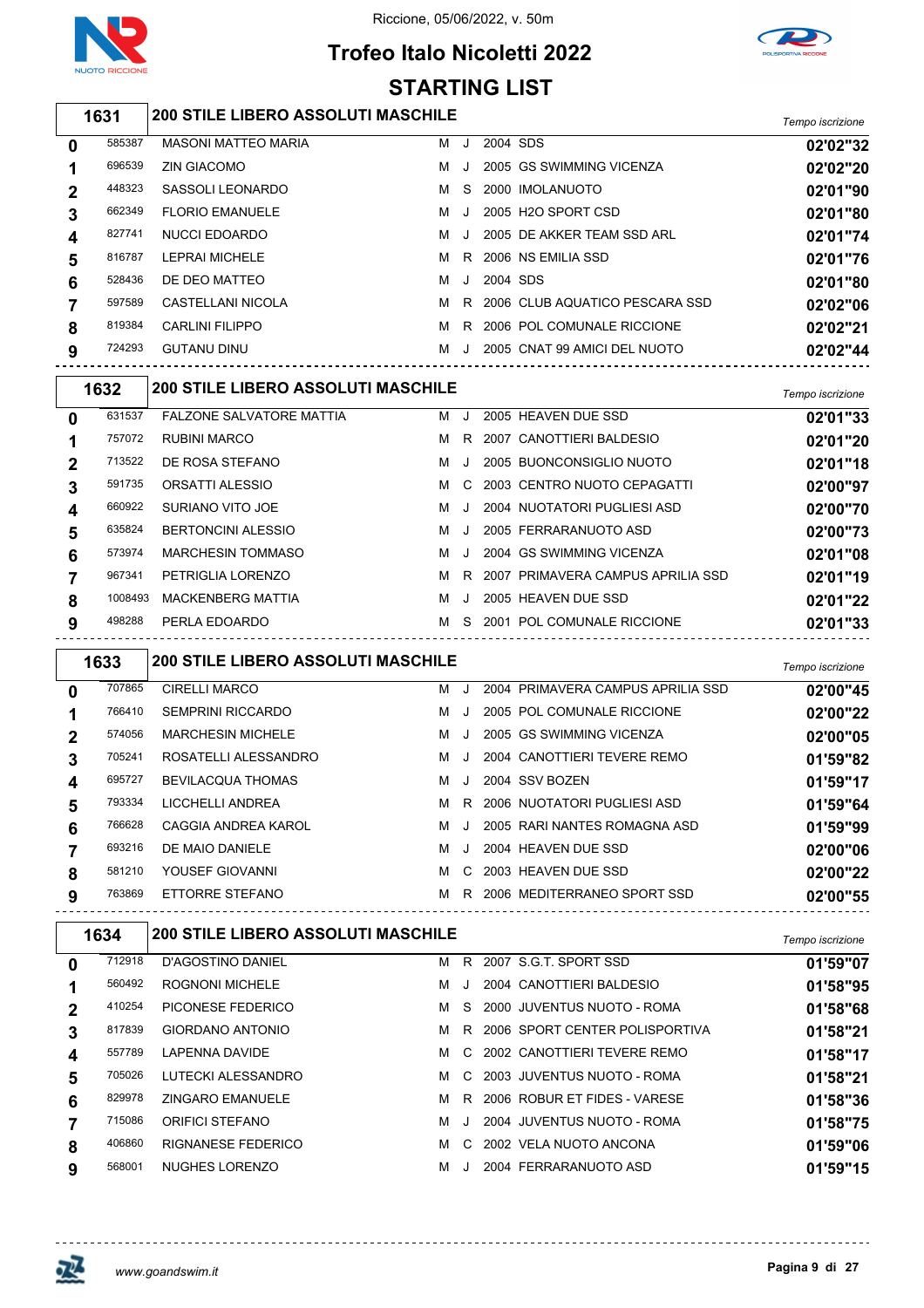

## **Trofeo Italo Nicoletti 2022 STARTING LIST**



#### *Tempo iscrizione* **200 STILE LIBERO ASSOLUTI MASCHILE**

| 0           | 631285 | PIZZI ALESSANDRO      | м | C.      | 2002 CN UISP - BOLOGNA        | 01'57"70 |
|-------------|--------|-----------------------|---|---------|-------------------------------|----------|
|             | 757225 | RAGAZZINI ELIA        | м | $\cdot$ | 2005 G.S. FORLI' NUOTO ASD    | 01'56"73 |
| $\mathbf 2$ | 463170 | <b>MEMO FRANCESCO</b> | м | $\cdot$ | 2004 TEAM VENETO ASD          | 01'55"69 |
| 3           | 554406 | D'ANGELO LORENZO      | м | S.      | 2000 CANOTTIERI TEVERE REMO   | 01'54"39 |
| 4           | 632566 | <b>SERIO LUCA</b>     | м |         | C 2003 CANOTTIERI TEVERE REMO | 01'52"05 |
| 5           | 467063 | DI LUDOVICO TOMMASO   | м | C.      | 2002 DE AKKER TEAM SSD ARL    | 01'53"42 |
| 6           | 457454 | SAPONARO FRANCESCO    | м | C.      | 2002 DE AKKER TEAM SSD ARI    | 01'55"39 |
|             | 478572 | DAVANZO SIMONE        | м | S.      | 1999 TECRI NUOTO - CORNAREDO  | 01'56"35 |
| 8           | 673665 | TEDESCHI ERMANNO      | м | J.      | 2005 HIDRO SPORT SSD ARL      | 01'57"20 |
| 9           | 834388 | CORBISIERO ANTONIO    | м | $\cdot$ | 2005 HEAVEN DUE SSD           | 01'57"95 |
|             |        |                       |   |         |                               |          |

|   | 1636   | <b>200 STILE LIBERO ASSOLUTI MASCHILE</b> |   |    |                              | Tempo iscrizione |
|---|--------|-------------------------------------------|---|----|------------------------------|------------------|
| 0 | 474528 | <b>MESCOLI FRANCESCO</b>                  | м | C. | 2002 GS SWIMMING VICENZA     | 01'57"49         |
| 1 | 559753 | <b>TOBEL ROBIN</b>                        | м | C. | 2002 ROBUR ET FIDES - VARESE | 01'56"41         |
| 2 | 443801 | <b>BOLZONELLA EDOARDO</b>                 | м | S. | 2000 G.P. NUOTO MIRA         | 01'55"63         |
| 3 | 443517 | DOSE EDGAR                                | м | S. | 2000 DE AKKER TEAM SSD ARL   | 01'53"85         |
| 4 | 291585 | <b>CERVI RICCARDO</b>                     | м | S. | 1996 FERRARANUOTO ASD        | 01'51"68         |
| 5 | 434190 | PERLINO EMANUELE ANTONIO                  | M | C. | 2003 HIDRO SPORT SSD ARL     | 01'52"92         |
| 6 | 512335 | PERNA GIANFRANCO                          | м | .C | 2002 OLYMPIAPALERMO ASD      | 01'54"75         |
|   | 470832 | <b>ANDREOLI GABRIELE</b>                  | м | C. | 2003 CANOTTIERI TEVERE REMO  | 01'56"04         |
| 8 | 573332 | <b>MAINES MATTIA</b>                      | м | C. | 2003 TEAM NUOTO TRENTO ASD   | 01'56"96         |
| 9 | 624420 | <b>COMODO PATRICK</b>                     | м | C. | 2003 HIDRO SPORT SSD ARL     | 01'57"86         |

|             | 1637   | <b>200 STILE LIBERO ASSOLUTI MASCHILE</b> |   |           |                              | Tempo iscrizione |
|-------------|--------|-------------------------------------------|---|-----------|------------------------------|------------------|
| $\mathbf 0$ | 761754 | <b>BORTOLI TOMMASO</b>                    | м | . . 1     | 2005 BRESSANONE NUOTO        | 01'57"24         |
|             | 443516 | DOSE DENIS                                | м |           | S 2001 DE AKKER TEAM SSD ARL | 01'56"35         |
| $\mathbf 2$ | 758742 | <b>SAVIONI ENRICO</b>                     | м |           | C 2003 SWIM TEAM LUGO ASD    | 01'55"50         |
| 3           | 500589 | <b>BENINCA' ILIAN</b>                     | м | $\cdot$ . | 2004 IN SPORT RANE ROSSE     | 01'53"65         |
| 4           | 691540 | RAGAINI ALESSANDRO                        | м |           | R 2006 SPORT VILLAGE SSD     | 01'50"89         |
| 5           | 441441 | CODIFAVA RICCARDO                         | м | S.        | 1999 IMOLANUOTO              | 01'52"79         |
| 6           | 443451 | PINCA LUCA                                | м |           | S 2000 DE AKKER TEAM SSD ARL | 01'54"62         |
|             | 761195 | LOMBARDI BRYAN                            | м | $\cdot$ . | 2005 DE AKKER TEAM SSD ARL   | 01'55"89         |
| 8           | 784199 | <b>GUIDI GIACOMO</b>                      | м | S.        | 1999 DE AKKER TEAM SSD ARL   | 01'56"78         |
| 9           | 619195 | SALA DAVIDE                               | M |           | C 2003 CN UISP - BOLOGNA     | 01'57"71         |
|             | 1638   | 50 DORSO ASSOLUTI MASCHILE                |   |           |                              |                  |

| סטסו   | I 90 DUNGU AGGULUTI MAGUNILEI |  |                                       | Tempo iscrizione |
|--------|-------------------------------|--|---------------------------------------|------------------|
| 828824 | CHICCOLI EDOARDO              |  | M R 2006 NS EMILIA SSD                | 99'99"99         |
| 834376 | RUGGIERO ALESSIO              |  | M R 2007 PRIMAVERA CAMPUS APRILIA SSD | 99'99"99         |
|        | 1119884 PAGANI FABIO          |  | M R 2007 ROBUR ET FIDES - VARESE      | 99'99"99         |

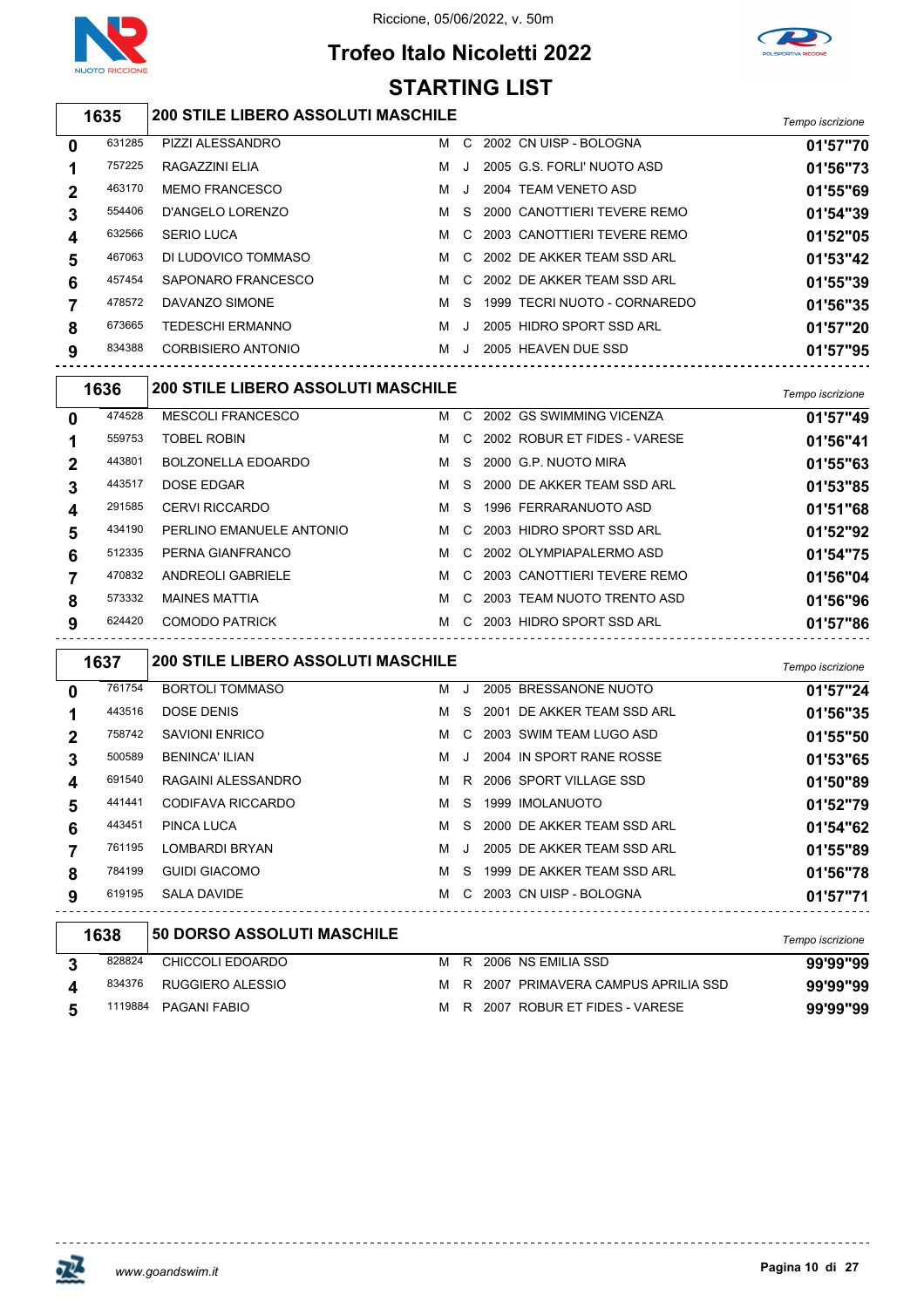



#### **Trofeo Italo Nicoletti 2022 STARTING LIST**

|             | 1639    | <b>50 DORSO ASSOLUTI MASCHILE</b>  |   |    |                                       |                  |
|-------------|---------|------------------------------------|---|----|---------------------------------------|------------------|
|             |         |                                    |   |    |                                       | Tempo iscrizione |
| 1           | 946520  | MOSCATELLI FRANCESCO               | M | J  | 2005 HEAVEN DUE SSD                   | 99'99"99         |
| 2           | 1140416 | <b>MAZZOLI TIMOTEO</b>             | м | R  | 2008 DE AKKER TEAM SSD ARL            | 99'99"99         |
| 3           | 786144  | <b>FALASCONI GIOELE</b>            | M | J  | 2004 POL COMUNALE RICCIONE            | 99'99"99         |
| 4           | 946500  | <b>VERMIGLIO FLAVIO ROBERTO</b>    | M | R. | 2008 ROBUR ET FIDES - VARESE          | 00'50"95         |
| 5           | 1002828 | <b>REGGIANI ANDREA</b>             | м | J. | 2003 FINP - ASD POL. COM. RICCIONE    | 00'57"00         |
| 6           | 949991  | <b>DESIDERIO LUCA</b>              | м | R  | 2007 NS EMILIA SSD                    | 99'99"99         |
| 7           | 956134  | MONTEVECCHI RICCARDO               | М |    | R 2007 CN UISP - BOLOGNA              | 99'99"99         |
| 8           | 1101770 | <b>VIGILE MICHELE</b>              |   |    | M R 2008 AMICI NUOTO ROMAGNA ASD      | 99'99"99         |
|             | 1640    | 50 DORSO ASSOLUTI MASCHILE         |   |    |                                       | Tempo iscrizione |
| 0           | 884153  | <b>MOSCA FEDERICO</b>              |   |    | M R 2006 MIOCLUB SSD                  | 00'43"84         |
| 1           | 842776  | <b>BATTISTONI DIEGO</b>            | M |    | R 2008 VELA NUOTO ANCONA              | 00'42"83         |
| $\mathbf 2$ | 725283  | <b>MICANTONIO ANTONIO</b>          | M |    | R 2007 99 SPORT ASD - L'AQUILA        | 00'42"55         |
| 3           | 830654  | <b>VANERIO TOMMASO</b>             | M | R  | 2006 ROBUR ET FIDES - VARESE          | 00'40"39         |
| 4           | 893811  | <b>CIUMETI LUCA</b>                | M | R  | 2008 PHOENIX ASD                      | 00'39"65         |
| 5           | 725823  | COCCIA LEONARDO RAOUL              | м | R  | 2008 NUOTO CLUB GIULIANOVA ASD        | 00'40"05         |
| 6           | 820484  | <b>BELLETTATO EMANUELE</b>         | M | R  | 2006 SAVENA NUOTO TEAM                | 00'40"73         |
| 7           | 837647  | <b>BAGLIONI LUCA</b>               | M | R  | 2008 LIBERTAS R.N. PERUGIA            | 00'42"56         |
| 8           | 1075219 | GRAZIANI FRANCESCOPAOLO            | M |    | R 2008 H2O SPORT CSD                  | 00'43"45         |
| 9           | 730960  | <b>MORI GABRIELE</b>               |   |    | M R 2007 CNAT 99 AMICI DEL NUOTO      | 00'47"09         |
|             | 1641    | <b>50 DORSO ASSOLUTI MASCHILE</b>  |   |    |                                       |                  |
|             |         |                                    |   |    |                                       | Tempo iscrizione |
| 0           | 784539  | <b>PELLEGRINI LORIS</b>            |   |    | M R 2006 SPORT VILLAGE SSD            | 00'38"49         |
| 1           | 837675  | POSTORONCA DIMITRII                | M |    | R 2007 LIBERTAS R.N. PERUGIA          | 00'38"20         |
| 2           | 633384  | RADUNA FRANCESCO                   | M | R  | 2007 HEAVEN DUE SSD                   | 00'37"43         |
| 3           | 944726  | LAZZARONI NICOLO'                  | M | R  | 2008 PRESIDENT BOLOGNA                | 00'36"21         |
| 4           | 972141  | <b>BOULLIF MOHAMED ISMAIL</b>      | M | R  | 2008 THEBRIS NUOTO - P.FELCINO        | 00'35"79         |
|             | 911465  | <b>PACCI TOMMASO</b>               | м | R  | 2008 SPORT VILLAGE SSD                | 00'35"85         |
| 6           | 859643  | <b>GIANNELLI FRANCESCO</b>         | м |    | R 2006 LIBERTAS R.N. PERUGIA          | 00'36"84         |
| 7           | 774743  | PADURARU MATTEO GABRIELE           |   |    | M R 2007 JUVENTUS NUOTO - ROMA        | 00'37"91         |
| 8           | 885055  | SAVOIU LUCA ANDREA                 |   |    |                                       |                  |
|             |         |                                    |   |    | M R 2008 VELA NUOTO ANCONA            | 00'38"41         |
| 9           | 842661  | M R 2008 SDS<br>D'ADAMO ALESSANDRO |   |    |                                       | 00'38"65         |
|             | 1642    | <b>50 DORSO ASSOLUTI MASCHILE</b>  |   |    |                                       | Tempo iscrizione |
| 0           | 770016  | DHAMO MISHEL                       |   |    | M R 2007 BLUGALLERY TEAM ASD          | 00'35"40         |
| 1           | 784518  | SABBATINI TOMMASO                  |   |    | M J 2005 SPORT VILLAGE SSD            | 00'35"18         |
| 2           | 875202  | <b>TORELLI GIACOMO</b>             |   |    | M R 2007 SPORT CENTER POLISPORTIVA    | 00'35"00         |
| $\mathbf 3$ | 1014555 | GIULIANI SAMUELE                   |   |    | M R 2008 VELA NUOTO ANCONA            | 00'34"91         |
| 4           |         | 1117015 GOUDA SAID HESSAN KARIM    |   |    | M J 2004 DE AKKER TEAM SSD ARL        | 00'34"86         |
| 5           | 878514  | D'ECCLESIS MATTEO                  |   |    | M R 2007 NS EMILIA SSD                | 00'34"89         |
| 6           | 694512  | CECILIANI FRANCESCO                |   |    | M R 2006 SPORT VILLAGE SSD            | 00'34"94         |
| 7           | 628451  | <b>CLAZZER FABIANO</b>             |   |    | M R 2006 PRIMAVERA CAMPUS APRILIA SSD | 00'35"15         |

MASTROIANNI CHRISTIAN M R 2006 SDS **00'35"54**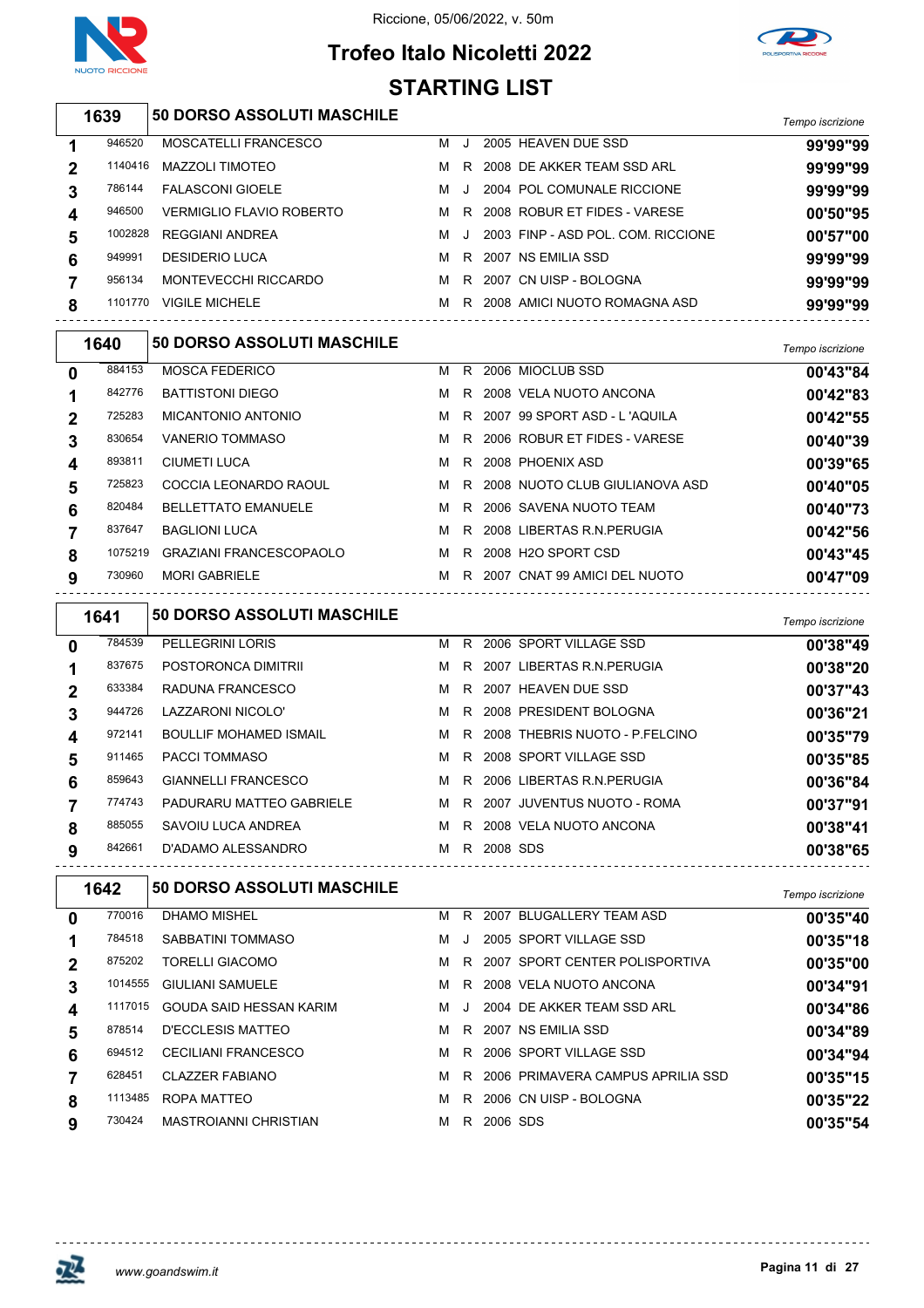



# **Trofeo Italo Nicoletti 2022 STARTING LIST**

| 1643 | <b>50 DORSO ASSOLUTI MASCHILE</b> | Tempo iscrizione |
|------|-----------------------------------|------------------|
|      |                                   |                  |

| 0           | 1073913 | <b>SCOLARI FLAVIO</b>   | м | C.      | 2003 JUVENTUS NUOTO - ROMA     | 00'34"52 |
|-------------|---------|-------------------------|---|---------|--------------------------------|----------|
|             | 803675  | PELUSI LEONARDO         | м | R.      | 2008 VELA NUOTO ANCONA         | 00'34"21 |
| $\mathbf 2$ | 900473  | <b>DEI ROCINI PAOLO</b> | M | R.      | 2007 CENTRO NUOTO CEPAGATTI    | 00'34"07 |
| 3           | 887926  | PISATURO ANTONIO        | M | R       | 2008 H2O SPORT CSD             | 00'33"75 |
| 4           | 946765  | <b>MELE RICCARDO</b>    | M | R       | 2007 IMOLANUOTO                | 00'33"53 |
| 5           | 669771  | LUCIANI EDOARDO         | M | $\Box$  | 2004 NUOTO CLUB GIULIANOVA ASD | 00'33"55 |
| 6           | 905840  | CALISTRI EDOARDO        | м | R       | 2007 IMOLANUOTO                | 00'33"90 |
|             | 663142  | DI GREGORIO SAMUELE     | м | $\cdot$ | 2005 H2O SPORT CSD             | 00'34"16 |
| 8           | 758870  | <b>FOSCHINI NICOLO'</b> | м | J.      | 2005 RINASCITA TEAM ROMAGNA    | 00'34"46 |
| 9           | 784511  | <b>GIULIANI SAMUELE</b> | м | R       | 2006 SPORT VILLAGE SSD         | 00'34"83 |
|             |         |                         |   |         |                                |          |

| 1644    |                              |                                                         |         |  | Tempo iscrizione                                                                                                                                                                                                                                                         |
|---------|------------------------------|---------------------------------------------------------|---------|--|--------------------------------------------------------------------------------------------------------------------------------------------------------------------------------------------------------------------------------------------------------------------------|
| 694787  | <b>MENEGHETTI SEBASTIANO</b> | м                                                       | R       |  | 00'33"38                                                                                                                                                                                                                                                                 |
| 893047  | AMATO BRUNO                  | м                                                       | R       |  | 00'33"03                                                                                                                                                                                                                                                                 |
| 623358  | <b>MARINUCCI FRANCESCO</b>   | м                                                       | R.      |  | 00'32"93                                                                                                                                                                                                                                                                 |
| 876707  | PAGANELLI RICCARDO           | м                                                       | R       |  | 00'32"71                                                                                                                                                                                                                                                                 |
| 818417  | ROTELLI LUCA                 | м                                                       | R.      |  | 00'32"65                                                                                                                                                                                                                                                                 |
| 770014  | CANTARINI GIACOMO            | м                                                       | R.      |  | 00'32"71                                                                                                                                                                                                                                                                 |
| 538369  | <b>LUZI GIOVANNI</b>         | м                                                       | R.      |  | 00'32"77                                                                                                                                                                                                                                                                 |
| 1008891 | NATALE DANIEL                | м                                                       | R       |  | 00'33"02                                                                                                                                                                                                                                                                 |
|         | <b>BASILE GABRIELE</b>       | м                                                       | $\cdot$ |  | 00'33"36                                                                                                                                                                                                                                                                 |
|         | BORSARI NICOLO'              | м                                                       | R       |  | 00'33"47                                                                                                                                                                                                                                                                 |
|         |                              | <b>50 DORSO ASSOLUTI MASCHILE</b><br>1046333<br>1011069 |         |  | 2007 SPORT VILLAGE SSD<br>2007 SWIM PROJECT VENAFRO ASD<br>2007 SPORT VILLAGE SSD<br>2007 IMOLANUOTO<br>2006 SPORT CENTER POLISPORTIVA<br>2007 BLUGALLERY TEAM ASD<br>2007 SPORT VILLAGE SSD<br>2006 NUOTANDO ASD<br>2004 CLUB L 'AQUILA NUOTO<br>2008 CN UISP - BOLOGNA |

|   | 1645   | <b>50 DORSO ASSOLUTI MASCHILE</b> |   |           |                                  | Tempo iscrizione |
|---|--------|-----------------------------------|---|-----------|----------------------------------|------------------|
| 0 | 904859 | <b>ZELGER ALEX</b>                | м | R.        | 2007 SSV LEIFERS SCHWIMMEN       | 00'32"56         |
|   | 660510 | PALMIZI FEDERICO                  | м | $\cdot$ . | 2004 PALLANUOTO TOLENTINO ASD    | 00'32"48         |
| 2 | 737539 | <b>PANNELLI JACOPO</b>            | м | $\cdot$   | 2004 PALLANUOTO TOLENTINO ASD    | 00'32"37         |
| 3 | 884020 | ROMAGNOLI MATTIA                  | м |           | R 2006 CN UISP - BOLOGNA         | 00'32"16         |
| 4 | 819311 | <b>SWENNEN LIAM</b>               | м |           | R 2006 DE AKKER TEAM SSD ARL     | 00'32"11         |
| 5 | 890366 | CAVINA GIACOMO                    | м |           | R 2006 CN UISP - BOLOGNA         | 00'32"16         |
| 6 | 816865 | ROCCHETTA MARTINO                 | м | R.        | 2006 PRESIDENT BOLOGNA           | 00'32"36         |
|   | 946521 | MOSCATELLI CHRISTIAN              | м | $\cdot$   | 2005 HEAVEN DUE SSD              | 00'32"45         |
| 8 | 664447 | <b>RESTA GIANMARCO</b>            | м |           | R 2007 SPORT CENTER POLISPORTIVA | 00'32"50         |
| 9 | 718065 | PIERMATTEI FLAVIO                 | м | J         | 2005 PALLANUOTO TOLENTINO ASD    | 00'32"62         |

|              | 1646   | <b>50 DORSO ASSOLUTI MASCHILE</b> |   |         |                                    | Tempo iscrizione |
|--------------|--------|-----------------------------------|---|---------|------------------------------------|------------------|
| $\mathbf{0}$ | 944834 | <b>BETTELLI LEONARDO</b>          | м | R.      | 2007 SWEET TEAM MODENA ASD         | 00'32"01         |
|              | 823459 | DA RIN LORENZO                    | м | $\cdot$ | 2005 DE AKKER TEAM SSD ARL         | 00'31"96         |
| $\mathbf 2$  | 816827 | <b>FAELLI NICOLA</b>              | м | R       | 2007 SKY LINE NUOTO - C.PUSTER     | 00'31"91         |
| 3            | 820316 | <b>SBROZZI FILIPPO</b>            | м | R.      | 2006 POL COMUNALE RICCIONE         | 00'31"79         |
| 4            | 887292 | CAVARGINI GIACOMO                 | м | R.      | 2007 CNAT 99 AMICI DEL NUOTO       | 00'31"58         |
| 5            | 901662 | CUCCHI GIACOMO                    | м | R.      | 2008 NUOTANDO ASD                  | 00'31"77         |
| 6            | 835562 | DE FABRITIIS EDOARDO              | м | R       | 2006 CENTRO NUOTO CEPAGATTI        | 00'31"88         |
|              | 702676 | PASQUINUCCI RICCARDO              | м |         | 2004 SWEET TEAM MODENA ASD         | 00'31"96         |
| 8            | 953790 | <b>SPITALER PAUL</b>              | м | R.      | 2008 SSV BOZEN                     | 00'31"99         |
| 9            | 710821 | SALVATI LORENZO                   | м | R       | 2008 ASD DIMENSIONE NUOTO L'AQUILA | 00'32"05         |

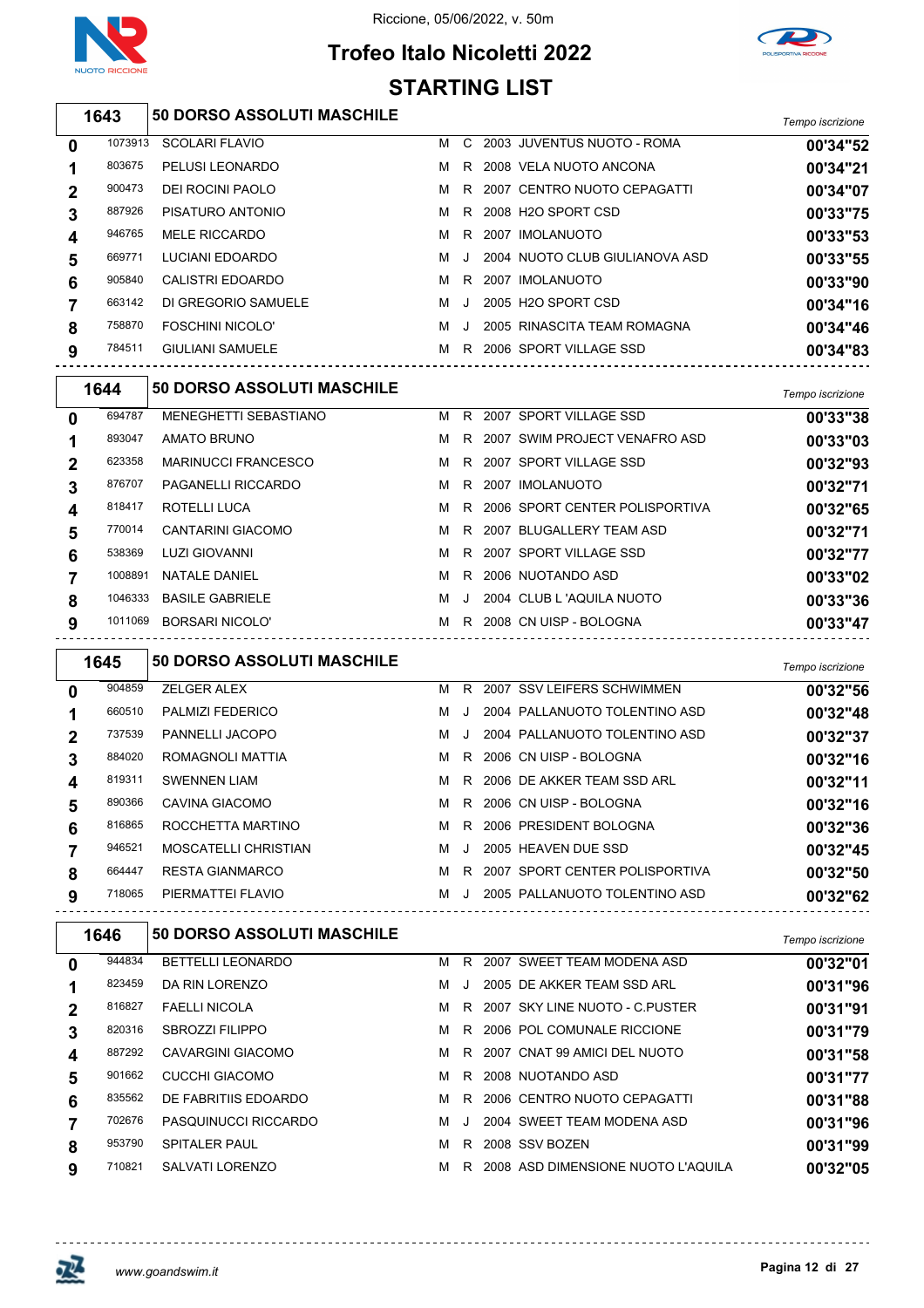





## *Tempo iscrizione* **50 DORSO ASSOLUTI MASCHILE**

| 0           | 804259 | COCO JORDAN               | м | R       |          | 2006 H <sub>2</sub> O SPORT CSD | 00'31"27 |
|-------------|--------|---------------------------|---|---------|----------|---------------------------------|----------|
|             | 704912 | RONCONI GABRIELE          | м |         |          | R 2006 JUVENTUS NUOTO - ROMA    | 00'31"19 |
| $\mathbf 2$ | 690905 | KINZNER JAKOB             | м | $\cdot$ |          | 2004 BRESSANONE NUOTO           | 00'31"00 |
| 3           | 656316 | CAZZARO' ANDREA           | м | $\cdot$ |          | 2004 MEDITERRANEO SPORT SSD     | 00'30"77 |
| 4           | 785031 | <b>ALLEGRINI FILIPPO</b>  | м | J.      |          | 2004 HEAVEN DUE SSD             | 00'30"75 |
| 5           | 590712 | STECCONI GIOVANNI         | м | $\cdot$ |          | 2005 VELA NUOTO ANCONA          | 00'30"75 |
| 6           | 590691 | <b>FARINA GABRIELE</b>    | м | $\cdot$ | 2004 SDS |                                 | 00'30"96 |
|             | 645846 | MACALUSO GABRIELE CARMELO | м | $\cdot$ |          | 2005 OLYMPIAPALERMO ASD         | 00'31"13 |
| 8           | 759897 | <b>GIANMOENA PHILIP</b>   | м | $\cdot$ |          | 2005 SSV LEIFERS SCHWIMMEN      | 00'31"21 |
| 9           | 879782 | <b>MANDACHE EDUARD</b>    | м | R.      |          | 2007 CUS FERRARA ASD            | 00'31"29 |
|             |        |                           |   |         |          |                                 |          |

|                | 1648    | <b>50 DORSO ASSOLUTI MASCHILE</b> |   |           |                                   | Tempo iscrizione |
|----------------|---------|-----------------------------------|---|-----------|-----------------------------------|------------------|
| 0              | 893379  | DI FABIO LUCA                     | м | R.        | 2007 RARI NANTES ROMAGNA ASD      | 00'30"64         |
| 1              | 848558  | <b>RIGHETTI LORENZO</b>           | м | R.        | 2008 S.G.T. SPORT SSD             | 00'30"53         |
| $\overline{2}$ | 690715  | FORNARO MASSIMILIANO              | м |           | 2005 PALLANUOTO TOLENTINO ASD     | 00'30"26         |
| 3              | 1068754 | <b>PAGANI LUCA</b>                | м | $\cdot$ . | 2005 ROBUR ET FIDES - VARESE      | 00'30"20         |
| 4              | 572567  | DE CAROLIS FRANCESCO              | M | J.        | 2005 PRIMAVERA CAMPUS APRILIA SSD | 00'30"08         |
| 5              | 775654  | <b>BEVILACQUA PATRICK</b>         | м | R.        | 2007 SSV BOZEN                    | 00'30"13         |
| 6              | 758728  | <b>TOBEL MATTEO</b>               | м |           | 2005 ROBUR ET FIDES - VARESE      | 00'30"22         |
| 7              | 673952  | <b>BASILE JACOPO</b>              | м | $\cdot$ . | 2005 H2O SPORT CSD                | 00'30"40         |
| 8              | 646271  | <b>MORICONI LEONARDO</b>          | M | C.        | 2003 VELA NUOTO ANCONA            | 00'30"55         |
| 9              | 888773  | <b>HYSO ALESSANDRO</b>            | м |           | R 2007 THEBRIS NUOTO - P.FELCINO  | 00'30"67         |

|   | 1649   | <b>50 DORSO ASSOLUTI MASCHILE</b> |   |               |                              | Tempo iscrizione |
|---|--------|-----------------------------------|---|---------------|------------------------------|------------------|
| 0 | 578263 | <b>GUARESI GIANLUCA</b>           | м | J.            | 2004 OLYMPIAPALERMO ASD      | 00'29"99         |
|   | 829978 | <b>ZINGARO EMANUELE</b>           | м | R.            | 2006 ROBUR ET FIDES - VARESE | 00'29"97         |
| 2 | 901661 | <b>CUCCHI FRANCESCO</b>           | м | J.            | 2004 NUOTANDO ASD            | 00'29"92         |
| 3 | 828756 | <b>TAGLIATTI NICHOLAS</b>         | м |               | R 2006 CUS FERRARA ASD       | 00'29"75         |
| 4 | 600860 | DI RITO FEDERICO                  | м | J.            | 2005 EMMEDUE SSD             | 00'29"68         |
| 5 | 623430 | <b>MONTAGNI GABRIELE</b>          | м | $\cdot$       | 2004 CANOTTIERI BALDESIO     | 00'29"75         |
| 6 | 615974 | <b>FARINA NICOLAS</b>             | M | C.            | 2003 SWEET TEAM MODENA ASD   | 00'29"92         |
|   | 560969 | SAMPAOLI TANCREDI                 | м | $\mathcal{C}$ | 2002 POL COMUNALE RICCIONE   | 00'29"96         |
| 8 | 511410 | ANDREONI LORENZO                  | м | C.            | 2002 VELA NUOTO ANCONA       | 00'29"98         |
| 9 | 691364 | LUPO LORENZO                      | м | C.            | 2002 EQUIPE SPORTIVA SRL SSD | 00'30"03         |

|             | 1650   | <b>50 DORSO ASSOLUTI MASCHILE</b> |   |         |          |                                | Tempo iscrizione |
|-------------|--------|-----------------------------------|---|---------|----------|--------------------------------|------------------|
| $\bf{0}$    | 631492 | ZUCCARI ZENO                      | м | C       |          | 2002 HEAVEN DUE SSD            | 00'29"64         |
|             | 761754 | <b>BORTOLI TOMMASO</b>            | м | $\cdot$ |          | 2005 BRESSANONE NUOTO          | 00'29"62         |
| $\mathbf 2$ | 696333 | SANTUCCI FEDERICO                 | м |         |          | C 2003 JUVENTUS NUOTO - ROMA   | 00'29"50         |
| 3           | 625061 | <b>SUARDI MARCO</b>               | м | R.      |          | 2006 CANOTTIERI BALDESIO       | 00'29"40         |
| 4           | 559753 | <b>TOBEL ROBIN</b>                | м |         |          | C 2002 ROBUR ET FIDES - VARESE | 00'29"31         |
| 5           | 890379 | SAVIGNI MATTEO                    | м |         |          | R 2006 DE AKKER TEAM SSD ARL   | 00'29"40         |
| 6           | 642116 | PAPPI RICCARDO                    | м | $\cdot$ |          | 2004 FERRARANUOTO ASD          | 00'29"41         |
|             | 466072 | ALESSANDRIA DOMENICO              | м | C.      |          | 2002 OLYMPIAPALERMO ASD        | 00'29"56         |
| 8           | 533041 | <b>IANIERI DANIELE</b>            | м | $\cdot$ |          | 2005 EMMEBI SHARK SWIM TEAM AS | 00'29"64         |
| 9           | 585387 | <b>MASONI MATTEO MARIA</b>        | м | $\cdot$ | 2004 SDS |                                | 00'29"67         |

-----------------------------------

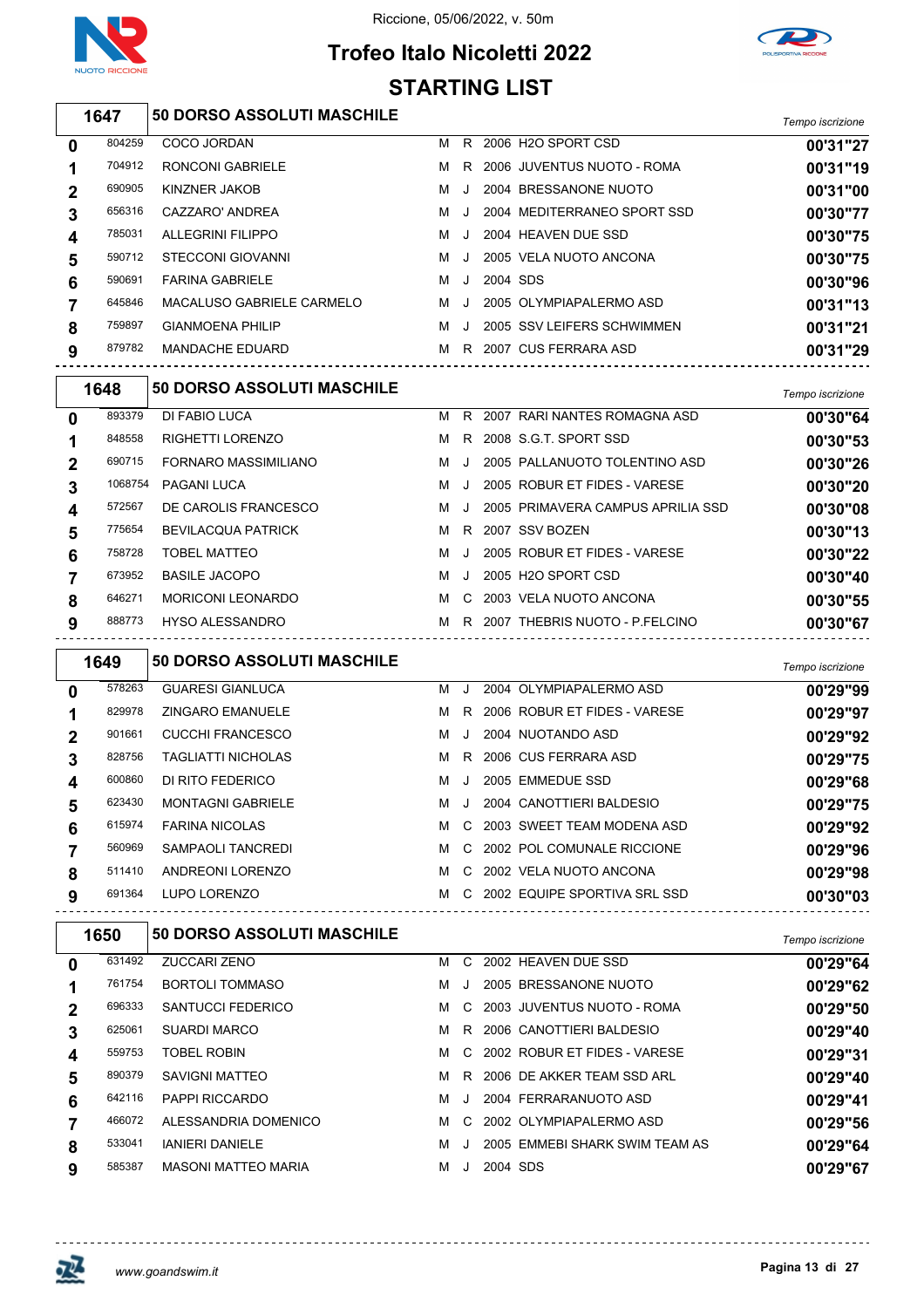

### **Trofeo Italo Nicoletti 2022 STARTING LIST**



|             | 1651   | <b>50 DORSO ASSOLUTI MASCHILE</b> |   |         |                                | Tempo iscrizione |
|-------------|--------|-----------------------------------|---|---------|--------------------------------|------------------|
| 0           | 827743 | <b>VARINI SAMUELE</b>             | м | J.      | 2005 CN UISP - BOLOGNA         | 00'29"26         |
|             | 623518 | DELBIANCO DIEGO                   | м | C.      | 2003 POL COMUNALE RICCIONE     | 00'29"24         |
| $\mathbf 2$ | 816783 | BARALDI CARLO ALBERTO             | м | R       | 2006 NS EMILIA SSD             | 00'29"21         |
| 3           | 714007 | DARDI ALEX                        | м | J.      | 2004 IMOLANUOTO                | 00'29"08         |
| 4           | 593880 | SPECA MATTEO                      | м | $\cdot$ | 2004 NUOTO CLUB GIULIANOVA ASD | 00'29"06         |
| 5           | 815509 | <b>MANDATO ANDREA</b>             | м | $\cdot$ | 2004 DE AKKER TEAM SSD ARL     | 00'29"07         |
| 6           | 524259 | <b>TRAVASONI GABRIELE</b>         | м | S.      | 2001 CN UISP - BOLOGNA         | 00'29"13         |
|             | 766628 | CAGGIA ANDREA KAROL               | м | $\cdot$ | 2005 RARI NANTES ROMAGNA ASD   | 00'29"21         |
| 8           | 591093 | <b>GARDINI GABRIEL</b>            | м | C.      | 2002 POL COMUNALE RICCIONE     | 00'29"25         |
| 9           | 519558 | <b>GALLI EMANUELE</b>             | м | $\cdot$ | 2004 LIBERTAS R.N. PERUGIA     | 00'29"31         |

|              | 1652   | <b>50 DORSO ASSOLUTI MASCHILE</b> |   |         |                                | Tempo iscrizione |
|--------------|--------|-----------------------------------|---|---------|--------------------------------|------------------|
| $\mathbf{0}$ | 885786 | MINARELLI GIAN MARCO              | м | R.      | 2007 SAVENA NUOTO TEAM         | 00'29"01         |
|              | 778111 | <b>ZANON GIACOMO</b>              | м | J       | 2005 TEAM NUOTO TRENTO ASD     | 00'28"99         |
| 2            | 723233 | <b>PRAMPOLINI VALTER</b>          | м | $\cdot$ | 2004 SWEET TEAM MODENA ASD     | 00'28"76         |
| 3            | 673679 | <b>AGOSTINI DANIEL</b>            | м | R.      | 2006 HIDRO SPORT SSD ARL       | 00'28"60         |
| 4            | 767578 | BAYUMI KARIM                      | м | $\cdot$ | 2004 CN UISP - BOLOGNA         | 00'28"57         |
| 5            | 755631 | <b>PARON GIOELE</b>               | м | $\cdot$ | 2005 SKY LINE NUOTO - C PUSTER | 00'28"60         |
| 6            | 767001 | <b>BRAVACCINI LUCA</b>            | м | J.      | 2005 POL COMUNALE RICCIONE     | 00'28"62         |
|              | 955072 | CASSANELLI JACOPO                 | м | $\cdot$ | 2005 TECRI NUOTO - CORNAREDO   | 00'28"97         |
| 8            | 775476 | <b>BACIU GIOVANNI</b>             | м | $\cdot$ | 2005 FORUM SPORT CENTER        | 00'28"99         |
| 9            | 687020 | CONTE ALESSANDRO GIOVANNI         | м |         | 2004 TECRI NUOTO - CORNAREDO   | 00'29"06         |

|             | 1653   | 50 DORSO ASSOLUTI MASCHILE |   |         |                             | Tempo iscrizione |
|-------------|--------|----------------------------|---|---------|-----------------------------|------------------|
| 0           | 505538 | <b>VALMORI LUCA</b>        | м | S.      | 2001 SWIM TEAM LUGO ASD     | 00'28"44         |
| 1           | 591916 | <b>FEBBRARO GABRIELE</b>   | м | C.      | 2003 NUOTATORI PUGLIESI ASD | 00'28"13         |
| $\mathbf 2$ | 693216 | DE MAIO DANIELE            | м | $\cdot$ | 2004 HEAVEN DUE SSD         | 00'28"03         |
| 3           | 581210 | YOUSEF GIOVANNI            | м | C.      | 2003 HEAVEN DUE SSD         | 00'27"98         |
| 4           | 397293 | <b>GUAZZAROTTI PIETRO</b>  | м | C.      | 2002 VELA NUOTO ANCONA      | 00'27"92         |
| 5           | 457736 | NAVARRI ALBERTO            | м | C.      | 2002 FERRARANUOTO ASD       | 00'27"93         |
| 6           | 592588 | <b>TORNARI ANDREA</b>      | м | $\cdot$ | 2004 HEAVEN DUE SSD         | 00'27"99         |
|             | 806082 | <b>SANTINI DANIELE</b>     | м | $\cdot$ | 2005 CANOTTIERI TEVERE REMO | 00'28"13         |
| 8           | 513302 | <b>MENEGATTI NICOLA</b>    | м | -S      | 2001 SPORT VILLAGE SSD      | 00'28"35         |
| 9           | 692176 | <b>SERRA MATTEO</b>        | м | $\cdot$ | 2004 CN UISP - BOLOGNA      | 00'28"53         |

|             | 1654   | <b>50 DORSO ASSOLUTI MASCHILE</b> |   |         |          |                              | Tempo iscrizione |
|-------------|--------|-----------------------------------|---|---------|----------|------------------------------|------------------|
| 0           | 590694 | <b>LAUDATO CHRISTIAN</b>          | м | $\cdot$ | 2004 SDS |                              | 00'27"63         |
|             | 757707 | <b>GAZZOTTI SIMONE</b>            | м |         |          | C 2002 FERRARANUOTO ASD      | 00'27"34         |
| $\mathbf 2$ | 685424 | <b>LOSS GABRIELE</b>              | м | C.      |          | 2002 CANOTTIERI TEVERE REMO  | 00'26"99         |
| 3           | 403491 | DEANO MARCO                       | м | S.      |          | 2000 ARCA TEAM ASD           | 00'26"59         |
| 4           | 266310 | ANDOLFI GIANLUCA                  | м | S.      |          | 2000 SPOLETO NUOTO           | 00'25"12         |
| 5           | 948578 | <b>HARABAGIU DAVIDE MARIA</b>     | м |         |          | 2004 CANOTTIERI TEVERE REMO  | 00'25"79         |
| 6           | 398177 | <b>TOGNETTI FABIO</b>             | м | S.      |          | 1999 DE AKKER TEAM SSD ARL   | 00'26"86         |
|             | 631276 | <b>FANTUZZI ALESSANDRO</b>        | м |         |          | C 2002 CN UISP - BOLOGNA     | 00'27"13         |
| 8           | 522966 | CIUFFREDA MAURIZIO                | м |         |          | 2004 ACSD PENTOTARY - FOGGIA | 00'27"51         |
| 9           | 510104 | <b>BRUSA FRANCESCO</b>            | м | S.      | 2001     | CN UISP - BOLOGNA            | 00'27"75         |



 $\Gamma$ 

<u> - - - - - - - - - - - - -</u>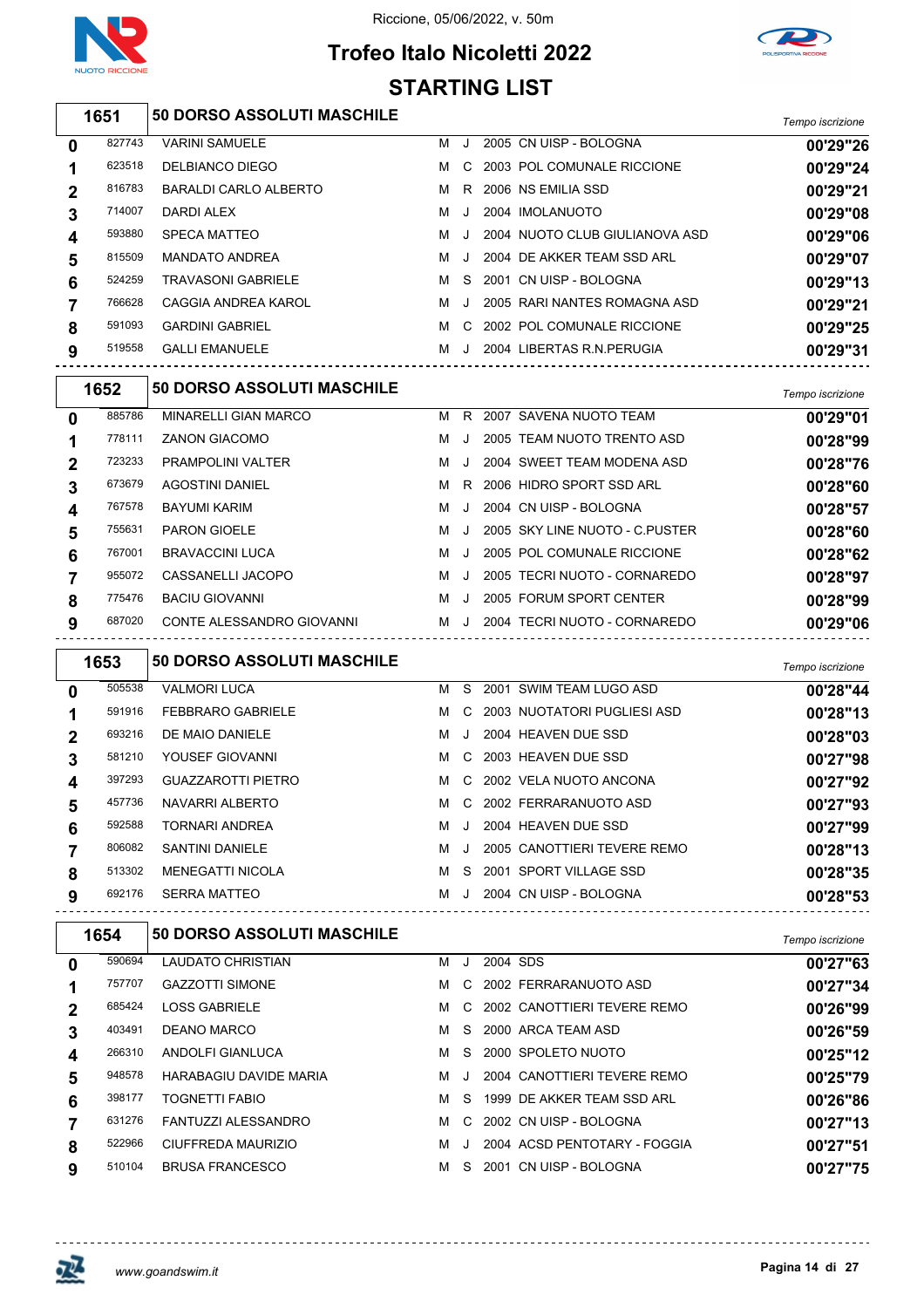

#### **Trofeo Italo Nicoletti 2022 STARTING LIST**



|                | 1655    | <b>50 DORSO ASSOLUTI MASCHILE</b> |   |              |                                | Tempo iscrizione |
|----------------|---------|-----------------------------------|---|--------------|--------------------------------|------------------|
| 0              | 444607  | <b>PALUSCI ANDREA</b>             | м | S            | 1999 CLUB AQUATICO PESCARA SSD | 00'27"62         |
| 1              | 70535   | <b>CINQUINO MATTEO</b>            | м | S            | 1997 DE AKKER TEAM SSD ARL     | 00'27"26         |
| $\overline{2}$ | 270295  | <b>MANCINI ALESSIO</b>            | м | S            | 2001 SPOLETO NUOTO             | 00'26"92         |
| 3              | 190630  | <b>HANTJOGLU CRISTIANO</b>        | м | S            | 1998 HIDRO SPORT SSD ARL       | 00'26"35         |
| 4              | 34143   | <b>MILLI MATTEO</b>               | м | S            | 1989 IN SPORT RANE ROSSE       | 00'24"90         |
| 5              | 394180  | <b>BRUGNONI GIULIO</b>            | м | S            | 1998 IN SPORT RANE ROSSE       | 00'25"43         |
| 6              | 453226  | PIRIA LORENZO                     | м | C            | 2002 ARCA TEAM ASD             | 00'26"81         |
| 7              | 397093  | <b>MOTTARAN LUCA</b>              | м | S            | 1999 CUS FERRARA ASD           | 00'27"12         |
| 8              | 757064  | <b>ROSSI LEONARDO</b>             | м |              | 2005 POL COMUNALE RICCIONE     | 00'27"44         |
| 9              | 180067  | MONTENOVO MATTEO                  | M | S            | 1997 VELA NUOTO ANCONA         | 00'27"72         |
|                | 1656    | 50 DORSO ASSOLUTI MASCHILE        |   |              |                                | Tempo iscrizione |
| 0              | 396653  | <b>GARUTI EMANUELE</b>            | м | S            | 1999 EQUIPE SPORTIVA SRL SSD   | 00'27"53         |
| 1              | 759261  | PINCA PIETRO                      | м | $\cdot$      | 2004 CUS FERRARA ASD           | 00'27"18         |
| 2              | 564843  | CANDELORO LORENZO                 | м | J.           | 2005 CENTRO NUOTO CEPAGATTI    | 00'26"86         |
| 3              | 563244  | <b>VALENTI THOMAS</b>             | м | C            | 2002 POL COMUNALE RICCIONE     | 00'26"18         |
| 4              | 49700   | <b>MORA LORENZO</b>               | м | <sub>S</sub> | 1998 GS VV F. FIAMME ROSSE     | 00'24"35         |
| 5              | 49609   | <b>BUSA MICHELE</b>               | м | S            | 2001 NUOTO CLUB 2000 FAENZA    | 00'25"21         |
| 6              | 455347  | <b>CASTELLAN RENATO</b>           | м | C            | 2002 NUOTO CL.AZZURRA 91 - BO  | 00'26"81         |
| 7              | 461551  | CONSALVO RAFFAELE                 | м | $\cdot$      | 2004 ACSD PENTOTARY - FOGGIA   | 00'27"06         |
| 8              | 403486  | <b>MESTRONI FEDERICO</b>          | м | S            | 1999 ARCA TEAM ASD             | 00'27"42         |
| 9              | 536907  | <b>TREVISI ALESSANDRO</b>         | M | $\cdot$      | 2005 EMMEDUE SSD               | 00'27"69         |
|                | 1657    | <b>200 RANA ASSOLUTI MASCHILE</b> |   |              |                                | Tempo iscrizione |
| $\overline{2}$ | 1101751 | <b>NORI ANDREA</b>                | м | R            | 2007 AMICI NUOTO ROMAGNA ASD   | 99'99"99         |
| 3              | 874934  | <b>VANZOLINI RICCARDO</b>         | м |              | R 2007 ALDEBARAN SSD           | 99'99"99         |
|                |         |                                   |   |              |                                |                  |

|   | 1658   | <b>200 RANA ASSOLUTI MASCHILE</b> |   |  |                               | Tempo iscrizione |
|---|--------|-----------------------------------|---|--|-------------------------------|------------------|
| 6 | 942910 | PRETOLANI JORDI                   | M |  | R 2008 ALDEBARAN SSD          | 99'99"99         |
| 5 | 789384 | MARZOCCHI MARCO                   |   |  | M R 2008 VELA NUOTO ANCONA    | 99'99"99         |
| 4 | 715122 | ANDRISANI FRANCESCO               | M |  | R 2007 MEDITERRANEO SPORT SSD | 03'16"05         |
| 3 | 874934 | VANZOLINI RICCARDO                |   |  | M R 2007 ALDEBARAN SSD        | 99'99"99         |
|   |        |                                   |   |  |                               |                  |

|   |        |                              |   |    |                                  | <b>I GILIDO ISOLIZIOLIG</b> |
|---|--------|------------------------------|---|----|----------------------------------|-----------------------------|
| 0 | 714356 | <b>BABUCCI LEONARDO</b>      | м | R. | 2007 LIBERTAS R.N.PERUGIA        | 03'07"43                    |
|   | 942905 | <b>GAUDENZI MATTEO</b>       | м | R. | 2008 ALDEBARAN SSD               | 03'03"62                    |
|   | 730960 | <b>MORI GABRIELE</b>         | м |    | R 2007 CNAT 99 AMICI DEL NUOTO   | 03'02"76                    |
| 3 | 694787 | <b>MENEGHETTI SEBASTIANO</b> | м |    | R 2007 SPORT VILLAGE SSD         | 03'02"20                    |
| 4 | 725823 | COCCIA LEONARDO RAOUL        | м |    | R 2008 NUOTO CLUB GIULIANOVA ASD | 03'01"76                    |
| 5 | 835521 | PALMIERI MATTEO FRANCESCO    | M |    | R 2008 VELA NUOTO ANCONA         | 03'02"10                    |
| 6 | 849391 | <b>TUCCI ANTONIO</b>         | м | R. | 2008 H2O SPORT CSD               | 03'02"69                    |
|   | 942911 | <b>TELO' FILIPPO</b>         | м | R. | 2008 ALDEBARAN SSD               | 03'02"83                    |
| 8 | 877005 | SASSATELLI DAVIDE            | м | R. | 2007 IMOLANUOTO                  | 03'03"79                    |
| 9 | 924210 | <b>MARRA DAVIDE</b>          | м | R  | 2008 SDS                         | 03'14"00                    |
|   |        |                              |   |    |                                  |                             |



<u> - - - - - - - - - - - - -</u>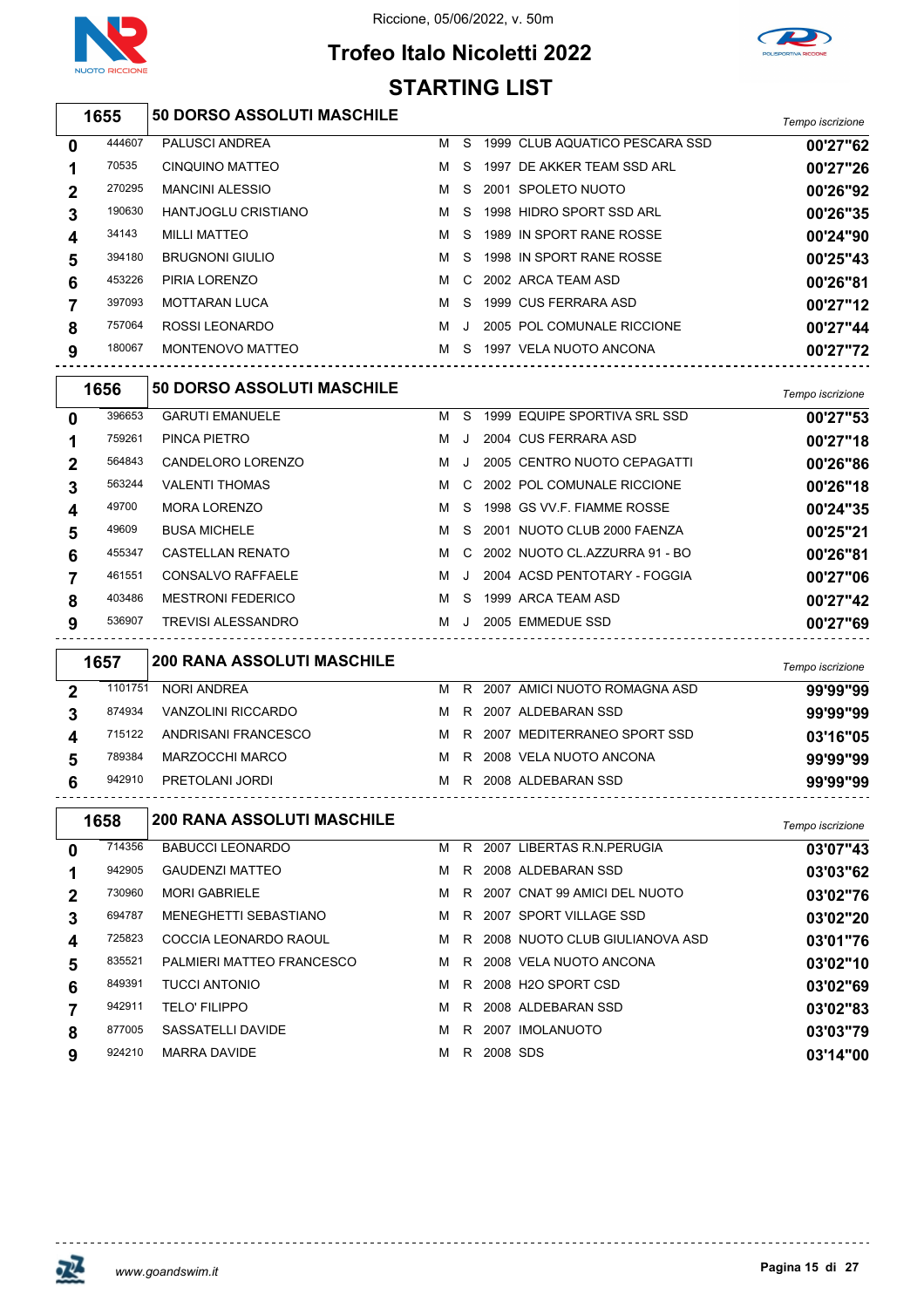



# **Trofeo Italo Nicoletti 2022 STARTING LIST**

*Tempo iscrizione* **200 RANA ASSOLUTI MASCHILE**

|             |         |                           |   |         |                               | <b>UNIVATION</b> |
|-------------|---------|---------------------------|---|---------|-------------------------------|------------------|
| 0           | 727840  | <b>TRUFFELLINI PIETRO</b> | м | R.      | 2006 SPORT VILLAGE SSD        | 02'58"50         |
|             | 1008024 | SARAGONI ALESSANDRO       | м | R.      | 2007 PRESIDENT BOLOGNA        | 02'56"54         |
| $\mathbf 2$ | 958148  | <b>OBERRAUCH PAUL</b>     | м |         | R 2008 SSV LEIFERS SCHWIMMEN  | 02'55"52         |
|             | 856637  | <b>SELVAGGI YURI</b>      | м |         | R 2008 S.G.T. SPORT SSD       | 02'54"61         |
| 4           | 797719  | <b>SACCO MATTIA</b>       | м |         | R 2007 CN UISP - BOLOGNA      | 02'53"85         |
| 5           | 882130  | <b>PALMIERI EMANUELE</b>  | м | R.      | 2008 HIDRO SPORT SSD ARL      | 02'54"22         |
| 6           | 987114  | <b>TORTOLA ANDREA</b>     | м | $\cdot$ | 2005 SWIM PROJECT VENAFRO ASD | 02'54"74         |
|             | 1043739 | NUCCI DAMIANO             | м | R.      | 2008 ACCADEMIA NUOTO MARINO   | 02'56"22         |
| 8           | 884113  | <b>LASAGNA MANUELE</b>    | м | R.      | 2008 CANOTTIERI BALDESIO      | 02'56"57         |
| 9           | 849366  | <b>BERNABE' NICOLAS</b>   | м | R.      | 2008 CANOTTIERI BALDESIO      | 03'00"67         |
|             |         |                           |   |         |                               |                  |

|              | 1660    | <b>200 RANA ASSOLUTI MASCHILE</b> |   |    |      |                                | Tempo iscrizione |
|--------------|---------|-----------------------------------|---|----|------|--------------------------------|------------------|
| $\mathbf{0}$ | 876327  | <b>CONTE GABRIELE</b>             | м | R. | 2007 | MIOCLUB SSD                    | 02'52"52         |
|              | 745271  | <b>PIRCHER GABRIEL</b>            | м |    |      | 2005 SSV BOZEN                 | 02'49"45         |
| $\mathbf 2$  | 884122  | <b>GAGLIARDI GIACOMO CARLO</b>    | м | R. |      | 2007 ROBUR ET FIDES - VARESE   | 02'48"60         |
| 3            | 649867  | MENCARELLI LORENZO                | м |    |      | 2005 THEBRIS NUOTO - P FELCINO | 02'48"55         |
| 4            | 827337  | <b>FANI ENEA</b>                  | м |    |      | R 2006 SSV BOZEN               | 02'47"94         |
| 5            | 946763  | <b>VERRILLI ALEX</b>              | м |    |      | R 2007 IMOLANUOTO              | 02'47"97         |
| 6            | 845291  | <b>VANERIO MATTEO</b>             | м | R. |      | 2008 ROBUR ET FIDES - VARESE   | 02'48"58         |
|              | 849593  | <b>IRANO CHRISTIAN</b>            | м | R  |      | 2007 H2O SPORT CSD             | 02'49"31         |
| 8            | 1043702 | <b>MANNI TOMMASO</b>              | м |    |      | 2005 ACCADEMIA NUOTO MARINO    | 02'50"70         |
| 9            | 1007754 | <b>BENFENATI EDOARDO</b>          | м | R  |      | 2007 NUOTO CLUB GIULIANOVA ASD | 02'53"29         |
|              |         |                                   |   |    |      |                                |                  |

|   | 1661    | <b>200 RANA ASSOLUTI MASCHILE</b> |   |         |          |                              | Tempo iscrizione |
|---|---------|-----------------------------------|---|---------|----------|------------------------------|------------------|
| 0 | 953790  | <b>SPITALER PAUL</b>              | м | R.      |          | 2008 SSV BOZEN               | 02'47"32         |
| 1 | 885805  | NAVARRETTA TOMMASO                | м | R.      |          | 2008 AOSTA NUOTO             | 02'47"15         |
| 2 | 893563  | <b>MITRINI DANIEL</b>             | м | $\cdot$ |          | 2005 RARI NANTES ROMAGNA ASD | 02'45"88         |
| 3 | 956092  | <b>CREMONINI MATTIA</b>           | м | R.      |          | 2007 CN UISP - BOLOGNA       | 02'45"41         |
| 4 | 1014109 | PETACCIA MATTIA                   | м | R       |          | 2008 CN UISP - BOLOGNA       | 02'45"17         |
| 5 | 530357  | <b>VANNELLI MAXIM</b>             | м | $\cdot$ | 2004 SDS |                              | 02'45"38         |
| 6 | 893381  | <b>GODOLI MATTIA</b>              | м | R.      |          | 2007 RARI NANTES ROMAGNA ASD | 02'45"66         |
|   | 712577  | <b>BRECCIA FEDERICO</b>           | м | R.      |          | 2006 VELA NUOTO ANCONA       | 02'46"37         |
| 8 | 868882  | <b>ZIN FRANCESCO</b>              | м | R.      |          | 2008 GS SWIMMING VICENZA     | 02'47"28         |
| 9 | 955615  | <b>GUERRA GIANPAOLO</b>           | м | R.      |          | 2007 CN UISP - BOLOGNA       | 02'47"48         |

|        | <b>200 RANA ASSOLUTI MASCHILE</b> |   |         |  | Tempo iscrizione                                                                                                                                                                                                                                                                          |
|--------|-----------------------------------|---|---------|--|-------------------------------------------------------------------------------------------------------------------------------------------------------------------------------------------------------------------------------------------------------------------------------------------|
| 878516 | <b>FRACCON ALEX</b>               | м | R       |  | 02'44"59                                                                                                                                                                                                                                                                                  |
| 591811 | D'EMILIO LORENZO MARIA            | м | $\cdot$ |  | 02'43"97                                                                                                                                                                                                                                                                                  |
| 497591 | RAFFAELI TOMMASO                  | м | C.      |  | 02'42"94                                                                                                                                                                                                                                                                                  |
| 704968 | <b>CARBONE SAMUELE</b>            | м | R.      |  | 02'41"90                                                                                                                                                                                                                                                                                  |
| 941585 | COCCHI MATTEO                     | м | R       |  | 02'41"45                                                                                                                                                                                                                                                                                  |
| 688223 | SANDROLINI STEFANO                | м |         |  | 02'41"46                                                                                                                                                                                                                                                                                  |
| 841782 | LAPENTA NICOLO'                   | м | R.      |  | 02'42"27                                                                                                                                                                                                                                                                                  |
| 718020 | <b>BISTONI MATTIA</b>             | м | R.      |  | 02'43"65                                                                                                                                                                                                                                                                                  |
| 580150 | <b>TRENTINAGLIA IVAN</b>          | м | R       |  | 02'44"32                                                                                                                                                                                                                                                                                  |
| 956114 | <b>VALMORI GIACOMO</b>            | м | R       |  | 02'44"84                                                                                                                                                                                                                                                                                  |
|        | 1662                              |   |         |  | 2007 NS EMILIA SSD<br>2004 NUOTO CLUB GIULIANOVA ASD<br>2003 VELA NUOTO ANCONA<br>2006 JUVENTUS NUOTO - ROMA<br>2008 IMOLANUOTO<br>2004 SAVENA NUOTO TEAM<br>2007 PRIMAVERA CAMPUS APRILIA SSD<br>2006 LIBERTAS R.N. PERUGIA<br>2007 NUOTATORI TRENTINI<br>2007 SPORT CENTER POLISPORTIVA |

### ol.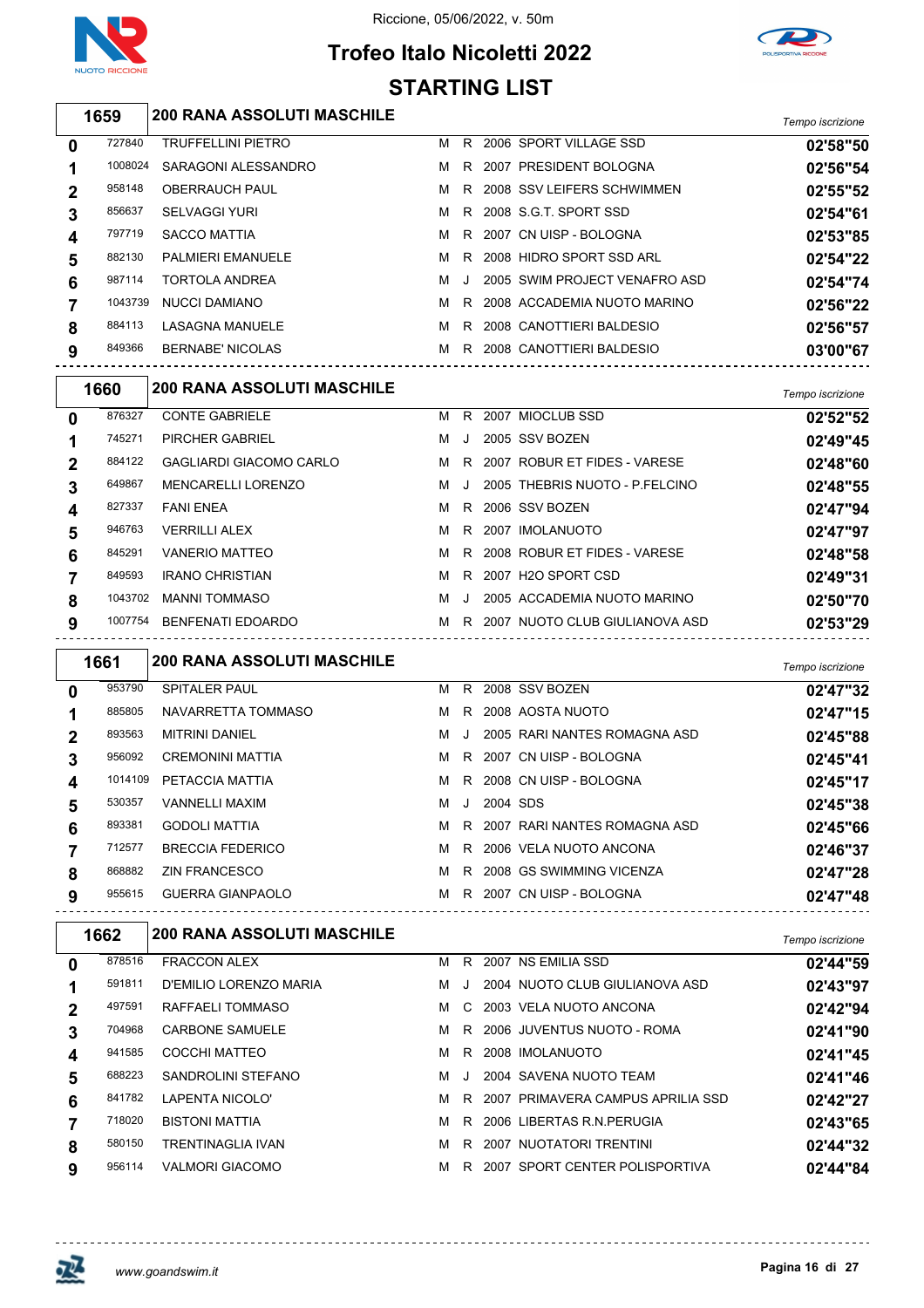



# **Trofeo Italo Nicoletti 2022 STARTING LIST**

| 1663 | <b>200 RANA ASSOLUTI MASCHILE</b> | Tempo iscrizione |
|------|-----------------------------------|------------------|
|      |                                   |                  |

| 0 | 651156 | <b>MORELLI FILIPPO</b>     | м | J       | 2004 VELA NUOTO ANCONA         | 02'41"08 |
|---|--------|----------------------------|---|---------|--------------------------------|----------|
|   | 730428 | <b>GIFFI FEDERICO</b>      | м | R       | 2008 PINGUINO NUOTO - AVEZZANO | 02'40"69 |
| 2 | 887686 | <b>FARFALLA NICHOLAS</b>   | м |         | R 2007 HEAVEN DUE SSD          | 02'40"02 |
| 3 | 826580 | <b>MARCHETTI CRISTIAN</b>  | м | R       | 2006 IMOLANUOTO                | 02'39"44 |
|   | 821277 | RAULE FILIPPO              | м | J.      | 2005 FERRARANUOTO ASD          | 02'39"22 |
| 5 | 711766 | <b>TRANI MARCO</b>         | м | R.      | 2006 NUOTO PIOMBINO            | 02'39"25 |
| 6 | 623356 | <b>MARINUCCI FEDERICO</b>  | м | R       | 2007 SPORT VILLAGE SSD         | 02'39"60 |
|   | 752119 | BUGANI ALESSANDRO          | м | $\cdot$ | 2005 CN UISP - BOLOGNA         | 02'40"22 |
| 8 | 846667 | <b>GRAMMA SERGIO</b>       | м | R       | 2007 CNAT 99 AMICI DEL NUOTO   | 02'41"07 |
| 9 | 886556 | <b>GRASSILLI FRANCESCO</b> | м | R       | 2007 NUOTO PIOMBINO            | 02'41"34 |
|   |        |                            |   |         |                                |          |

|   | 1664    | <b>200 RANA ASSOLUTI MASCHILE</b> |   |         |                                   | Tempo iscrizione |
|---|---------|-----------------------------------|---|---------|-----------------------------------|------------------|
| 0 | 686886  | <b>VALERI EDOARDO</b>             | м |         | 2004 TECRI NUOTO - CORNAREDO      | 02'39"09         |
|   | 817528  | CIMATTI NICOLO'                   | м | R.      | 2006 SWIM TEAM LUGO ASD           | 02'38"70         |
| 2 | 881478  | <b>BENEDETTI LORENZO</b>          | м | R.      | 2007 SSV BOZEN                    | 02'38"45         |
|   | 647406  | <b>MANZELLA GIUSEPPE</b>          | м | $\cdot$ | 2005 OLYMPIAPALERMO ASD           | 02'38"10         |
| 4 | 734684  | CASAGRANDE FILIPPO                | м |         | 2005 THEBRIS NUOTO - P.FELCINO    | 02'37"82         |
| 5 | 519558  | <b>GALLI EMANUELE</b>             | м |         | 2004 LIBERTAS R.N. PERUGIA        | 02'37"82         |
| 6 | 551735  | <b>CEPPI MATTIA</b>               | м |         | C 2002 MIOCLUB SSD                | 02'38"13         |
|   | 876995  | <b>GHINELLI ANDREA</b>            | м | R.      | 2007 POL COMUNALE RICCIONE        | 02'38"64         |
| 8 | 1004027 | <b>MERCALDI MATTIA</b>            | м | R       | 2006 TECRI NUOTO - CORNAREDO      | 02'38"99         |
| 9 | 584447  | <b>FERRANTE DAVIDE</b>            | м | J.      | 2005 PRIMAVERA CAMPUS APRILIA SSD | 02'39"20         |

|              | 1665   | <b>200 RANA ASSOLUTI MASCHILE</b> |   |         |                              | Tempo iscrizione |
|--------------|--------|-----------------------------------|---|---------|------------------------------|------------------|
| 0            | 732112 | NEVICONI NICOLO'                  | м | $\cdot$ | 2005 CENTRO NUOTO CEPAGATTI  | 02'37"36         |
|              | 843459 | <b>TARRONI DIMITRI</b>            | м | R       | 2006 SPORT VILLAGE SSD       | 02'37"02         |
| $\mathbf{2}$ | 623790 | <b>BERTOLANI LORENZO</b>          | м | R.      | 2006 NUOTO PIOMBINO          | 02'36"75         |
| 3            | 948533 | <b>LEO DAVIDE</b>                 | м | R.      | 2007 S.G.T. SPORT SSD        | 02'36"13         |
| 4            | 947115 | RAMAZZIOTTI NICHOLAS              | м | R       | 2007 CN UISP - BOLOGNA       | 02'35"46         |
| 5            | 825547 | <b>MONARI RICCARDO</b>            | м | $\cdot$ | 2005 DE AKKER TEAM SSD ARL   | 02'35"89         |
| 6            | 688220 | <b>SWENNEN MANUEL</b>             | м | $\cdot$ | 2004 DE AKKER TEAM SSD ARL   | 02'36"55         |
|              | 787003 | <b>MANCINI RICCARDO</b>           | м | $\cdot$ | 2005 CNAT 99 AMICI DEL NUOTO | 02'36"79         |
| 8            | 752677 | <b>BIAGETTI GIUSEPPE</b>          | м | $\cdot$ | 2005 POL COMUNALE RICCIONE   | 02'37"31         |
| 9            | 795106 | RINALDI ANGELO ALESSANDRO         | м | R       | 2006 OLIMPIONICA SSD         | 02'37"48         |

|              | 1666   | <b>200 RANA ASSOLUTI MASCHILE</b> |   |    |                                   | Tempo iscrizione |
|--------------|--------|-----------------------------------|---|----|-----------------------------------|------------------|
| $\mathbf{0}$ | 524708 | COLI LORENZO                      | м |    | 2004 SPORT VILLAGE SSD            | 02'34"12         |
|              | 625494 | <b>ZILIANI RICCARDO</b>           | м | R. | 2006 CANOTTIERI BALDESIO          | 02'33"85         |
|              | 467185 | POLATO ELIA                       | м |    | S 2001 G.P. NUOTO MIRA            | 02'33"53         |
| 3            | 559757 | <b>CONTE RICCARDO SIMONE</b>      | м |    | S 2001 TECRI NUOTO - CORNAREDO    | 02'32"32         |
| 4            | 689351 | SABATTANI ALEX                    | м | J. | 2004 IMOLANUOTO                   | 02'31"75         |
| 5            | 822827 | SIMONETTI CRISTIAN                | м |    | R 2007 MEDITERRANEO SPORT SSD     | 02'31"80         |
| 6            | 796526 | SPAGNOLO MARCO                    | м |    | R 2006 RINASCITA TEAM ROMAGNA     | 02'33"30         |
|              | 987035 | CATELLI ALESSANDRO                | M | R. | 2006 HIDRO SPORT SSD ARL          | 02'33"74         |
| 8            | 570224 | <b>IERMANO VALERIO</b>            | м |    | 2004 PRIMAVERA CAMPUS APRILIA SSD | 02'34"05         |
| 9            | 679139 | BERGOMI LEONARDO                  | м | R. | 2007 CANOTTIERI BALDESIO          | 02'35"21         |



 $\overline{1}$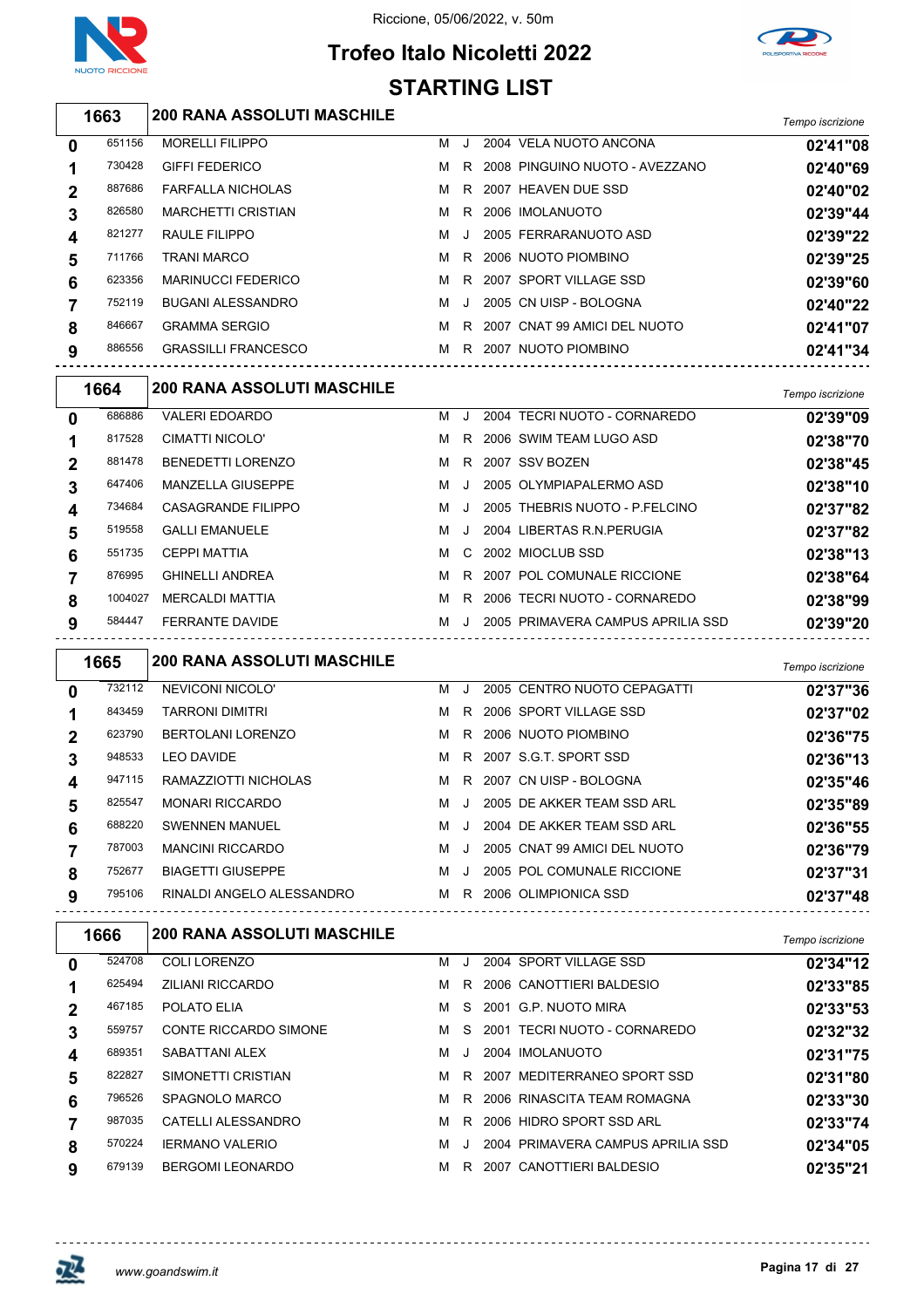

# **Trofeo Italo Nicoletti 2022 STARTING LIST**



|             | 1667   | <b>200 RANA ASSOLUTI MASCHILE</b> |   |              |                               | Tempo iscrizione |
|-------------|--------|-----------------------------------|---|--------------|-------------------------------|------------------|
| $\mathbf 0$ | 516369 | <b>SFODERA GABRIELE</b>           | м |              | 2005 LIBERTAS R.N. PERUGIA    | 02'30"95         |
|             | 685706 | <b>BETTUZZI LORENZO</b>           | м |              | 2004 SWEET TEAM MODENA ASD    | 02'30"54         |
| $\mathbf 2$ | 825476 | PIFERI LORENZO                    | м | C.           | 2002 LUISS SSD                | 02'30"08         |
| 3           | 819380 | <b>TOTTI LUCA</b>                 | м |              | R 2006 POL COMUNALE RICCIONE  | 02'29"73         |
| 4           | 616620 | <b>FARFALLA MARCO</b>             | м | C.           | 2003 HEAVEN DUE SSD           | 02'29"38         |
| 5           | 591233 | PENNETTA FRANCESCO                | м | $\mathbf{I}$ | 2005 FERRARANUOTO ASD         | 02'29"68         |
| 6           | 685898 | TELO' GIACOMO                     | м |              | C 2003 ALDEBARAN SSD          | 02'29"80         |
|             | 639248 | <b>FELISARI TOMMASO</b>           | м | R.           | 2006 CANOTTIERI BALDESIO      | 02'30"31         |
| 8           | 753417 | LA ROSA GIORGIO                   | м | J            | 2005 TECRI NUOTO - CORNAREDO  | 02'30"78         |
| 9           | 571038 | <b>BRUGNONI NICOLO'</b>           | м |              | 2004 PALLANUOTO TOLENTINO ASD | 02'31"65         |

|              | 1668   | <b>200 RANA ASSOLUTI MASCHILE</b> |   |       |                                  | Tempo iscrizione |
|--------------|--------|-----------------------------------|---|-------|----------------------------------|------------------|
| $\mathbf{0}$ | 444078 | <b>CANESI GABRIELE</b>            | M | S.    | 2000 ROBUR ET FIDES - VARESE     | 02'28"42         |
| 1            | 773833 | <b>ANTONELLI GIOELE</b>           | M |       | R 2006 CIRCOLO CANOTTIERI ANIENE | 02'25"32         |
| $\mathbf{2}$ | 528841 | DE SIMONE LUCA                    | м |       | C 2002 NUOTATORI PUGLIESI ASD    | 02'23"63         |
| 3            | 585777 | DI GIULIO ALESSANDRO              | M | . . I | 2004 DE AKKER TEAM SSD ARL       | 02'21"56         |
| 4            | 268653 | <b>FORTINI ALESSANDRO</b>         | M | S.    | 1998 HEAVEN DUE SSD              | 02'14"90         |
| 5            | 440413 | MOSCA GIACOMO                     | м |       | S 2000 IMOLANUOTO                | 02'18"08         |
| 6            | 661028 | STRAGAPEDE FABIO                  | м | J     | 2004 NUOTATORI PUGLIESI ASD      | 02'21"90         |
|              | 565109 | ANGELILLI LUCA                    | м |       | C 2002 H2O SPORT CSD             | 02'24"06         |
| 8            | 704484 | <b>BACHER JAN</b>                 | м | J     | 2004 BRESSANONE NUOTO            | 02'26"80         |
| 9            | 946769 | <b>BATTILANI RICCARDO</b>         | м |       | R 2007 IMOLANUOTO                | 02'29"25         |
|              |        |                                   |   |       |                                  |                  |

|   | 1669   | <b>200 RANA ASSOLUTI MASCHILE</b> |   |         |      |                                | Tempo iscrizione |
|---|--------|-----------------------------------|---|---------|------|--------------------------------|------------------|
| 0 | 952843 | ROMAGNOLI MANUELE                 | м |         |      | R 2007 CN UISP - BOLOGNA       | 02'28"31         |
|   | 601905 | SOFIA FRANCESCO KAROL             | м | S.      |      | 2001 OLYMPIAPALERMO ASD        | 02'24"82         |
| 2 | 445513 | <b>LAPENNA CRISTIAN</b>           | м | S.      |      | 2000 IL GABBIANO SSD LADISPOLI | 02'23"12         |
| 3 | 398789 | <b>BECCARIA SIMONE</b>            | м | S.      |      | 1999 DE AKKER TEAM SSD ARL     | 02'21"37         |
| 4 | 192348 | SALADINI STEFANO                  | м | S.      | 1997 | IMOLANUOTO                     | 02'14"06         |
| 5 | 49411  | <b>BONDAVALLI MATTIA</b>          | м | S.      |      | 1996 DE AKKER TEAM SSD ARL     | 02'15"29         |
| 6 | 690081 | PELUSO LEONARDO                   | м | $\cdot$ |      | 2004 NUOTO CL.AZZURRA 91 - BO  | 02'21"88         |
|   | 654517 | POTENZA EMANUELE                  | м | R.      |      | 2006 NUOTATORI PUGLIESI ASD    | 02'24"01         |
| 8 | 819088 | <b>LAZZATI MARCO</b>              | м | R.      |      | 2006 ROBUR ET FIDES - VARESE   | 02'26"62         |
| 9 | 732146 | <b>VARONE MARCO</b>               | м |         |      | R 2007 CENTRO NUOTO CEPAGATTI  | 02'28"98         |

|             | 1670   | <b>200 RANA ASSOLUTI MASCHILE</b> |   |               |                                | Tempo iscrizione |
|-------------|--------|-----------------------------------|---|---------------|--------------------------------|------------------|
| 0           | 755444 | ARMAROLI RICCARDO                 | м | J.            | 2005 DE AKKER TEAM SSD ARL     | 02'27"23         |
|             | 268469 | <b>MARIANI LUIGI</b>              | м | S.            | 2000 IMOLANUOTO                | 02'24"72         |
| $\mathbf 2$ | 696361 | <b>FERLINI ANDREA</b>             | м | S.            | 2000 JUVENTUS NUOTO - ROMA     | 02'22"91         |
| 3           | 464191 | PIERINI ANDREA                    | м |               | C 2002 NUOTO CLAZZURRA 91 - BO | 02'18"43         |
| 4           | 206849 | CASTELLO ANDREA                   | м | S.            | 1998 IMOLANUOTO                | 02'10"96         |
| 5           | 498620 | <b>BARAVELLI TOMMASO</b>          | м | S.            | 2001 NUOTO CL.AZZURRA 91 - BO  | 02'14"96         |
| 6           | 705239 | ROSATELLI MATTIA                  | м | $\cdot$       | 2004 CANOTTIERI TEVERE REMO    | 02'21"58         |
|             | 444082 | <b>LAVIZZARI SIMONE</b>           | м | S.            | 1999 ROBUR ET FIDES - VARESE   | 02'23"83         |
| 8           | 699828 | <b>FILIPPI MATTEO</b>             | м | $\mathcal{C}$ | 2003 CN UISP - BOLOGNA         | 02'26"23         |
| 9           | 630200 | PAOLINI LORENZO                   | м | C.            | 2002 LUISS SSD                 | 02'28"70         |

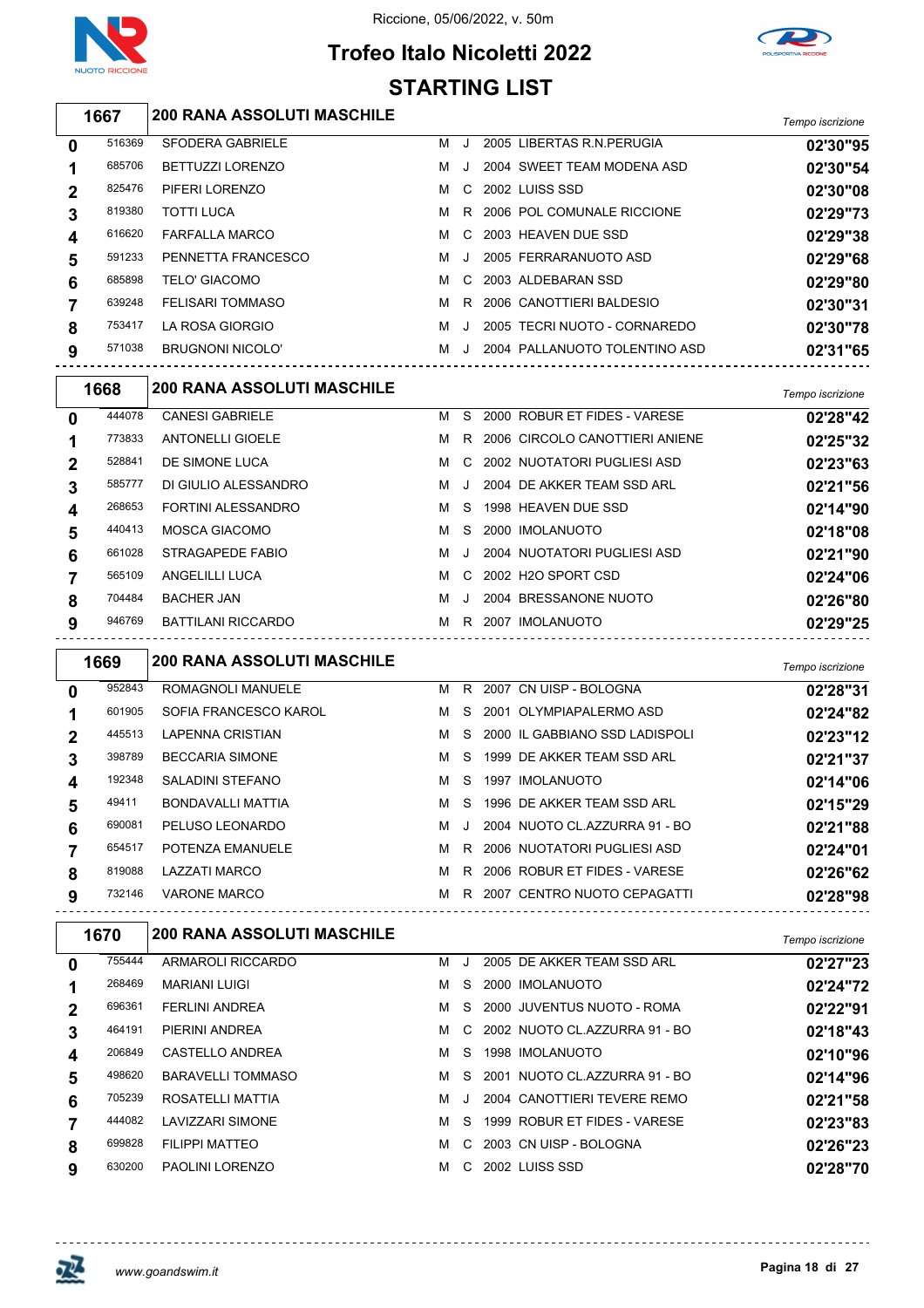

# **Trofeo Italo Nicoletti 2022**

Riccione, 05/06/2022, v. 50m



#### *Tempo iscrizione* **50 FARFALLA ASSOLUTI MASCHILE** FUSCALDO ANDREA M R 2007 ACCADEMIA NUOTO MARINO **99'99"99** CASTRATARO MANUEL M J 2005 SWIM PROJECT VENAFRO ASD **99'99"99** TRAINI FRANCESCO M C 2002 NUOTO CL.AZZURRA 91 - BO **99'99"99** MONTALTI GIANNI M R 2006 AMICI NUOTO ROMAGNA ASD **99'99"99** SPAGNOLO MARCO M R 2006 RINASCITA TEAM ROMAGNA **99'99"99** 888393 PAIOLI MATTEO **MR 2007 SWEET TEAM MODENA ASD 99'99'99**  ETTORRE STEFANO M R 2006 MEDITERRANEO SPORT SSD **99'99"99** DESIDERIO LUCA M R 2007 NS EMILIA SSD **99'99"99** PIZZIRANI FEDERICO M R 2008 CN UISP - BOLOGNA **99'99"99** *Tempo iscrizione* **50 FARFALLA ASSOLUTI MASCHILE** MOLINO CARLO M R 2006 AOSTA NUOTO **99'99"99** 893047 AMATO BRUNO **MR 2007 SWIM PROJECT VENAFRO ASD** 99'99'99 MANCONI SIMONE M R 2007 THEBRIS NUOTO - P.FELCINO **00'48"64** TESTA TIZIANO M R 2008 SKY LINE NUOTO - C.PUSTER **00'45"51** PREVITALI GABRIELE M R 2008 ROBUR ET FIDES - VARESE **00'43"24** GRAZIANI FRANCESCOPAOLO M R 2008 H2O SPORT CSD **00'45"50** PACCI TOMMASO M R 2008 SPORT VILLAGE SSD **00'48"00** REGGIANI ANDREA M J 2003 FINP - ASD POL. COM. RICCIONE **01'01"00** 1101779 ZABBERONI ANDREA **MR** 2006 AMICI NUOTO ROMAGNA ASD **99'99'99**  SUARDI MARCO M R 2006 CANOTTIERI BALDESIO **99'99"99** *Tempo iscrizione* **50 FARFALLA ASSOLUTI MASCHILE** FINOCCHIO MATTEO M R 2007 S.G.T. SPORT SSD **00'40"45** ACCARDI MATTEO M R 2006 ROBUR ET FIDES - VARESE **00'38"94** 890347 SPANO EMANUELE **MR** 2008 PRIMAVERA CAMPUS APRILIA SSD **00'37"90**  ZACCARELLI YARI M R 2008 VELA NUOTO ANCONA **00'37"09** VERRILLI ALEX M R 2007 IMOLANUOTO **00'36"37** SCARANO TEEJAY M R 2008 SDS **00'36"92 STARTING LIST**



| 0           | 925176  | NATALICCHI TOMMASO MARIA  | м | R  | 2007 THEBRIS NUOTO - P.FELCINO | 00'36"36 |
|-------------|---------|---------------------------|---|----|--------------------------------|----------|
|             | 952894  | <b>KRESHPA BEXHET</b>     | м | R. | 2008 CNAT 99 AMICI DEL NUOTO   | 00'35"81 |
| $\mathbf 2$ | 958148  | <b>OBERRAUCH PAUL</b>     | м |    | R 2008 SSV LEIFERS SCHWIMMEN   | 00'35"24 |
| 3           | 946758  | CORPOSANTO GIORGIO        | м | R. | 2007 IMOLANUOTO                | 00'34"78 |
| 4           | 946783  | STINZIANI FRANCESCO PIO   | м | R  | 2007 HIDRO SPORT SSD ARL       | 00'34"57 |
| 5           | 662864  | DEGL'INNOCENTI EDOARDO    | м |    | R 2007 CENTRO NUOTO CEPAGATTI  | 00'34"58 |
| 6           | 732081  | AMINOLESLAMI SAM          | м | R. | 2007 S.G.T. SPORT SSD          | 00'34"98 |
|             | 826560  | <b>RICCARDI DANIEL</b>    | м | R. | 2006 IMOLANUOTO                | 00'35"47 |
| 8           | 879159  | <b>GRUPPIONI GIANLUCA</b> | м |    | R 2007 NS EMILIA SSD           | 00'36"04 |
| 9           | 1016562 | PICCINNO MIRKO            | м | R  | 2007 ACCADEMIA NUOTO MARINO    | 00'36"37 |
|             |         |                           |   |    |                                |          |

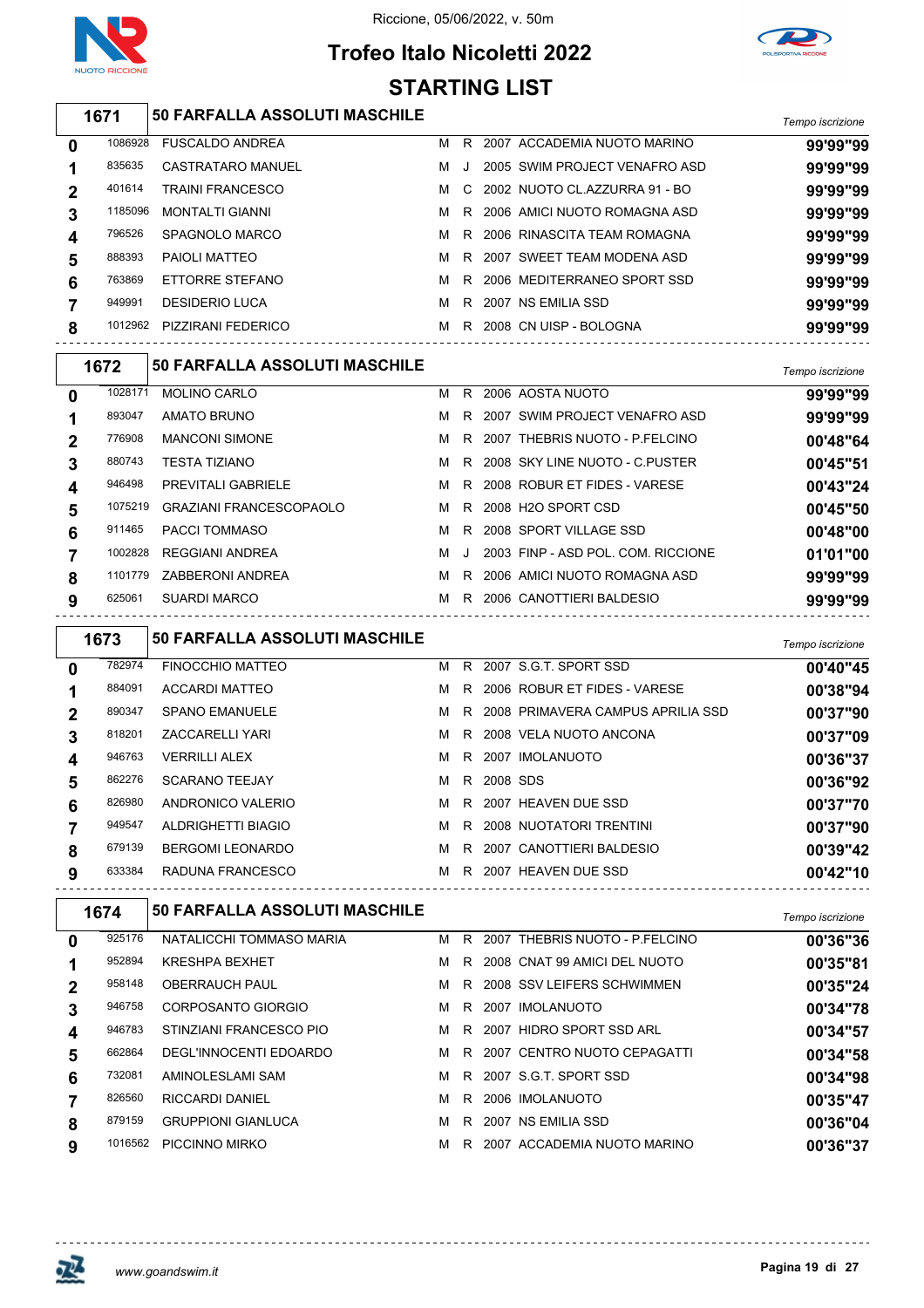

## **Trofeo Italo Nicoletti 2022 STARTING LIST**



|             | 1675    | <b>50 FARFALLA ASSOLUTI MASCHILE</b> |   |     |                             | Tempo iscrizione |
|-------------|---------|--------------------------------------|---|-----|-----------------------------|------------------|
| $\mathbf 0$ | 853113  | SAVOIA MATTIA                        | м | R.  | 2007 AOSTA NUOTO            | 00'34"34         |
|             | 1138846 | <b>APOLLONIO MATTIA</b>              | M |     | R 2006 BLUGALLERY TEAM ASD  | 00'34"14         |
| $\mathbf 2$ | 804259  | COCO JORDAN                          | м |     | R 2006 H2O SPORT CSD        | 00'34"06         |
| 3           | 578263  | <b>GUARESI GIANLUCA</b>              | M | - J | 2004 OLYMPIAPALERMO ASD     | 00'33"79         |
| 4           | 849577  | <b>CANULLI CLAUDIO</b>               | м |     | R 2008 H2O SPORT CSD        | 00'33"48         |
| 5           | 820484  | <b>BELLETTATO EMANUELE</b>           | M |     | R 2006 SAVENA NUOTO TEAM    | 00'33"70         |
| 6           | 882130  | <b>PALMIERI EMANUELE</b>             | M |     | R 2008 HIDRO SPORT SSD ARL  | 00'34"00         |
|             | 1016885 | <b>PIACENTE GABRIELE</b>             | M | R.  | 2007 HEAVEN DUE SSD         | 00'34"10         |
| 8           | 776557  | <b>BARBACCI SAMUEL</b>               | M |     | R 2008 LIBERTAS R.N.PERUGIA | 00'34"33         |
| 9           | 950237  | <b>BUSETTI MARCO</b>                 | м | R.  | 2008 SSV BOZEN              | 00'34"42         |

|             | 1676    | <b>50 FARFALLA ASSOLUTI MASCHILE</b> |   |         |                                | Tempo iscrizione |
|-------------|---------|--------------------------------------|---|---------|--------------------------------|------------------|
| $\bf{0}$    | 1101625 | AMADORI WILLIAM                      | м | R.      | 2006 AMICI NUOTO ROMAGNA ASD   | 00'33"26         |
|             | 588274  | <b>FAVALE FRANCESCO</b>              | м |         | 2004 MEDITERRANEO SPORT SSD    | 00'32"96         |
| $\mathbf 2$ | 826577  | PIETRINFERNI ANDREA                  | м | R.      | 2006 HEAVEN DUE SSD            | 00'32"75         |
| 3           | 877419  | RAGAINI FILIPPO                      | м | R.      | 2006 SPORT VILLAGE SSD         | 00'32"70         |
| 4           | 816645  | <b>ONOFRI ENRICO</b>                 | м | R.      | 2008 SKY LINE NUOTO - C PUSTER | 00'32"32         |
| 5           | 770016  | DHAMO MISHEL                         | м | R.      | 2007 BLUGALLERY TEAM ASD       | 00'32"40         |
| 6           | 876879  | NOFERINI MATTEO                      | м | $\cdot$ | 2005 IMOLANUOTO                | 00'32"73         |
|             | 856171  | <b>RUSSO EMANUELE</b>                | м | R.      | 2008 OLIMPIONICA SSD           | 00'32"82         |
| 8           | 821520  | PERTESANA MATTIA                     | м |         | 2005 CENTRO NUOTO CEPAGATTI    | 00'33"01         |
| 9           | 730448  | DE FOGLIO RUBEN                      | м | R.      | 2008 PINGUINO NUOTO - AVEZZANO | 00'33"34         |

|              | 1677   | <b>50 FARFALLA ASSOLUTI MASCHILE</b> |   |    |      |                                | Tempo iscrizione |
|--------------|--------|--------------------------------------|---|----|------|--------------------------------|------------------|
| $\mathbf{0}$ | 725283 | MICANTONIO ANTONIO                   | м |    |      | R 2007 99 SPORT ASD - L'AQUILA | 00'32"22         |
|              | 819311 | <b>SWENNEN LIAM</b>                  | м | R. |      | 2006 DE AKKER TEAM SSD ARL     | 00'32"16         |
| $\mathbf 2$  | 804177 | STINZIANI FRANCESCO                  | м | R. |      | 2006 H2O SPORT CSD             | 00'31"92         |
| 3            | 825157 | CARDINALI LEONARDO                   | м | R. |      | 2006 CNAT 99 AMICI DEL NUOTO   | 00'31"90         |
| 4            | 816865 | ROCCHETTA MARTINO                    | м | R. |      | 2006 PRESIDENT BOLOGNA         | 00'31"85         |
| 5            | 718020 | <b>BISTONI MATTIA</b>                | м | R. |      | 2006 LIBERTAS R.N. PERUGIA     | 00'31"88         |
| 6            | 784845 | <b>CERSAQI DIEGO</b>                 | м | R. |      | 2007 NUOTO CLUB GIULIANOVA ASD | 00'31"91         |
|              | 784518 | SABBATINI TOMMASO                    | м |    |      | 2005 SPORT VILLAGE SSD         | 00'32"08         |
| 8            | 963586 | <b>FABRIZI CLAUDIO</b>               | м | R. |      | 2008 HEAVEN DUE SSD            | 00'32"19         |
| 9            | 730960 | <b>MORI GABRIELE</b>                 | м | R. | 2007 | CNAT 99 AMICI DEL NUOTO        | 00'32"30         |

|             | 1678    | <b>50 FARFALLA ASSOLUTI MASCHILE</b> |   |         |                              | Tempo iscrizione |
|-------------|---------|--------------------------------------|---|---------|------------------------------|------------------|
| $\mathbf 0$ | 694512  | <b>CECILIANI FRANCESCO</b>           | м | R.      | 2006 SPORT VILLAGE SSD       | 00'31"81         |
|             | 710822  | OTTAVIANI ANDREA                     | м | R.      | 2008 99 SPORT ASD - L'AQUILA | 00'31"65         |
| 2           | 659801  | <b>IANIERI LUCA</b>                  | м | R.      | 2006 CENTRO NUOTO CEPAGATTI  | 00'31"60         |
| 3           | 1010068 | <b>BRUNI LORENZO</b>                 | м | R.      | 2008 DE AKKER TEAM SSD ARL   | 00'31"55         |
| 4           | 816785  | <b>BELLEI ALESSANDRO</b>             | м | R.      | 2006 NS EMILIA SSD           | 00'31"47         |
| 5           | 789384  | MARZOCCHI MARCO                      | м | R.      | 2008 VELA NUOTO ANCONA       | 00'31"50         |
| 6           | 849355  | <b>CENTILLO JACOPO</b>               | м | R.      | 2007 H2O SPORT CSD           | 00'31"57         |
|             | 702676  | PASQUINUCCI RICCARDO                 | м | $\cdot$ | 2004 SWEET TEAM MODENA ASD   | 00'31"64         |
| 8           | 673952  | <b>BASILE JACOPO</b>                 | м |         | 2005 H2O SPORT CSD           | 00'31"69         |
| 9           | 730032  | <b>THERY JEREMY</b>                  | м | R.      | 2008 99 SPORT ASD - L'AQUILA | 00'31"82         |

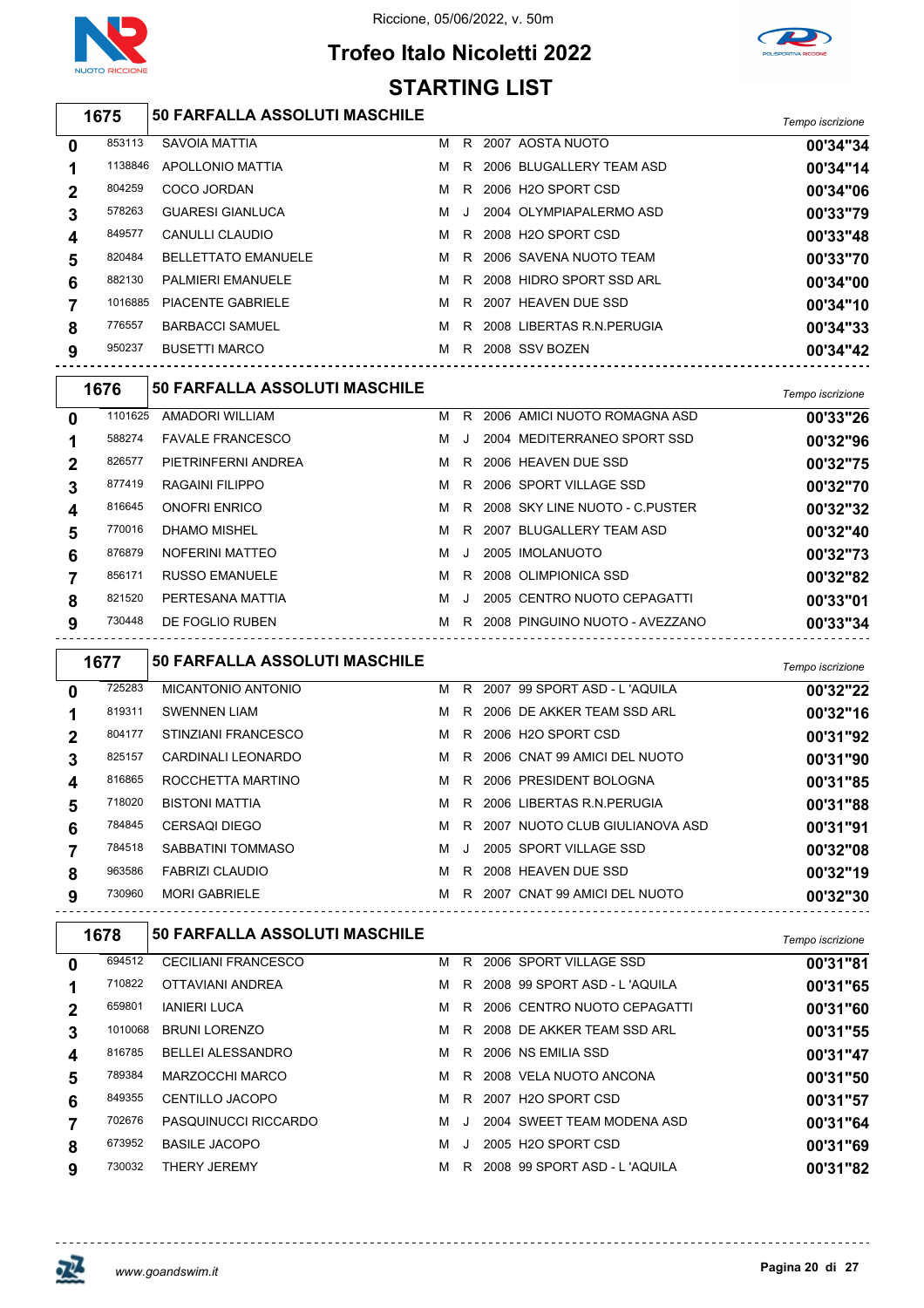

## **Trofeo Italo Nicoletti 2022 STARTING LIST**



|              | 1679    | 50 FARFALLA ASSOLUTI MASCHILE |   |     |          |                                  | Tempo iscrizione |
|--------------|---------|-------------------------------|---|-----|----------|----------------------------------|------------------|
| $\mathbf 0$  | 1009008 | COSTANTINO ANDI FRANCISCO     | м | R.  | 2006 SDS |                                  | 00'31"44         |
| 1            | 530334  | CALVANO LORENZO               | м |     |          | C 2003 CLUB L 'AQUILA NUOTO      | 00'31"33         |
| $\mathbf{2}$ | 558191  | <b>CECCARELLI JACOPO</b>      | м |     |          | S 2000 THEBRIS NUOTO - P.FELCINO | 00'31"29         |
| 3            | 904859  | <b>ZELGER ALEX</b>            | м |     |          | R 2007 SSV LEIFERS SCHWIMMEN     | 00'31"26         |
| 4            | 1145138 | D'ANIELLO MARCO               | м | - S |          | 1998 MEDITERRANEO SPORT SSD      | 00'31"00         |
| 5            | 519078  | <b>RISPOLI ALESSANDRO</b>     | м |     |          | S 2001 SSD SORRENTO INFINITY ARL | 00'31"25         |
| 6            | 730379  | <b>MOROSINI MATTIA</b>        | м |     |          | 2005 VELA NUOTO ANCONA           | 00'31"26         |
|              | 877004  | <b>HUEBER ELIA</b>            | м | R.  |          | 2007 POL COMUNALE RICCIONE       | 00'31"32         |
| 8            | 663142  | DI GREGORIO SAMUELE           | м | -J  |          | 2005 H2O SPORT CSD               | 00'31"38         |
| 9            | 1041845 | <b>MIANI ROBERTO</b>          | м | R.  |          | 2008 S.G.T. SPORT SSD            | 00'31"47         |

|                  | 1680    | 50 FARFALLA ASSOLUTI MASCHILE |   |    |                                    | Tempo iscrizione |
|------------------|---------|-------------------------------|---|----|------------------------------------|------------------|
| $\mathbf{0}$     | 1128912 | RADO ROBERTO                  | м | R. | 2006 HEAVEN DUE SSD                | 00'30"93         |
|                  | 816587  | CASTELLAZZI DANIELE           | M |    | R 2006 SKY LINE NUOTO - C.PUSTER   | 00'30"71         |
| $\mathbf 2$      | 820543  | FRABETTI MATTIA               | M |    | R 2006 G.S. FORLI' NUOTO ASD       | 00'30"59         |
| 3                | 805703  | <b>GIULIANI TOMMASO</b>       | м |    | 2005 ASD DIMENSIONE NUOTO L'AQUILA | 00'30"56         |
| $\boldsymbol{4}$ | 826580  | <b>MARCHETTI CRISTIAN</b>     | M |    | R 2006 IMOLANUOTO                  | 00'30"44         |
| 5                | 941585  | COCCHI MATTEO                 | M |    | R 2008 IMOLANUOTO                  | 00'30"48         |
| 6                | 673951  | DE GREGORIO GABRIELE          | M |    | R 2006 H2O SPORT CSD               | 00'30"56         |
|                  | 1119883 | PALADINI MOLGORA GIACOMO      | M |    | R 2006 ROBUR ET FIDES - VARESE     | 00'30"69         |
| 8                | 818200  | <b>RICCIOTTI SAMUELE</b>      | м | R. | 2007 VELA NUOTO ANCONA             | 00'30"75         |
| 9                | 784511  | <b>GIULIANI SAMUELE</b>       | м | R. | 2006 SPORT VILLAGE SSD             | 00'30"95         |
|                  |         |                               |   |    |                                    |                  |

|          | 1681   | <b>50 FARFALLA ASSOLUTI MASCHILE</b> |   |         |          |                                   | Tempo iscrizione |
|----------|--------|--------------------------------------|---|---------|----------|-----------------------------------|------------------|
| $\bf{0}$ | 888441 | <b>NEGRI RICCARDO</b>                | м | R.      |          | 2007 SWEET TEAM MODENA ASD        | 00'30"41         |
|          | 852791 | ROBERTI LUCA                         | м | R.      | 2008 SDS |                                   | 00'30"37         |
| 2        | 528529 | SILVESTRINI LUCA                     | м | -J      |          | 2004 VELA NUOTO ANCONA            | 00'30"34         |
| 3        | 834413 | PITONE JACOPO                        | м | R.      |          | 2008 SSV BOZEN                    | 00'30"28         |
| 4        | 819903 | <b>CERRATO PIETRO</b>                | м | R.      |          | 2006 AOSTA NUOTO                  | 00'30"24         |
| 5        | 804322 | SACCHETTA ALESSANDRO                 | м | R.      | 2007     | EMMEDUE SSD                       | 00'30"25         |
| 6        | 663026 | CAVALLO FABRIZIO                     | м | R.      |          | 2007 CENTRO NUOTO CEPAGATTI       | 00'30"34         |
|          | 730478 | EVANGELISTA GABRIELE                 | м | R       |          | 2008 PINGUINO NUOTO - AVEZZANO    | 00'30"36         |
| 8        | 578586 | <b>SERA GABRIELE</b>                 | м | S.      |          | 2000 PRIMAVERA CAMPUS APRILIA SSD | 00'30"40         |
| 9        | 732112 | NEVICONI NICOLO'                     | м | $\cdot$ |          | 2005 CENTRO NUOTO CEPAGATTI       | 00'30"44         |

|             | 1682   | <b>50 FARFALLA ASSOLUTI MASCHILE</b> |   |         |      |                                   | Tempo iscrizione |
|-------------|--------|--------------------------------------|---|---------|------|-----------------------------------|------------------|
| 0           | 817730 | <b>BIANCHI MATTHIAS</b>              | м | R.      |      | 2006 SSV LEIFERS SCHWIMMEN        | 00'30"21         |
|             | 712916 | LANZI MAURIZIO                       | м | R       |      | 2007 S.G.T. SPORT SSD             | 00'30"14         |
| $\mathbf 2$ | 684689 | SQUILLACE SIMONE                     | м |         |      | 2005 PRIMAVERA CAMPUS APRILIA SSD | 00'30"06         |
| 3           | 672306 | <b>EL FATH YOUSSEF</b>               | м |         |      | C 2002 SWEET TEAM MODENA ASD      | 00'29"98         |
| 4           | 951566 | <b>BARBERA LUIGI</b>                 | м | R.      |      | 2008 CLUB AQUATICO PESCARA SSD    | 00'29"92         |
| 5           | 651156 | <b>MORELLI FILIPPO</b>               | м | $\cdot$ |      | 2004 VELA NUOTO ANCONA            | 00'29"94         |
| 6           | 956080 | VERI' MATTEO                         | м | R.      |      | 2007 CN UISP - BOLOGNA            | 00'30"06         |
|             | 887313 | <b>MARINELLI DIEGO</b>               | м | R.      |      | 2007 CNAT 99 AMICI DEL NUOTO      | 00'30"09         |
| 8           | 924870 | <b>FARINA STEFANO ANDREA</b>         | м | R.      | 2007 | PINGUINO NUOTO - AVEZZANO         | 00'30"20         |
| 9           | 770014 | CANTARINI GIACOMO                    | м | R.      | 2007 | BLUGALLERY TEAM ASD               | 00'30"24         |

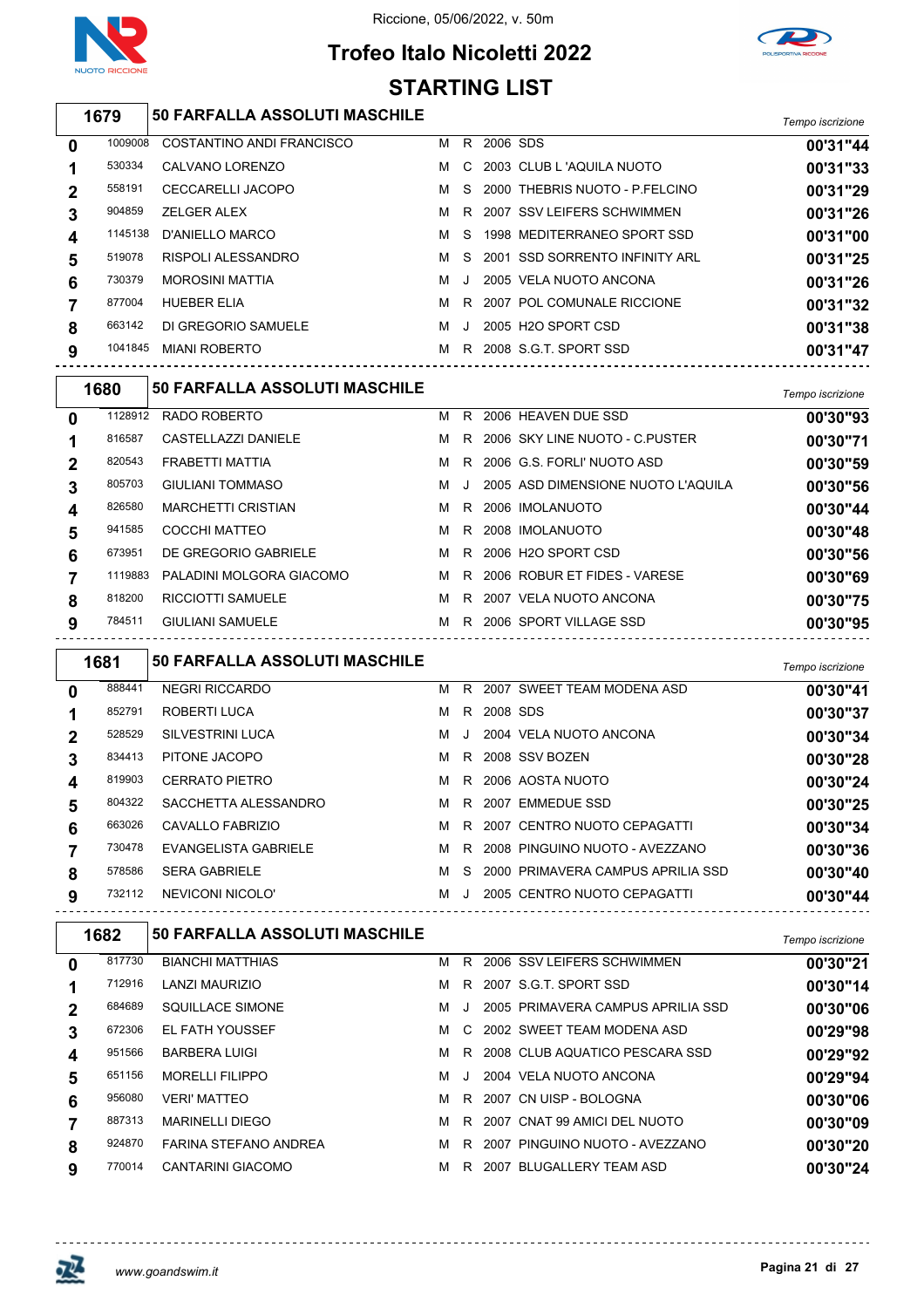

Riccione, 05/06/2022, v. 50m

### **Trofeo Italo Nicoletti 2022 STARTING LIST**



|             | 1683   | <b>50 FARFALLA ASSOLUTI MASCHILE</b> |   |         |                                | Tempo iscrizione |
|-------------|--------|--------------------------------------|---|---------|--------------------------------|------------------|
| 0           | 703201 | <b>MANDATO LEONARDO</b>              | м | $\cdot$ | 2005 HEAVEN DUE SSD            | 00'29"85         |
|             | 839150 | PICCININI FEDERICO                   | м | R.      | 2007 PINGUINO NUOTO - AVEZZANO | 00'29"81         |
| $\mathbf 2$ | 732120 | SANVITALE TOMMASO                    | м |         | R 2007 S.G.T. SPORT SSD        | 00'29"73         |
| 3           | 782139 | <b>TROFINO GIACOMO</b>               | м |         | R 2006 H2O SPORT CSD           | 00'29"72         |
| 4           | 571057 | VEZZARO EDOARDO                      | м | S.      | 2001 MIOCLUB SSD               | 00'29"71         |
| 5           | 591811 | D'EMILIO LORENZO MARIA               | м | . J     | 2004 NUOTO CLUB GIULIANOVA ASD | 00'29"71         |
| 6           | 882124 | <b>GASBARRINO MICHELE PIO</b>        | м | R       | 2008 HIDRO SPORT SSD ARL       | 00'29"73         |
|             | 776622 | ECCEL ALESSANDRO                     | м | R       | 2008 NUOTATORI TRENTINI        | 00'29"79         |
| 8           | 718062 | PIERMATTEI LUCA                      | м |         | 2004 PALLANUOTO TOLENTINO ASD  | 00'29"82         |

| 9            | 901662  | CUCCHI GIACOMO                       |   |         | M R 2008 NUOTANDO ASD<br>--------------------- | 00'29"88         |
|--------------|---------|--------------------------------------|---|---------|------------------------------------------------|------------------|
|              | 1684    | <b>50 FARFALLA ASSOLUTI MASCHILE</b> |   |         |                                                | Tempo iscrizione |
| $\mathbf{0}$ | 828824  | CHICCOLI EDOARDO                     | м |         | R 2006 NS EMILIA SSD                           | 00'29"68         |
| 1            | 1004054 | <b>MONGARDI MARCO LUIGI</b>          | м |         | R 2008 IMOLANUOTO                              | 00'29"58         |
| $\mathbf{2}$ | 776808  | CANCELLOTTI GABRIELE                 | м |         | R 2007 THEBRIS NUOTO - P FELCINO               | 00'29"56         |
| 3            | 718927  | <b>GABRIELE ANDREA</b>               | м |         | R 2006 H2O SPORT CSD                           | 00'29"48         |
| 4            | 553432  | AMATORI DAVIDE                       | м |         | R 2007 SPORT VILLAGE SSD                       | 00'29"33         |
| 5            | 818997  | <b>GIOVANNINI MANUEL</b>             | M |         | R 2006 SSV BOZEN                               | 00'29"35         |
| 6            | 879748  | PARLANGELI ANDREA                    | м |         | R 2007 SAVENA NUOTO TEAM                       | 00'29"52         |
| 7            | 586376  | SOSPIRATO NIKO                       | м | $\cdot$ | 2005 PRIMAVERA CAMPUS APRILIA SSD              | 00'29"57         |
| 8            | 718704  | <b>FORCONI TOMMASO</b>               | м |         | R 2007 BLUGALLERY TEAM ASD                     | 00'29"65         |
| 9            | 798807  | <b>BOTTINI LORENZO</b>               | м |         | R 2008 CLUB AQUATICO PESCARA SSD               | 00'29"69         |

|   | 1685   | <b>50 FARFALLA ASSOLUTI MASCHILE</b> |   |         |                                 | Tempo iscrizione |
|---|--------|--------------------------------------|---|---------|---------------------------------|------------------|
| 0 | 590712 | <b>STECCONI GIOVANNI</b>             | м |         | 2005 VELA NUOTO ANCONA          | 00'29"16         |
|   | 816186 | SADDI MATTIA                         | м | $\cdot$ | 2005 TECRI NUOTO - CORNAREDO    | 00'29"12         |
|   | 846267 | <b>FASCIANI ALESSANDRO</b>           | м | R.      | 2006 CLUB AQUATICO PESCARA SSD  | 00'29"09         |
| 3 | 899025 | DI FRANGIA EMANUELE                  | м |         | R 2006 SWIM PROJECT VENAFRO ASD | 00'29"00         |
| 4 | 551735 | <b>CEPPI MATTIA</b>                  | м |         | C 2002 MIOCLUB SSD              | 00'28"91         |
| 5 | 946768 | <b>BOLOGNESI ANDREA</b>              | м | R.      | 2007 IMOLANUOTO                 | 00'28"94         |
| 6 | 885786 | <b>MINARELLI GIAN MARCO</b>          | м | R.      | 2007 SAVENA NUOTO TEAM          | 00'29"05         |
|   | 988198 | D'ERAMO TOMMASO                      | м | $\cdot$ | 2004 CLUB L 'AQUILA NUOTO       | 00'29"12         |
| 8 | 645671 | PALLADINO VINCENZO                   | м | C.      | 2003 H2O SPORT CSD              | 00'29"13         |
| 9 | 545925 | <b>GARLETTI PAOLO</b>                | м | $\cdot$ | 2004 CANOTTIERI BALDESIO        | 00'29"22         |

| 692189 |                                 |   |         |   |                        |                                                                                                                                                                                                                                                 |
|--------|---------------------------------|---|---------|---|------------------------|-------------------------------------------------------------------------------------------------------------------------------------------------------------------------------------------------------------------------------------------------|
|        | ANSALONI LUCA                   | м | J.      |   | 2004 CN UISP - BOLOGNA | 00'28"83                                                                                                                                                                                                                                        |
| 893379 | DI FABIO LUCA                   | м | R.      |   |                        | 00'28"69                                                                                                                                                                                                                                        |
| 820316 | <b>SBROZZI FILIPPO</b>          | м | R.      |   |                        | 00'28"66                                                                                                                                                                                                                                        |
| 703276 | GALEAZZI DIEGO                  | м |         |   |                        | 00'28"64                                                                                                                                                                                                                                        |
| 718915 | <b>BATTISTA EMANUELE RENATO</b> | м | R.      |   |                        | 00'28"64                                                                                                                                                                                                                                        |
| 786144 | <b>FALASCONI GIOELE</b>         | м |         |   |                        | 00'28"64                                                                                                                                                                                                                                        |
| 945776 | SAMORI' GIOVANNI                | м | R.      |   |                        | 00'28"66                                                                                                                                                                                                                                        |
| 662349 | <b>FLORIO EMANUELE</b>          | м | $\cdot$ |   |                        | 00'28"66                                                                                                                                                                                                                                        |
| 704192 | CASELLI GIACOMO                 | м | R.      |   |                        | 00'28"70                                                                                                                                                                                                                                        |
| 660510 | <b>PALMIZI FEDERICO</b>         | м | $\cdot$ |   |                        | 00'28"88                                                                                                                                                                                                                                        |
|        |                                 |   |         | J |                        | 2007 RARI NANTES ROMAGNA ASD<br>2006 POL COMUNALE RICCIONE<br>2005 SPORT VILLAGE SSD<br>2007 SDS<br>2004 POL COMUNALE RICCIONE<br>2008 RARI NANTES ROMAGNA ASD<br>2005 H2O SPORT CSD<br>2006 VELA NUOTO ANCONA<br>2004 PALLANUOTO TOLENTINO ASD |



 $\overline{a}$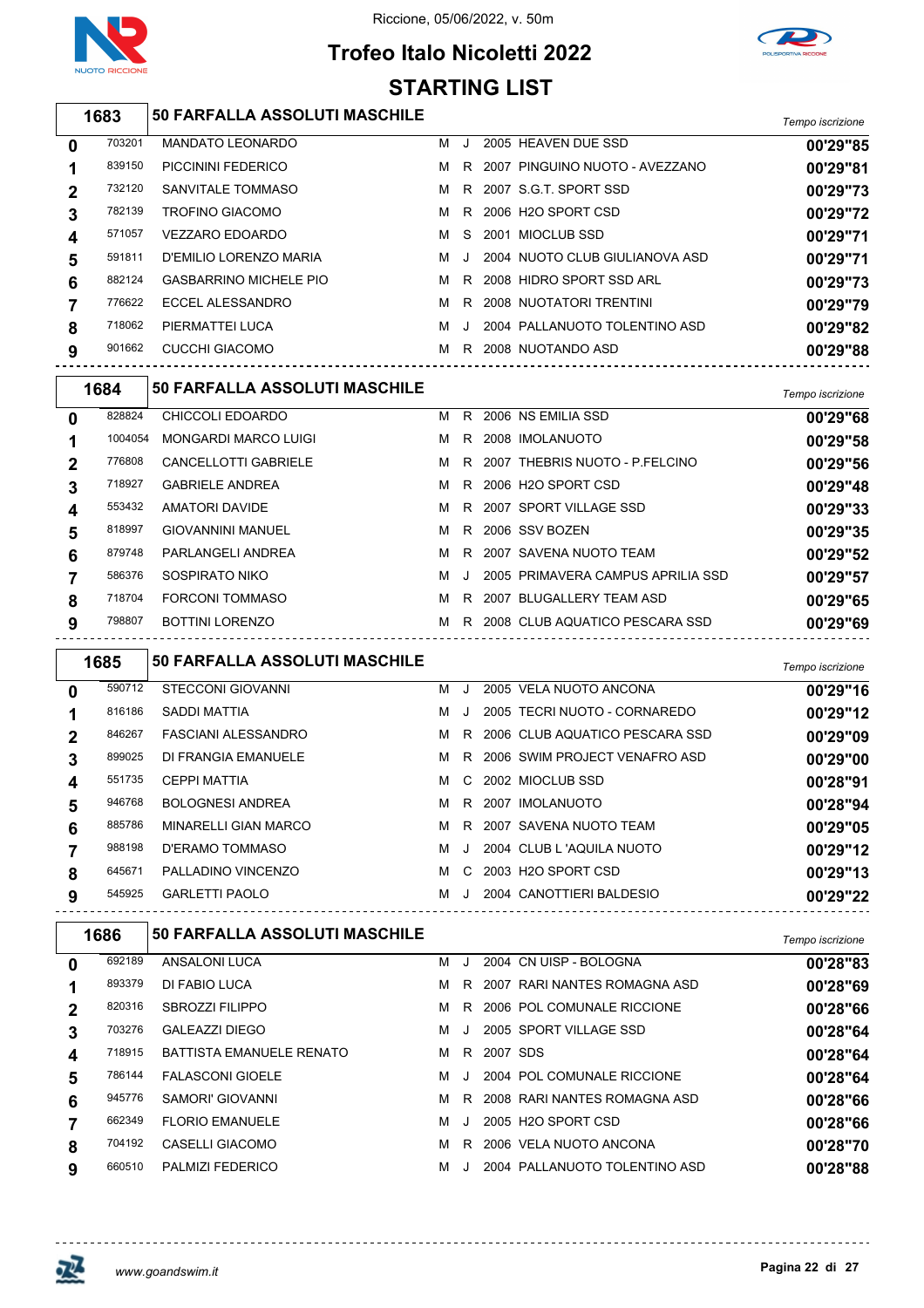

# **Trofeo Italo Nicoletti 2022 STARTING LIST**



#### *Tempo iscrizione* **50 FARFALLA ASSOLUTI MASCHILE**

| 0 | 806729 | <b>MASSARENTI MARCO</b>   | м | S.      |          | 1999 PRIMAVERA CAMPUS APRILIA SSD | 00'28"60 |
|---|--------|---------------------------|---|---------|----------|-----------------------------------|----------|
|   | 645846 | MACALUSO GABRIELE CARMELO | м | $\cdot$ |          | 2005 OLYMPIAPALERMO ASD           | 00'28"55 |
| 2 | 463793 | CAZZETTA WALTER           | м | C.      |          | 2003 CENTRO NUOTO CEPAGATTI       | 00'28"52 |
| 3 | 888773 | <b>HYSO ALESSANDRO</b>    | м | R.      |          | 2007 THEBRIS NUOTO - P.FELCINO    | 00'28"43 |
|   | 890285 | CAVEDAL ALESSIO           | м | C.      |          | 2003 JUVENTUS NUOTO - ROMA        | 00'28"40 |
| 5 | 795167 | DI DEO NICOLO'            | м | R.      |          | 2006 CENTRO NUOTO CEPAGATTI       | 00'28"40 |
| 6 | 516364 | FEI GIOVANNI              | м | $\cdot$ |          | 2005 LIBERTAS R.N. PERUGIA        | 00'28"45 |
|   | 850162 | COLALILLO MARIO           | м | J.      |          | 2005 HIDRO SPORT SSD ARL          | 00'28"52 |
| 8 | 818927 | SALVATI DENNIS            | м | R       |          | 2006 JUVENTUS NUOTO - ROMA        | 00'28"57 |
| 9 | 842661 | D'ADAMO ALESSANDRO        | м | R.      | 2008 SDS |                                   | 00'28"62 |
|   |        |                           |   |         |          |                                   |          |

| 758871<br>2005 RINASCITA TEAM ROMAGNA<br><b>GODOLI GIANMARCO</b><br>м<br>$\Box$<br>$\mathbf{0}$ | 00'28"39 |
|-------------------------------------------------------------------------------------------------|----------|
|                                                                                                 |          |
| C 2003 CN UISP - BOLOGNA<br>619175<br><b>GIROLIMETTO SAMUELE</b><br>м                           | 00'28"27 |
| 2006 CUS FERRARA ASD<br>828756<br><b>TAGLIATTI NICHOLAS</b><br>м<br>R<br>$\mathbf 2$            | 00'28"25 |
| R 2007 S.G.T. SPORT SSD<br>712918<br>D'AGOSTINO DANIEL<br>M<br>3                                | 00'28"22 |
| 2004 IMOLANUOTO<br>689340<br><b>FRAZZANO FEDERICO</b><br>м<br>$\cdot$<br>4                      | 00'28"21 |
| 511410<br>ANDREONI LORENZO<br>C 2002 VELA NUOTO ANCONA<br>м<br>5                                | 00'28"21 |
| 820490<br>DI MARCO NICCOLO'<br>R 2006 SAVENA NUOTO TEAM<br>м<br>6                               | 00'28"23 |
| 817110<br>2006 RINASCITA TEAM ROMAGNA<br><b>SENNI SAMUEL</b><br>м<br>R                          | 00'28"25 |
| 718065<br>PIERMATTEI FLAVIO<br>2005 PALLANUOTO TOLENTINO ASD<br>м<br>8<br>$\cdot$               | 00'28"30 |
| 732105<br>FRANCAZIO EDOARDO<br>2005 CENTRO NUOTO CEPAGATTI<br>м<br>9<br>$\cdot$                 | 00'28"39 |

|   | 1689   | <b>50 FARFALLA ASSOLUTI MASCHILE</b> |   |       |                                      | Tempo iscrizione |
|---|--------|--------------------------------------|---|-------|--------------------------------------|------------------|
| 0 | 560969 | <b>SAMPAOLI TANCREDI</b>             | м | C.    | 2002 POL COMUNALE RICCIONE           | 00'28"17         |
|   | 713901 | SORACE MARCO JUNIO MASSIMO           | м | . J.  | 2005 OLYMPIAPALERMO ASD              | 00'28"10         |
|   | 862648 | AMORE ALESSIO                        | м | R.    | 2006 IL GABBIANO SSD LADISPOLI       | 00'28"08         |
| 3 | 710821 | SALVATI LORENZO                      | м |       | R 2008 ASD DIMENSIONE NUOTO L'AQUILA | 00'28"06         |
| 4 | 822207 | <b>MAYR NICOLAS</b>                  | м | R.    | 2006 SSV BOZEN                       | 00'28"02         |
| 5 | 717604 | <b>MENABUE FILIPPO</b>               | м |       | C 2002 SWEET TEAM MODENA ASD         | 00'28"02         |
| 6 | 955623 | <b>ZOLDAN ANDREA</b>                 | м | R.    | 2007 CN UISP - BOLOGNA               | 00'28"08         |
|   | 765605 | TERZIARI TOMMASO                     | м | . . 1 | 2005 IMOLANUOTO                      | 00'28"09         |
| 8 | 708180 | <b>INGROSSO GIOVANNI PIO</b>         | м | R.    | 2006 OLIMPICA SALENTINA ASD          | 00'28"15         |
| 9 | 943293 | DAMIANI FLAVIO                       | м | R.    | 2006 JUVENTUS NUOTO - ROMA           | 00'28"19         |

|                | 1690    | <b>50 FARFALLA ASSOLUTI MASCHILE</b> |   |         |                                | Tempo iscrizione |
|----------------|---------|--------------------------------------|---|---------|--------------------------------|------------------|
| 0              | 688220  | <b>SWENNEN MANUEL</b>                | м |         | 2004 DE AKKER TEAM SSD ARL     | 00'27"95         |
|                | 628097  | PORETTI SAMUELE                      | м | C.      | 2003 TECRI NUOTO - CORNAREDO   | 00'27"94         |
| $\overline{2}$ | 685704  | <b>VALENTINI TOMMASO</b>             | м |         | 2004 SWEET TEAM MODENA ASD     | 00'27"91         |
| 3              | 180890  | <b>FAVILLA FRANCESCO</b>             | м | S.      | 1992 NS MARCHE SSD             | 00'27"84         |
| 4              | 597589  | CASTELLANI NICOLA                    | м | R.      | 2006 CLUB AQUATICO PESCARA SSD | 00'27"78         |
| 5              | 715027  | DI PIETRO ALESSANDRO                 | м | R.      | 2006 OLIMPIONICA SSD           | 00'27"82         |
| 6              | 510104  | <b>BRUSA FRANCESCO</b>               | м | S.      | 2001 CN UISP - BOLOGNA         | 00'27"86         |
|                | 711927  | PELUSO ALESSANDRO                    | м | $\cdot$ | 2005 SWIM PROJECT VENAFRO ASD  | 00'27"91         |
| 8              | 642116  | PAPPI RICCARDO                       | M |         | 2004 FERRARANUOTO ASD          | 00'27"95         |
| 9              | 1073913 | <b>SCOLARI FLAVIO</b>                | м | C.      | 2003 JUVENTUS NUOTO - ROMA     | 00'27"96         |

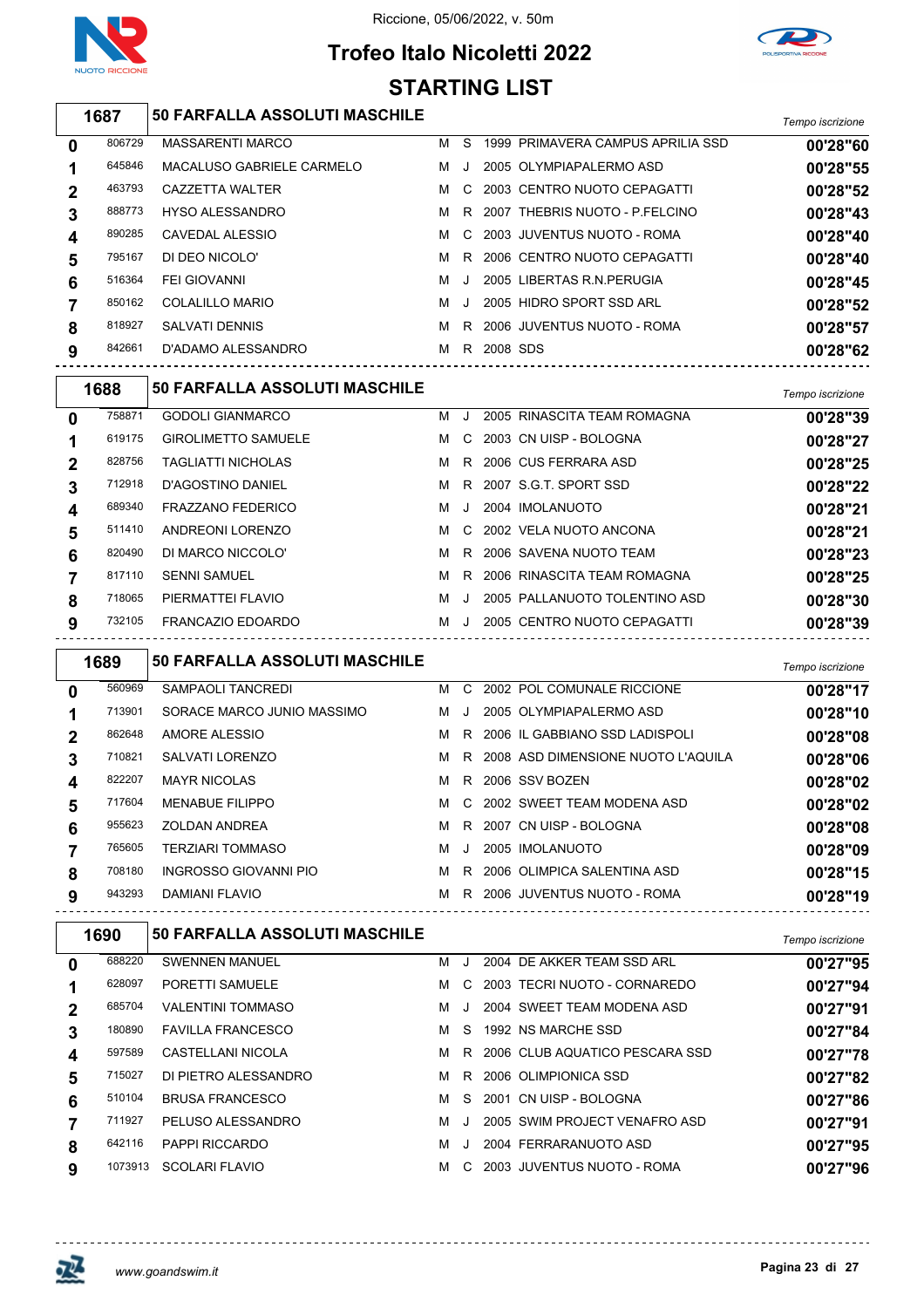





#### *Tempo iscrizione* **50 FARFALLA ASSOLUTI MASCHILE** CLAZZER VALERIO M J 2005 PRIMAVERA CAMPUS APRILIA SSD **00'27"76** AGOSTINI DANIEL M R 2006 HIDRO SPORT SSD ARL **00'27"72** SURIANO VITO JOE M J 2004 NUOTATORI PUGLIESI ASD **00'27"71** DI RITO FEDERICO M J 2005 EMMEDUE SSD **00'27"63** PELLICONI DARIO M R 2006 IMOLANUOTO **00'27"51** FINOTTO ANDREA M J 2005 SSD STILELIBERO - PREGANZ **00'27"62** PANNELLI JACOPO M J 2004 PALLANUOTO TOLENTINO ASD **00'27"64** PIZZONI MARTIN M C 2002 LUISS SSD **00'27"71** BRUGNONI NICOLO' M J 2004 PALLANUOTO TOLENTINO ASD **00'27"72** IANNONE EMANUELE M J 2005 HIDRO SPORT SSD ARL **00'27"78**

|              | 1692   | 50 FARFALLA ASSOLUTI MASCHILE |   |         |          |                                | Tempo iscrizione |
|--------------|--------|-------------------------------|---|---------|----------|--------------------------------|------------------|
| $\mathbf{0}$ | 473004 | CARUSONE LEONARDO             | м | $\cdot$ |          | 2004 SPOLETO NUOTO             | 00'27"49         |
|              | 768446 | SITA' RICCARDO                | м | $\cdot$ |          | 2004 DE AKKER TEAM SSD ARL     | 00'27"43         |
| $\mathbf 2$  | 590694 | <b>LAUDATO CHRISTIAN</b>      | м | $\cdot$ | 2004 SDS |                                | 00'27"41         |
| 3            | 591735 | ORSATTI ALESSIO               | м |         |          | C 2003 CENTRO NUOTO CEPAGATTI  | 00'27"36         |
| 4            | 410254 | PICONESE FEDERICO             | м |         |          | S 2000 JUVENTUS NUOTO - ROMA   | 00'27"34         |
| 5            | 714007 | DARDI ALEX                    | м | $\cdot$ |          | 2004 IMOLANUOTO                | 00'27"34         |
| 6            | 593880 | SPECA MATTEO                  | м | $\cdot$ |          | 2004 NUOTO CLUB GIULIANOVA ASD | 00'27"37         |
|              | 403486 | <b>MESTRONI FEDERICO</b>      | м | S.      |          | 1999 ARCA TFAM ASD             | 00'27"42         |
| 8            | 758722 | <b>BASSANI MARCO</b>          | м | $\cdot$ |          | 2005 ROBUR ET FIDES - VARESE   | 00'27"48         |
| 9            | 763868 | CALIANDRO GIANLUCA            | м |         |          | R 2007 MEDITERRANEO SPORT SSD  | 00'27"49         |

|   | 1693   | <b>50 FARFALLA ASSOLUTI MASCHILE</b> |   |              |          |                                   | Tempo iscrizione |
|---|--------|--------------------------------------|---|--------------|----------|-----------------------------------|------------------|
| 0 | 416978 | <b>MASSEI MARCELLO</b>               | м | C.           |          | 2003 RARI NANTES ALA              | 00'27"30         |
|   | 673665 | <b>TEDESCHI ERMANNO</b>              | м | $\cdot$      |          | 2005 HIDRO SPORT SSD ARL          | 00'27"27         |
| 2 | 828914 | RAVAIOLI RICCARDO                    | м |              |          | R 2006 RARI NANTES ROMAGNA ASD    | 00'27"24         |
| 3 | 684672 | SQUILLACE FRANCESCO PIO              | м | $\mathbf{J}$ |          | 2004 PRIMAVERA CAMPUS APRILIA SSD | 00'27"18         |
| 4 | 815509 | <b>MANDATO ANDREA</b>                | м | $\mathbf{I}$ |          | 2004 DE AKKER TEAM SSD ARL        | 00'27"14         |
| 5 | 564288 | <b>CURTOLO DYLAN</b>                 | м | C.           |          | 2002 ARCA TEAM ASD                | 00'27"16         |
| 6 | 590692 | LAUDADIO MATTEO                      | м | J.           | 2004 SDS |                                   | 00'27"20         |
|   | 927133 | <b>SISTI GABRIELE</b>                | м |              |          | R 2007 TECRI NUOTO - CORNAREDO    | 00'27"26         |
| 8 | 828555 | <b>LATESSA ANTHONY</b>               | м | $\cdot$      |          | 2005 EMMEDUE SSD                  | 00'27"28         |
| 9 | 573974 | <b>MARCHESIN TOMMASO</b>             | м | $\cdot$ . I  |          | 2004 GS SWIMMING VICENZA          | 00'27"30         |

|              | 1694   | <b>50 FARFALLA ASSOLUTI MASCHILE</b> |   |         |          |                              | Tempo iscrizione |
|--------------|--------|--------------------------------------|---|---------|----------|------------------------------|------------------|
| $\mathbf{0}$ | 615974 | <b>FARINA NICOLAS</b>                | м | C.      |          | 2003 SWEET TEAM MODENA ASD   | 00'27"11         |
|              | 757064 | ROSSI LEONARDO                       | м | $\cdot$ |          | 2005 POL COMUNALE RICCIONE   | 00'27"09         |
|              | 492487 | COPPOLA FABIO                        | м | S .     |          | 2001 IMOLANUOTO              | 00'26"97         |
| 3            | 698263 | MASSI ALESSANDRO                     | м |         |          | C 2002 G.S. FORLI' NUOTO ASD | 00'26"91         |
| 4            | 793334 | LICCHELLI ANDREA                     | м | R.      |          | 2006 NUOTATORI PUGLIESI ASD  | 00'26"83         |
| 5            | 528436 | DE DEO MATTEO                        | м | $\cdot$ | 2004 SDS |                              | 00'26"90         |
| 6            | 691557 | BRIDA TOMMASO LORENZO                | м | R.      |          | 2006 SSV BOZEN               | 00'26"95         |
|              | 775476 | <b>BACIU GIOVANNI</b>                | м | $\cdot$ |          | 2005 FORUM SPORT CENTER      | 00'26"98         |
| 8            | 829021 | PERILLI FRANCESCO                    | м | R       |          | 2006 CANOTTIERI TEVERE REMO  | 00'27"10         |
| 9            | 580237 | <b>MENICONI FILIPPO</b>              | м |         |          | 2005 SPOLETO NUOTO           | 00'27"12         |

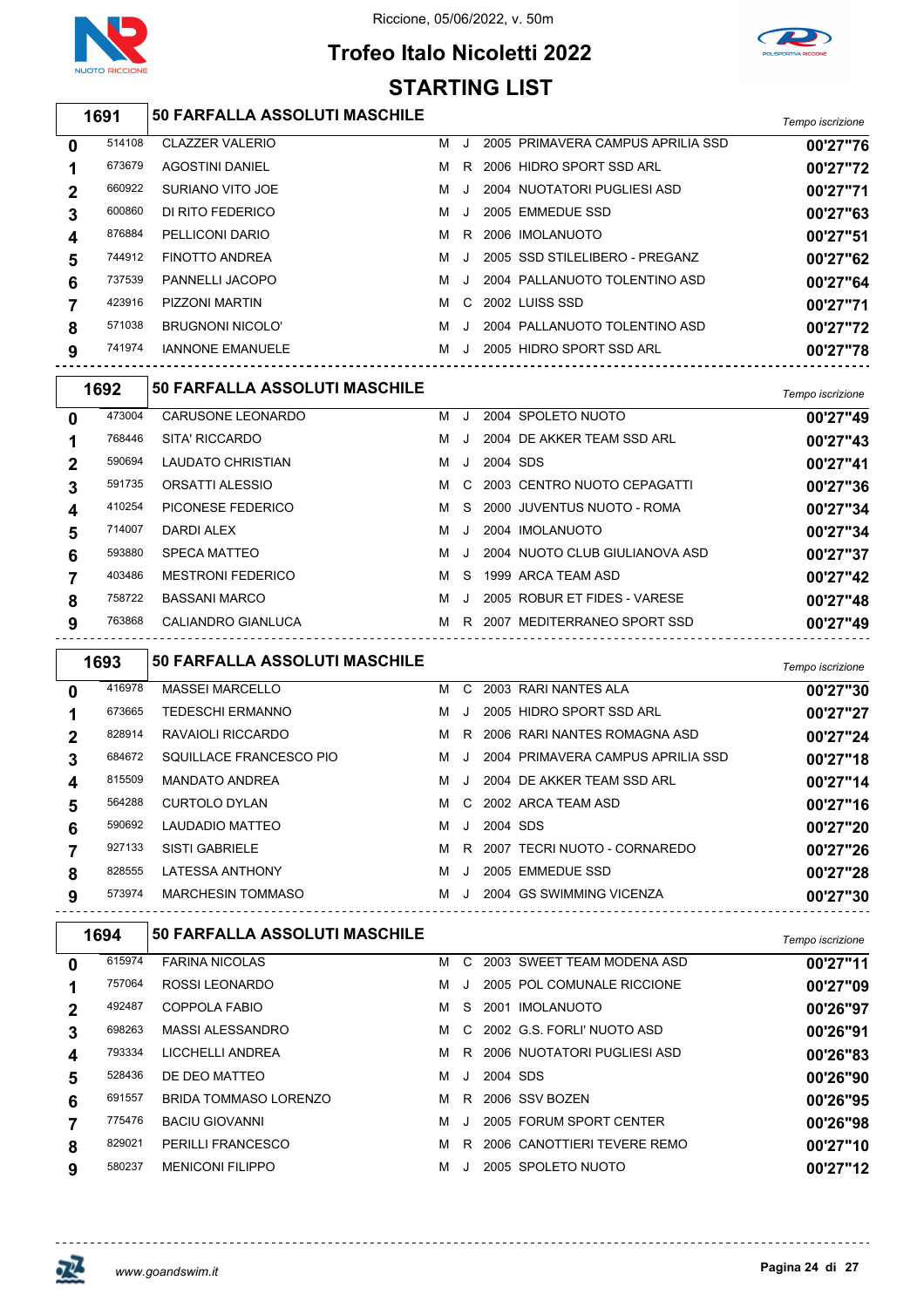

# **Trofeo Italo Nicoletti 2022 STARTING LIST**



*Tempo iscrizione* **50 FARFALLA ASSOLUTI MASCHILE**

|        |                             |   |    |  | <b>I CHIDO ISCHZIONG</b>                                                                                                                                                                                                                                                                           |
|--------|-----------------------------|---|----|--|----------------------------------------------------------------------------------------------------------------------------------------------------------------------------------------------------------------------------------------------------------------------------------------------------|
| 691364 | LUPO LORENZO                | м | C. |  | 00'26"83                                                                                                                                                                                                                                                                                           |
| 478194 | CASTELLAZZI LORENZO         | M | C. |  | 00'26"73                                                                                                                                                                                                                                                                                           |
| 525976 | <b>PIZZONI SIMON PIETRO</b> | м |    |  | 00'26"72                                                                                                                                                                                                                                                                                           |
| 516369 | SFODERA GABRIELE            | м |    |  | 00'26"67                                                                                                                                                                                                                                                                                           |
| 474537 | <b>BOARIA PIETRO</b>        | м |    |  | 00'26"62                                                                                                                                                                                                                                                                                           |
| 631119 | LOMBARDO VALERIO            | м | C. |  | 00'26"64                                                                                                                                                                                                                                                                                           |
| 723233 | <b>PRAMPOLINI VALTER</b>    | м |    |  | 00'26"68                                                                                                                                                                                                                                                                                           |
| 700133 | <b>GONELLI MIRKO</b>        | м |    |  | 00'26"73                                                                                                                                                                                                                                                                                           |
| 654337 | <b>TESTINO ALESSANDRO</b>   | м | C. |  | 00'26"79                                                                                                                                                                                                                                                                                           |
| 584446 | <b>CARETTA DANIELE</b>      | м |    |  | 00'26"83                                                                                                                                                                                                                                                                                           |
|        |                             |   |    |  | 2002 EQUIPE SPORTIVA SRL SSD<br>2002 SKY LINE NUOTO - C.PUSTER<br>2005 SPOLETO NUOTO<br>2005 LIBERTAS R.N. PERUGIA<br>2004 GS SWIMMING VICENZA<br>2003 SPORT VILLAGE SSD<br>2004 SWEET TEAM MODENA ASD<br>2004 CUS FERRARA ASD<br>2003 NUOTATORI PUGLIESI ASD<br>2005 PRIMAVERA CAMPUS APRILIA SSD |

|   | 1696   | <b>50 FARFALLA ASSOLUTI MASCHILE</b> |   |               |      |                                | Tempo iscrizione |
|---|--------|--------------------------------------|---|---------------|------|--------------------------------|------------------|
| 0 | 705026 | LUTECKI ALESSANDRO                   | м | $\mathcal{C}$ |      | 2003 JUVENTUS NUOTO - ROMA     | 00'26"59         |
|   | 623518 | DELBIANCO DIEGO                      | м | C.            |      | 2003 POL COMUNALE RICCIONE     | 00'26"56         |
| 2 | 418724 | <b>FABIANO RAFFAELE</b>              | м | S.            |      | 2001 LUISS SSD                 | 00'26"52         |
| 3 | 827743 | <b>VARINI SAMUELE</b>                | м |               |      | 2005 CN UISP - BOLOGNA         | 00'26"46         |
| 4 | 50105  | <b>GOLINELLI LORENZO</b>             | м | S.            | 1997 | <b>IMOLANUOTO</b>              | 00'26"42         |
| 5 | 60342  | <b>BALDACCI MANUEL</b>               | м | S.            |      | 2000 EMMEBI SHARK SWIM TEAM AS | 00'26"43         |
| 6 | 690081 | PELUSO LEONARDO                      | м | $\mathbf{I}$  |      | 2004 NUOTO CL.AZZURRA 91 - BO  | 00'26"48         |
|   | 759897 | <b>GIANMOENA PHILIP</b>              | м |               |      | 2005 SSV LEIFERS SCHWIMMEN     | 00'26"54         |
| 8 | 646271 | <b>MORICONI LEONARDO</b>             | м | C.            |      | 2003 VELA NUOTO ANCONA         | 00'26"58         |
| 9 | 4288   | <b>ESPOSITO RAFFAELE</b>             | м | S.            |      | 1997 CLUB AQUATICO PESCARA SSD | 00'26"59         |

|          | 1697   | <b>50 FARFALLA ASSOLUTI MASCHILE</b> |   |               |          |                            | Tempo iscrizione |
|----------|--------|--------------------------------------|---|---------------|----------|----------------------------|------------------|
| $\bf{0}$ | 406860 | <b>RIGNANESE FEDERICO</b>            | м |               |          | C 2002 VELA NUOTO ANCONA   | 00'26"38         |
|          | 776473 | SCAMPICCHIO LUCA ANTONIO             | м | R.            |          | 2007 SSV BOZEN             | 00'26"30         |
| 2        | 547624 | <b>IACOVELLI ANTONIO PIO</b>         | м | . J           |          | 2005 HIDRO SPORT SSD ARL   | 00'26"29         |
| 3        | 577353 | <b>BOATO EDOARDO</b>                 | м | $\cdot$ .     |          | 2004 G.P. NUOTO MIRA       | 00'26"23         |
| 4        | 466194 | DEL PIVO ENRICO                      | м |               |          | C 2003 SPORT VILLAGE SSD   | 00'26"18         |
| 5        | 728022 | <b>LAUDATO MANUEL</b>                | м | R.            | 2006 SDS |                            | 00'26"21         |
| 6        | 513302 | <b>MENEGATTI NICOLA</b>              | м |               |          | S 2001 SPORT VILLAGE SSD   | 00'26"26         |
|          | 524256 | CHIARINI MIRCO                       | м | S.            |          | 2001 CN UISP - BOLOGNA     | 00'26"29         |
| 8        | 573332 | <b>MAINES MATTIA</b>                 | м | C.            |          | 2003 TEAM NUOTO TRENTO ASD | 00'26"30         |
| 9        | 565109 | ANGELILLI LUCA                       | м | $\mathcal{C}$ |          | 2002 H2O SPORT CSD         | 00'26"40         |

|   | 1698   | 50 FARFALLA ASSOLUTI MASCHILE |   |    |                                | Tempo iscrizione |
|---|--------|-------------------------------|---|----|--------------------------------|------------------|
| 0 | 691540 | RAGAINI ALESSANDRO            | м | R  | 2006 SPORT VILLAGE SSD         | 00'26"14         |
|   | 653675 | ROSSO NICOLO'                 | м |    | 2005 TEAM VENETO ASD           | 00'26"10         |
| 2 | 470832 | <b>ANDREOLI GABRIELE</b>      | м | C. | 2003 CANOTTIERI TEVERE REMO    | 00'25"98         |
| 3 | 761195 | LOMBARDI BRYAN                | м |    | 2005 DE AKKER TEAM SSD ARL     | 00'25"91         |
| 4 | 412573 | <b>CERIALI STEFANO</b>        | м | C. | 2003 CANOTTIERI BALDESIO       | 00'25"90         |
| 5 | 806082 | SANTINI DANIFI F              | м |    | 2005 CANOTTIERI TEVERE REMO    | 00'25"91         |
| 6 | 444607 | <b>PALUSCI ANDREA</b>         | м | S. | 1999 CLUB AQUATICO PESCARA SSD | 00'25"92         |
|   | 724293 | <b>GUTANU DINU</b>            | м |    | 2005 CNAT 99 AMICI DEL NUOTO   | 00'26"08         |
| 8 | 692176 | <b>SERRA MATTEO</b>           | м |    | 2004 CN UISP - BOLOGNA         | 00'26"11         |
| 9 | 619195 | <b>SALA DAVIDE</b>            | м | C. | 2003 CN UISP - BOLOGNA         | 00'26"18         |

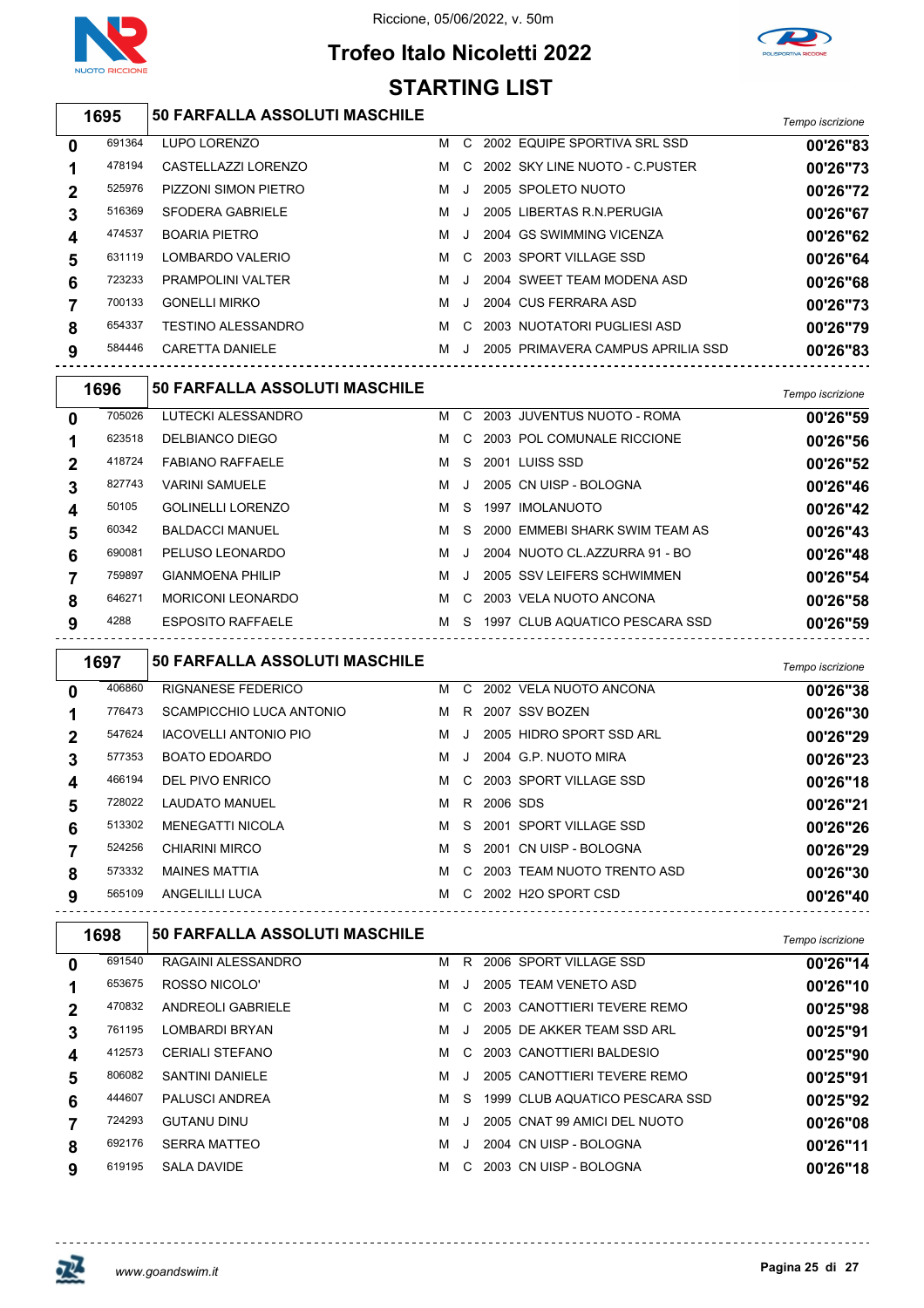

## **Trofeo Italo Nicoletti 2022 STARTING LIST**



|                | 1699   | 50 FARFALLA ASSOLUTI MASCHILE |   |         |                              | Tempo iscrizione |
|----------------|--------|-------------------------------|---|---------|------------------------------|------------------|
| $\bf{0}$       | 522966 | CIUFFREDA MAURIZIO            |   | M J     | 2004 ACSD PENTOTARY - FOGGIA | 00'25"89         |
| 1              | 591916 | <b>FEBBRARO GABRIELE</b>      | м | C       | 2003 NUOTATORI PUGLIESI ASD  | 00'25"86         |
| $\mathbf{2}$   | 536907 | <b>TREVISI ALESSANDRO</b>     | м | J.      | 2005 EMMEDUE SSD             | 00'25"81         |
| 3              | 633395 | <b>GAIBA LEONARDO</b>         | м | C       | 2003 IMOLANUOTO              | 00'25"73         |
| 4              | 759553 | <b>BUGATTI IVAN</b>           | м | $\cdot$ | 2004 MIOCLUB SSD             | 00'25"73         |
| 5              | 630716 | <b>CERASUOLO SIMONE</b>       | м | C       | 2003 IMOLANUOTO              | 00'25"73         |
| 6              | 815517 | <b>PIRELLI GABRIEL</b>        | м |         | 2005 IMOLANUOTO              | 00'25"77         |
| $\overline{7}$ | 474528 | <b>MESCOLI FRANCESCO</b>      | м | C       | 2002 GS SWIMMING VICENZA     | 00'25"84         |
| 8              | 443516 | <b>DOSE DENIS</b>             | м | S.      | 2001 DE AKKER TEAM SSD ARL   | 00'25"88         |
| 9              | 512335 | PERNA GIANFRANCO              | M |         | C 2002 OLYMPIAPALERMO ASD    | 00'25"90         |
|                | 1700   | 50 FARFALLA ASSOLUTI MASCHILE |   |         |                              | Tempo iscrizione |
| $\mathbf 0$    | 559734 | <b>VEZZINI ANDREA</b>         | м | C.      | 2002 ROBUR ET FIDES - VARESE | 00'25"62         |
|                | 624403 | <b>GIANNI FEDERICO</b>        | м | C.      | 2003 IMOLANUOTO              | 00'25"39         |
| $\mathbf 2$    | 563244 | <b>VALENTI THOMAS</b>         | м | C       | 2002 POL COMUNALE RICCIONE   | 00'25"05         |
| 2              | 121308 | <b>MARCHESE DAVIDE</b>        | м | -S      | 1996 IN SPORT RANE ROSSE     | 00'24"37         |

| 3 | 121308 | <b>MARCHESE DAVIDE</b>    | м | -S | 1996 IN SPORT RANE ROSSE      | 00'24"37 |
|---|--------|---------------------------|---|----|-------------------------------|----------|
|   | 411755 | VALSECCHI EDOARDO         | м | -S | 1997 NUOTO CL.AZZURRA 91 - BO | 00'23"61 |
|   | 186990 | <b>VECCHIETTI EUGENIO</b> | м | -S | 1998 VELA NUOTO ANCONA        | 00'24"01 |
| 6 | 403491 | DEANO MARCO               | м | S. | 2000 ARCA TEAM ASD            | 00'24"69 |
|   | 393712 | <b>PASSERINI LUIGI</b>    | м | -S | 1998 HEAVEN DUE SSD           | 00'25"27 |
| 8 | 461551 | <b>CONSALVO RAFFAELE</b>  | м |    | 2004 ACSD PENTOTARY - FOGGIA  | 00'25"48 |
| 9 | 767001 | <b>BRAVACCINI LUCA</b>    | м |    | 2005 POL COMUNALE RICCIONE    | 00'25"65 |
|   |        |                           |   |    |                               |          |

|              | 1701   | <b>50 FARFALLA ASSOLUTI MASCHILE</b> |   |    |                                   | Tempo iscrizione |
|--------------|--------|--------------------------------------|---|----|-----------------------------------|------------------|
| $\mathbf{0}$ | 514106 | <b>BAZZONI FEDERICO</b>              | м | C. | 2003 PRIMAVERA CAMPUS APRILIA SSD | 00'25"59         |
|              | 409528 | OTTONELLO PAOLO                      | м | S. | 2001 FERRARANUOTO ASD             | 00'25"37         |
|              | 757707 | <b>GAZZOTTI SIMONE</b>               | м |    | C 2002 FERRARANUOTO ASD           | 00'24"96         |
| 3            | 447756 | <b>CESARI GIORGIO</b>                | м | S. | 1999 DE AKKER TEAM SSD ARL        | 00'24"27         |
| 4            | 394180 | <b>BRUGNONI GIULIO</b>               | м | S. | 1998 IN SPORT RANE ROSSE          | 00'23"44         |
| 5            | 264102 | TODESCO LUCA                         | м | S. | 1998 IMOLANUOTO                   | 00'23"73         |
| 6            | 673207 | <b>GALLESI MARCO</b>                 | м |    | C 2003 HIDRO SPORT SSD ARL        | 00'24"60         |
|              | 82956  | <b>MAIORANA GIANLUCA</b>             | м | S. | 1994 HEAVEN DUE SSD               | 00'25"23         |
| 8            | 632566 | <b>SERIO LUCA</b>                    | м | C. | 2003 CANOTTIERI TEVERE REMO       | 00'25"47         |
| 9            | 180067 | MONTENOVO MATTEO                     | м | S. | 1997 VELA NUOTO ANCONA            | 00'25"64         |

|             | 1702   | <b>50 FARFALLA ASSOLUTI MASCHILE</b> |   |         |      |                                  | Tempo iscrizione |
|-------------|--------|--------------------------------------|---|---------|------|----------------------------------|------------------|
| 0           | 561269 | <b>MENTA MARCO</b>                   | м | C.      |      | 2002 CENTRO NUOTO ROSA 'SSD      | 00'25"56         |
|             | 616836 | DE SMET DAVIDE                       | м |         |      | C 2003 SKY LINE NUOTO - C.PUSTER | 00'25"28         |
| $\mathbf 2$ | 453226 | PIRIA LORENZO                        | м | C.      |      | 2002 ARCA TEAM ASD               | 00'24"71         |
| 3           | 948578 | <b>HARABAGIU DAVIDE MARIA</b>        | м | $\cdot$ |      | 2004 CANOTTIERI TEVERE REMO      | 00'24"12         |
| 4           | 266310 | ANDOLFI GIANLUCA                     | м | S.      |      | 2000 SPOLETO NUOTO               | 00'23"41         |
| 5           | 49609  | <b>BUSA MICHELE</b>                  | м | S.      |      | 2001 NUOTO CLUB 2000 FAENZA      | 00'23"67         |
| 6           | 685424 | <b>LOSS GABRIELE</b>                 | м | C.      |      | 2002 CANOTTIERI TEVERE REMO      | 00'24"52         |
|             | 591093 | <b>GARDINI GABRIEL</b>               | м |         |      | C 2002 POL COMUNALE RICCIONE     | 00'25"08         |
| 8           | 125072 | BERNINI ALESSANDRO                   | м | C.      |      | 2003 CANOTTIERI BALDESIO         | 00'25"39         |
| 9           | 190630 | <b>HANTJOGLU CRISTIANO</b>           | м | S.      | 1998 | <b>HIDRO SPORT SSD ARL</b>       | 00'25"63         |